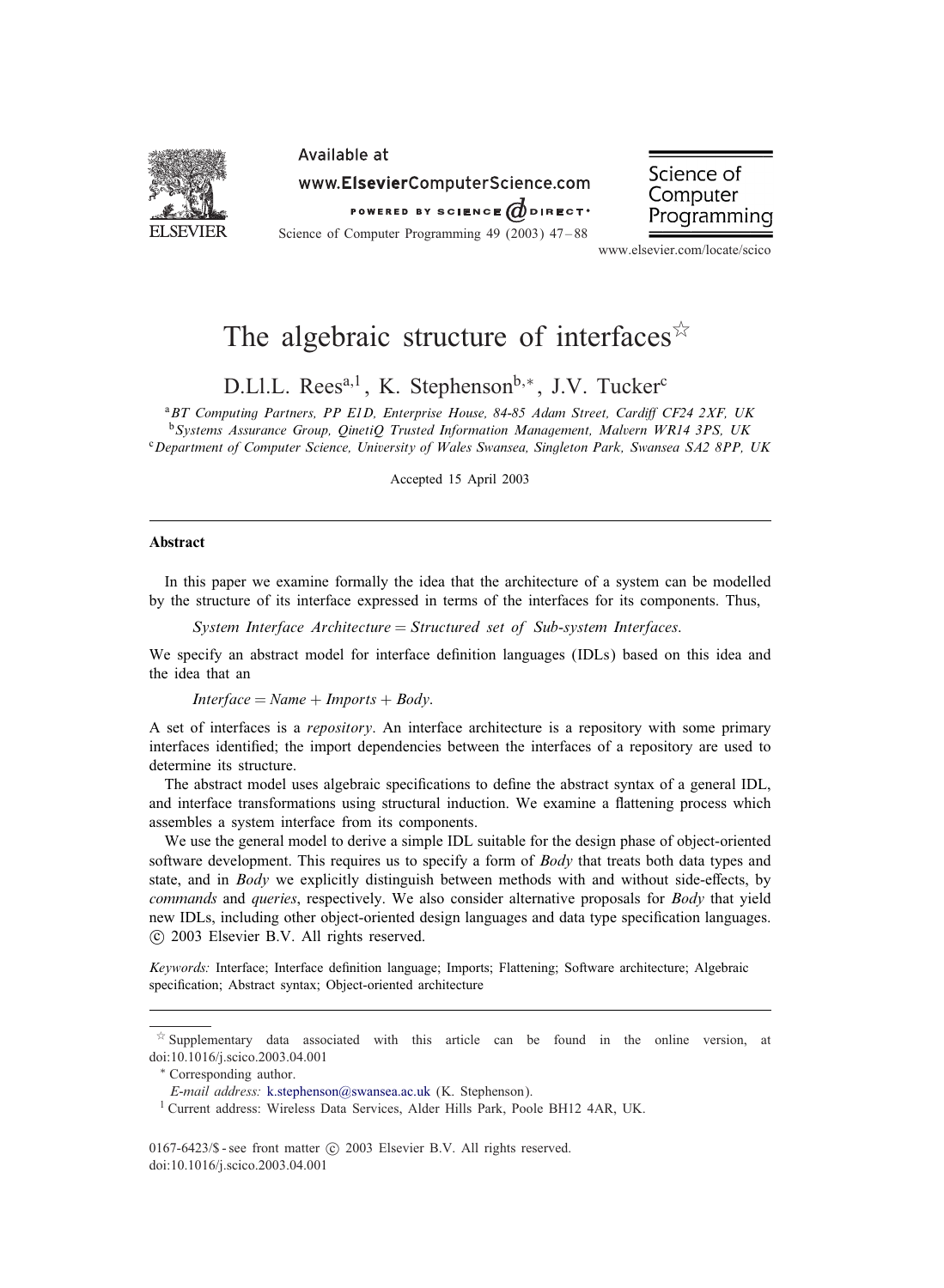### 1. Introduction

In the design and development of large systems from smaller systems, there are different notions of interface and system architecture. These help combine large and small scale techniques for modelling, specification, programming, documentation, testing and validation. Most of the concepts of interface and system architecture are informal, of course, even in object-oriented software development.

Interfaces allow the composition of separate software components into larger interacting systems. The concept of a software interface has a long history in software engineering. It has emerged from several related concepts, e.g.:

- data hiding and abstraction (e.g., [\[31\]](#page-41-0));
- $\bullet$  interfaces (e.g., [\[23](#page-40-0)[,38\]](#page-41-0));
- specification languages (e.g.,  $[29]$ );
- programming languages, both procedural (e.g., UCSD Pascal, Ada) and objectoriented (e.g., Simula, Smalltalk, Eiffel);
- object-oriented analysis and design (e.g., [\[13\]](#page-40-0));
- remote procedure call systems (e.g., [\[4\]](#page-40-0));
- component infrastructures (e.g., [\[39\]](#page-41-0)); and
- object request brokers (e.g., [\[7](#page-40-0)[,30\]](#page-41-0)).

In the last few years, the interface concept has come of age. It has become clear that interfaces are an important organising idea at a number of levels of abstraction, from coding to the analysis and modelling phase of the software process. Timely questions are:

*What is an interface? How do interfaces combine to form architectures?*

At each level of abstraction, interfaces are intended to explicitly document aspects of the interaction between separate software systems. Interfaces provide a precise definition of the shared data definitions as well as the flows of control between separate components. Gathering together the components into a larger system, the interfaces determine a form of architecture for the system.

In this paper we present a simple model of the general notions of system interface and its associated architecture. This model is given axiomatically, being built from a series of algebraic specifications of its parts. Then, we use the general model to derive some interface definition languages, with a clear mathematical structure, suitable for the design phase for object-oriented software systems [\[5,10,](#page-40-0)[26\]](#page-41-0).

The general model is an abstract *interface definition language* (IDL) designed to define the interfaces of components and how they make the interface of a system. The IDL is developed from two ideas.

First, it analyses the idea that a

*System Interface Architecture* = *Structured set of sub*-*system interfaces*:

Thus, the IDL defines sets of interfaces called *repositories*, and gives them a structure to define system *architectures* in terms of interfaces.

Second, it is based on the idea that an

 $Interface = Name + Imports + Body.$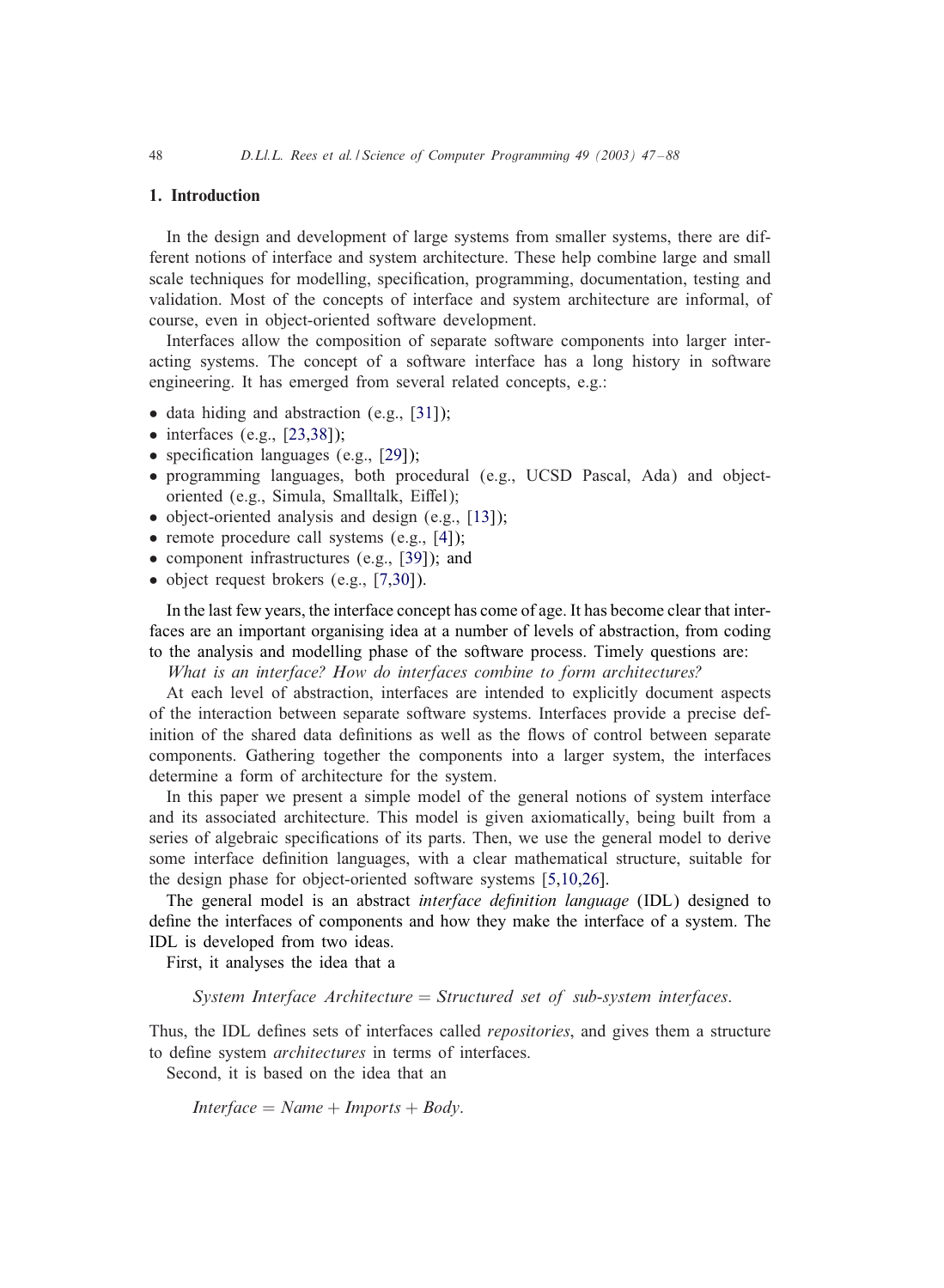The name can provide a unique identifier for the interface. The import list contains names of interfaces that may be required in the *Body*, but may or may not be in a repository.

The general model is defined axiomatically by giving an algebraic specification of the abstract syntax of the general IDL. The algebraic specification provides a structure for other IDLs which allows interface transformations to be de6ned by structural induction on abstract syntax.

An important transformation is that of *Aattening* an interface architecture into a single interface. The act of flattening can be regarded as some process of assembling together the individual interfaces of a system's parts into a single interface that is an equivalent description of the whole system.

This flattening process helps our understanding by reducing notions of modularity or hierarchy present in system architecture via the *imports*. It is dependent on some operations

### join and tag

on *Body*. Intuitively, one can think of the operation *join* as a form of textual substitution, and the operation *tag* as preserving the unique identity of components. Flattening has a rôle to play in specifying the semantics of a system in terms of the semantics of its component subsystems.

However, flattening is not straightforward. It raises interesting questions as to what we should do if:

- (i) an interface is dependent on another that is not present in a repository;
- (ii) names do not uniquely identify interfaces in a repository;
- (iii) we have already used an interface in the assembly process; or
- (iv) if interfaces are mutually dependent on one another?

Thus, in constructing the specifications, we need to add features to address such questions. In addition, there are several algorithms for flattening.

Next, we use the general model to derive two simple IDLs suitable for the design phase of object-oriented software development. Each IDL requires us to specify a form of *Body*. The concrete interfaces we derive are still more abstract than most practical IDLs, since we abstract away from supporting the pragmatic concerns of distributed computing. Our proposed notions of *Body* focus on the data types and states of systems and their components.

Most object-oriented IDLs provide a number of basic data types, from which new data types may be defined in an interface. Interfaces declare interactions between components by declaring a list of named *methods*. Typically these methods are declared with typed parameters and often return values. Our first object-oriented concept of an interface has been simplified by replacing this conventional notion of a method with the notion of:

- (i) *commands* that can change the internal state of an implementation, and
- (ii) *queries* that merely return values from a component without altering state.

Our notion of commands and queries is based on [\[43\]](#page-41-0).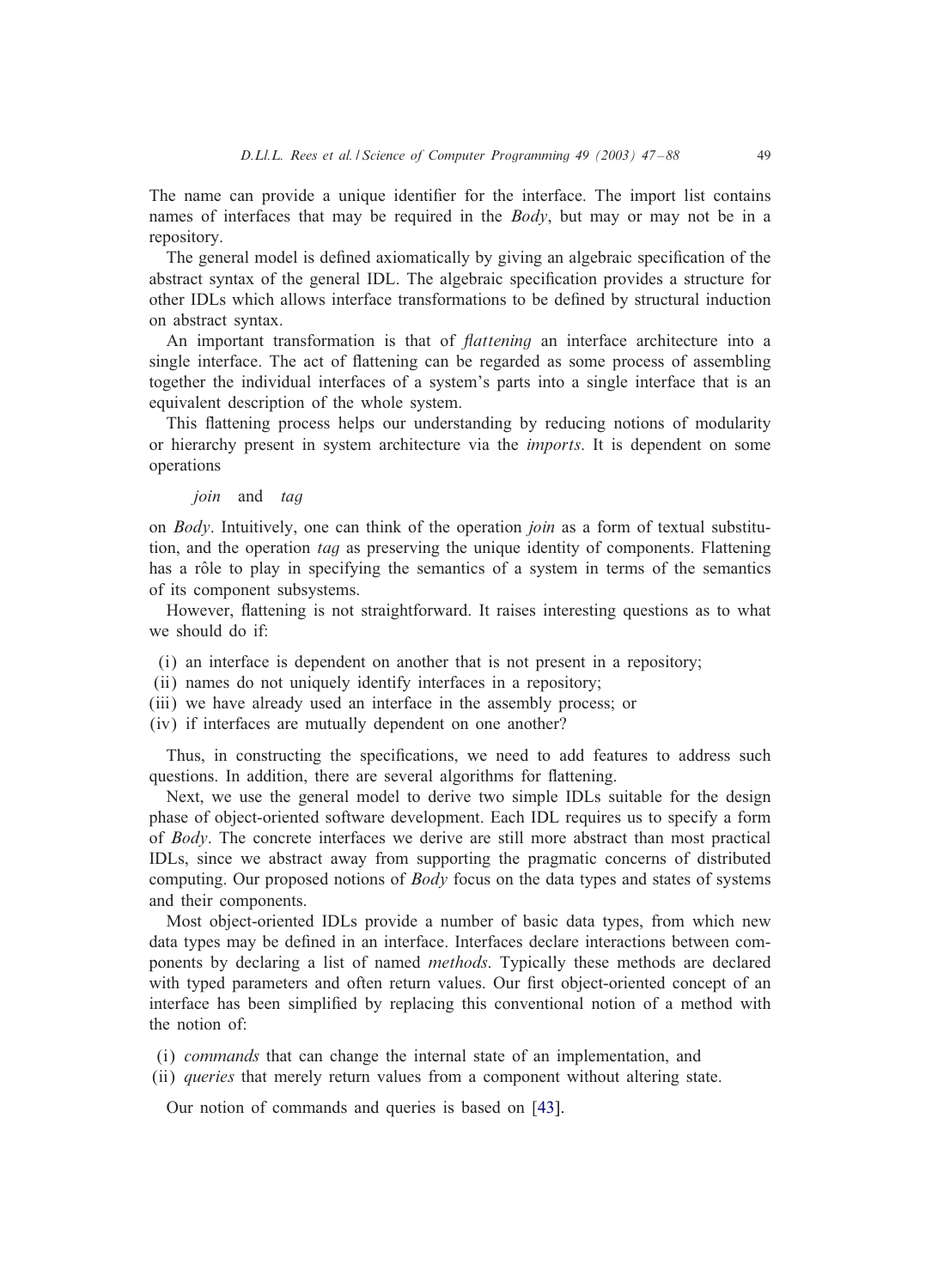<span id="page-3-0"></span>Our second object-oriented notion of an interface is based on the conventional notion of method without the distinction between queries and commands.

Here is the structure of the paper. In Section 2, we give some motivations for a general theory of interfaces and IDLs; this discussion extends beyond the limited contribution of this paper. In Section [3,](#page-8-0) we produce an algebraic specification for defining interfaces and IDLs. We provide the first application of this specification in Section [4,](#page-25-0) to provide an algebraic specification for an IDL for object-oriented design. We propose other applications of our specification in Section [5:](#page-32-0) an IDL for the more familiar model of methods, and an IDL for abstract data types. In Section [6,](#page-37-0) we reflect on our motivations, the abstract model and new directions for research.

We assume the reader is experienced in using algebraic specifications and abstract and concrete representations of syntax (e.g., [\[35,](#page-41-0)[17](#page-40-0)[,41\]](#page-41-0)).

### 2. Informal description of models of interface definition languages

In this section, we reflect on interfaces and their uses, and prepare for our abstract models for IDLs. We return to this messy raw material in our concluding remarks (Section [6\)](#page-37-0).

### *2.1. Examples of interfaces*

### 2.1.1. Data hiding, abstract data types and algebraic specification languages

Data hiding is one of the primary concepts that needs a clear, explicit concept of interface. If we are to compose systems from parts, it is essential that we carefully design the interconnections between these parts. Interfaces provide a basic means of designing and documenting these interconnections, without complete information on how data is represented and operations implemented.

The development of modules in the 1970s stimulated research on abstract representations of code and components [\[45\]](#page-41-0). An important development was that of algebraic specification languages, where code is specified abstractly by a functional interface and a set of laws that operations obey. In such languages, modularity and importing specifications are natural, and lead to specification architectures for software. The algebraic theory of data type specifications uses signatures as interfaces, and sets of equations or conditional equations for laws. Although complicated, some general results about correctness and term-rewriting properties for modularity and importing are known [\[24\]](#page-40-0).

What makes this approach important is

- (i) its strong theoretical foundation, laid using algebra and equational term rewriting [\[16](#page-40-0)[,27,44,25\]](#page-41-0), and
- (ii) the power of the slowly maturing software tools such as OBJ [\[19\]](#page-40-0),  $ASF + SDF$ [\[1](#page-40-0)[,41\]](#page-41-0), Maude [\[9\]](#page-40-0).

The notion of an interface in algebraic specification languages is both fundamental and clear, in theory and practice. It has been stable since the 1970s.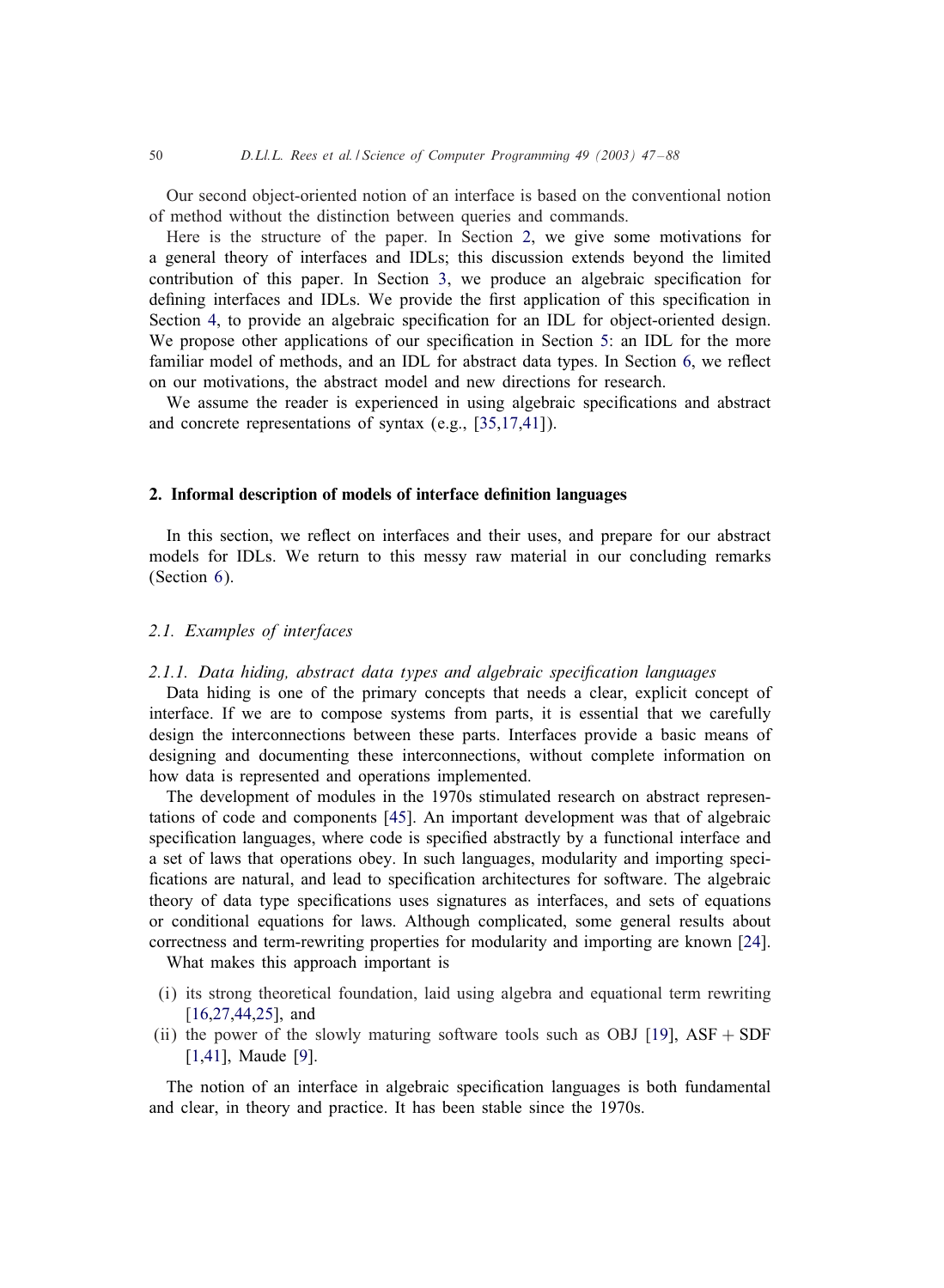### *2.1.2. Object-oriented programming*

In object-oriented programming, the notion of a class of objects defines a set of operations that can be applied to those objects [\[12,20\]](#page-40-0). The notion of class in many object-oriented programming languages subsumes the notion of interface, because classes often declare a set of permitted operations on objects and define the implementation and internal state that accompanies the declaration.

However, some languages have a more explicit notion of interface: classes that are explicitly declared with no attributes and no implementation code (for example, Java interface classes, Objective-C's protocol classes). These *implementation-free* classes exist only to be extended by other classes that provide a complete implementation for all the operations declared; such interfaces are useful for inheritance.

In object-oriented programming, classes are imported to reuse data types and methods. A class C is created from one or more superclasses  $P, Q, R, \ldots$  which are inherited by C; this importation process is called *multiple inheritance* and the superclasses P, O, R,... are called *ancestors* of C. In particular, the interface of C is an extension of the interfaces of its superclasses  $P, Q, R, \ldots$  and must implement all the declarations of its superclasses' interfaces. In programming, *implementation inheritance* takes this further by allowing the reuse of implementation. If class  $C$  does not require a different de6nition of a declaration then the absence of an implementation means that the implementation for the declaration in one of  $P, O, R, \ldots$  will be reused.

The ambiguity problem for multiple inheritance is: *Given a method declared in a class C and more than one superclass of C*, *determine which superclass method implementation is bound to the method declaration in C.*

In the object-oriented programming context, implementation-free interface classes also provide a simple solution to the ambiguity problem caused by multiple inheritance.

Many different disambiguation rules are possible. For example: the Python language [\[42\]](#page-41-0) will transitively search each superclass in the order in which they are declared to be inherited;  $C_{++}$  requires explicit qualification of the invocation with the name of the explicit superclass from which the implementation is to be invoked; the Eiffel language adopts a renaming mechanism. The diversity of approaches to disambiguating multiple inheritance can make object-oriented models language-specific.

A simpler approach is to restrict implementation inheritance so that each class can inherit implementation from at most one class, thus avoiding ambiguity. Such implementations preserve the advantages of inheritance by allowing *multiple interface inheritance*. This multiple interface inheritance allows inheritance of special interface classes — classes which have declarations but provide no implementation and de-fine no state. The Smalltalk-80 [\[20\]](#page-40-0), Objective-C  $[11]$ , and Java languages adopt this strategy.

The empty interface contains no declarations other than its own name. Systems involving interface inheritance can use empty interfaces to distinguish a particular class with a name. For example, the interface java.io.Serializable in [\[21\]](#page-40-0) is used to indicate that all objects instantiated from classes inheriting Serializable are to be stored during serialization.

The notion of interface is fundamental but far less clear and stable in its theory and practice in object-oriented languages.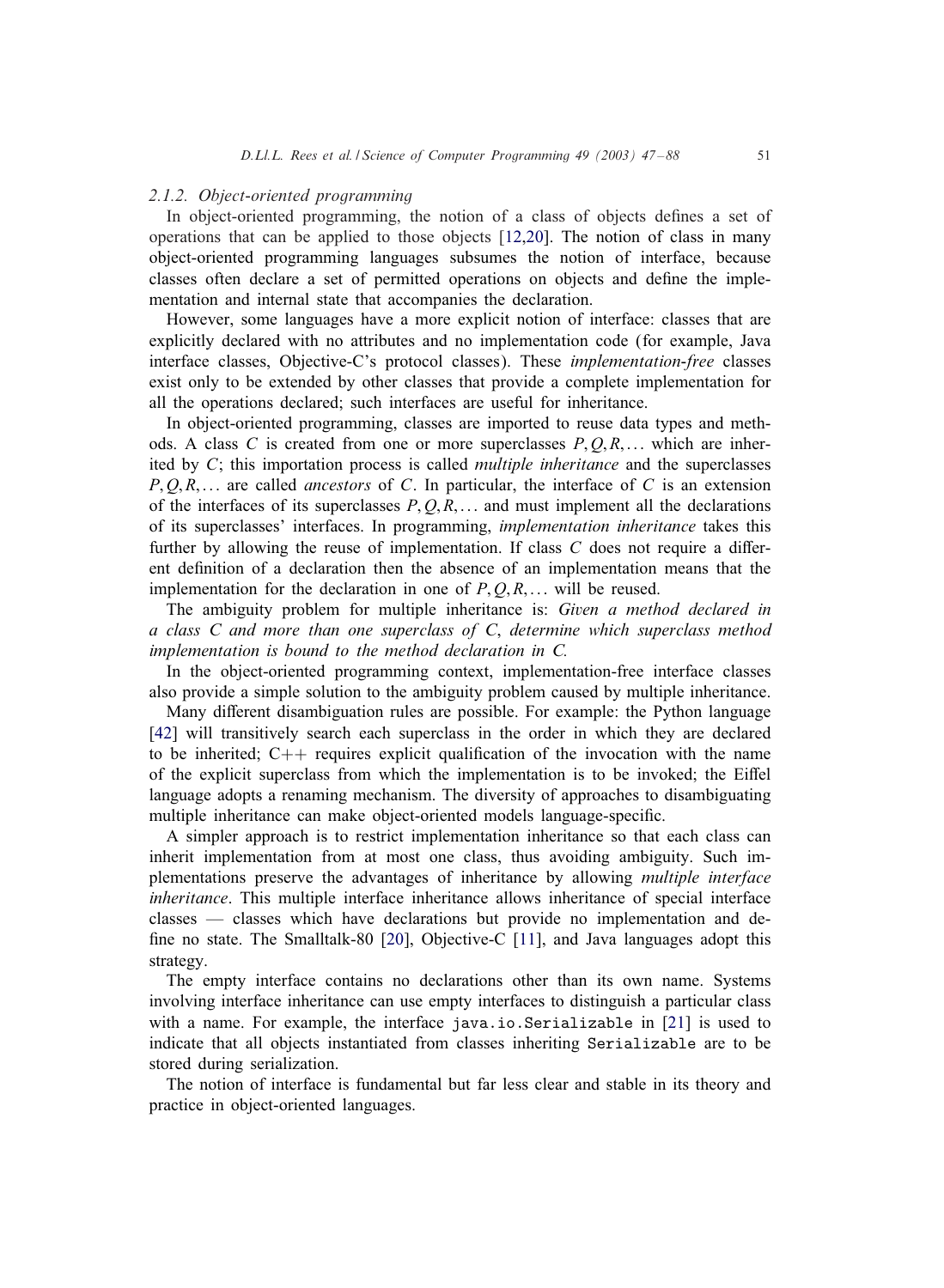### *2.1.3. Object-oriented analysis and design*

The notion of interface also plays a key part in object-oriented system analysis and design. Here a class is defined to participate in many rôles. When a class has several ancestors, it must implement all the operations declared for its ancestors, therefore it clearly must be usable in a number of different rôles, namely those of its ancestors and its own unique rôle. The Syntropy methodology [\[10\]](#page-40-0) introduces the notion of *viewpoints*. A viewpoint is seen as a particular named subset of the interface supported by a class. We also note that the Unified Modelling Language (UML) has a notation for constraining the role of a class in an association to one of its interfaces (pp.  $146-147$ ) in [\[5\]](#page-40-0)).

The notion of different viewpoints for a class can be used in practice. The Interface Segregation Principle encourages programmers to create a number of abstract inter-faces along with an implementation class [\[26\]](#page-41-0). The interfaces explicitly define the rôles that the implementation class will perform. The implementation class then inherits the relevant interface classes, and thus can be used in a number of separate, named rôles. In typed languages, declarations are made using an appropriate interface type rather than the implementation class type. Due to the type system, the implementation class can then be used in that context, but access to features is limited by the interface. Thus, interfaces can provide a subtle form of data hiding in the design process.

The notion of interface is fundamental and has great scope and potential.

# *2.1.4. Components*

Component infrastructures aim to provide concrete, cross-language standards for invoking methods in other components. The recent emergence of component based development infrastructures (for example [\[39\]](#page-41-0)), has introduced a problem: *How can we re-use, extend, deploy and configure software at runtime?* Interfaces for components are fundamental for solutions to this problem.

Some approaches to component technology have involved defining interfaces in binary format between different components, whilst other approaches have been based on a standard declaration language, i.e., an IDL. An early example of the binary approach to component interoperability is the Microsoft Component Object Model (COM). An early and very influential example of the IDL approach is the object request broker CORBA (see Section [2.1.5\)](#page-6-0).

Microsoft's COM [\[6\]](#page-40-0) defines interfaces in terms of arrays of pointers to functions in the C programming language. It relies on binary format interfaces to minimise the additional performance cost of component-based systems. It allows system composition in terms of "interfaces" that are defined essentially in terms of  $C$  code declarations (such as typedef). The code-level definition forms the standard as opposed to the interface definition language, which exists as a convenient declaration language for developers and tool-makers, rather than providing the basis for standardising component interaction.

Both interfaces and implementations are registered in the Microsoft Windows system registry which provides the functionality of a repository.

Microsoft's COM uses many notions of name and identity. The key notion though is that of a *globally unique identifier* (GUID). GUIDs are 128 bit binary numbers.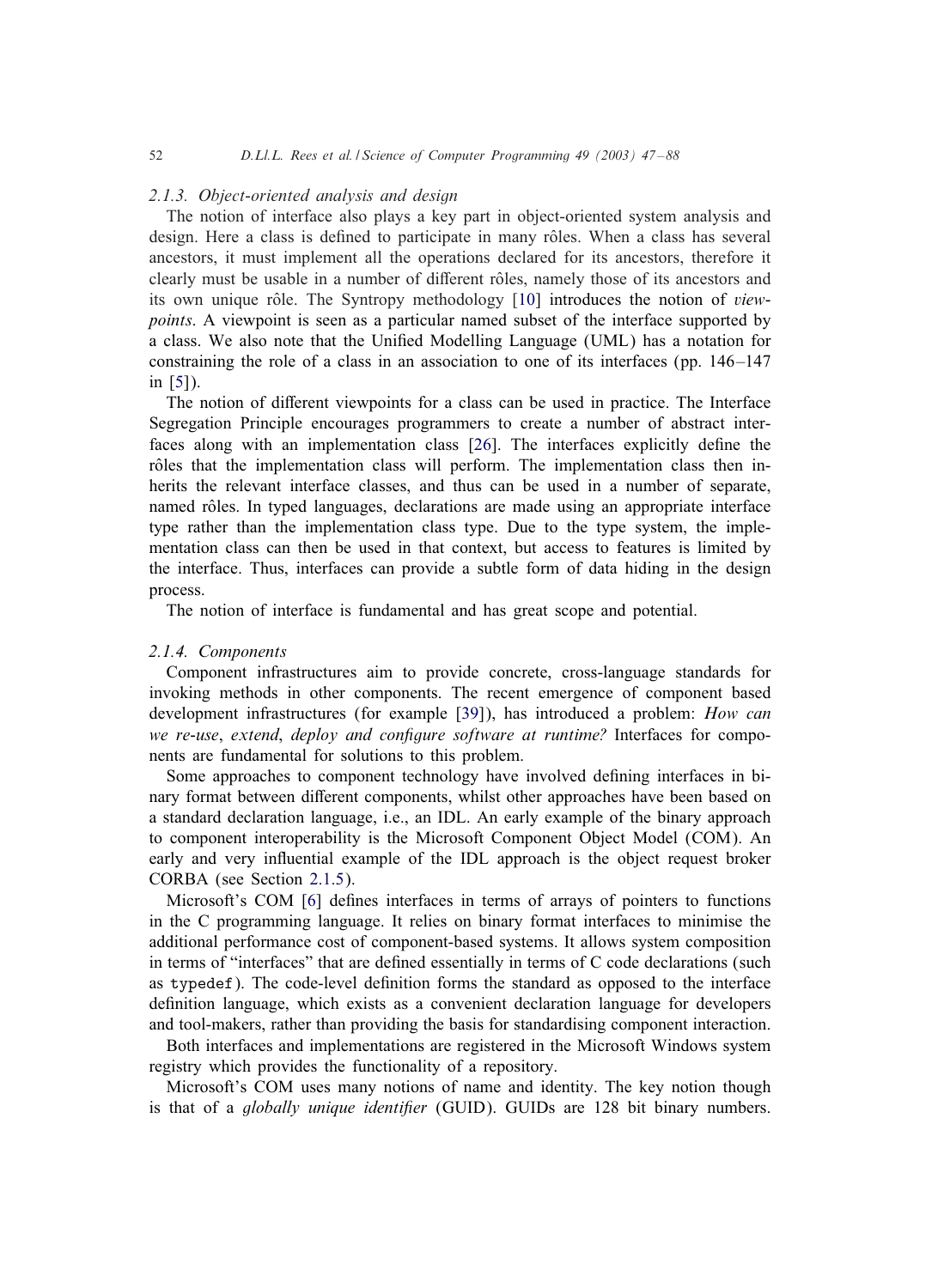<span id="page-6-0"></span>A standard algorithm is used to generate GUIDs based on clock time, a counter and hardware serial numbers. Although conflicts are very unlikely, GUIDs do not guarantee global uniqueness.

### *2.1.5. Object request brokers*

In order to allow runtime support and greater flexibility, some component infrastructures have been based on the *broker architectural pattern*, which involves an intermediate system, a *broker*, that connects and manages components in a potentially diverse software environment  $[7]$ . The notion of an IDL plays a central rôle in such systems, by providing a relatively simple common language for declaring interactions between components. The IDL provides abstraction from location, platform and implementation language concerns.

*The Common Object Request Broker Architecture* (*CORBA*). The CORBA stan-dard [\[30\]](#page-41-0) defines common protocols and infrastructure for connecting components together using interfaces. It relies on the syntax of an IDL and a common abstract object model. It defines conversion maps from interfaces to a number of programming languages such as  $C$ ,  $C++$  and Smalltalk.

Although distribution concerns can be abstracted from, by writing interfaces that can be used to communicate with remote and local objects, efficient distributed computing demands interfaces which declare fewer methods taking more parameters to reduce the communications overhead. Hence such interfaces focus on minimising calls rather than on the usual object-oriented programming notion of methods that provide a fundamental set of features for manipulating some class of objects.

In CORBA, interfaces are made unique by using a hierarchical system of userassigned names. CORBA has separate repositories for interfaces and implementations. Interface repositories are necessary, since only some languages (usually the typed languages) will use interfaces declared directly in IDL. CORBA allows programmers to query interfaces and construct method invocations at runtime. This functionality allows systems to query and manipulate objects using interfaces that may not have been designed when the system was constructed. The interface repository provides the data necessary for such a dynamic service.

In component technologies, interfaces are so fundamental they achieve a conceptual independence. The notion of an interface is being clarified by practical developments.

# *2.2. Concepts*

### *2.2.1. Some general notions about IDLs*

The general notion of interface in this paper tries to identify *some* common ground between the various languages and systems above. It is more abstract than practical IDLs and it focuses on the architecture of a system.

First, we note the fundamental features of *naming* and *importing* in working with interfaces. All interfaces have a *unique name*, and an interface may acquire the features of an existing interface by naming the interface and using an *import* construct. There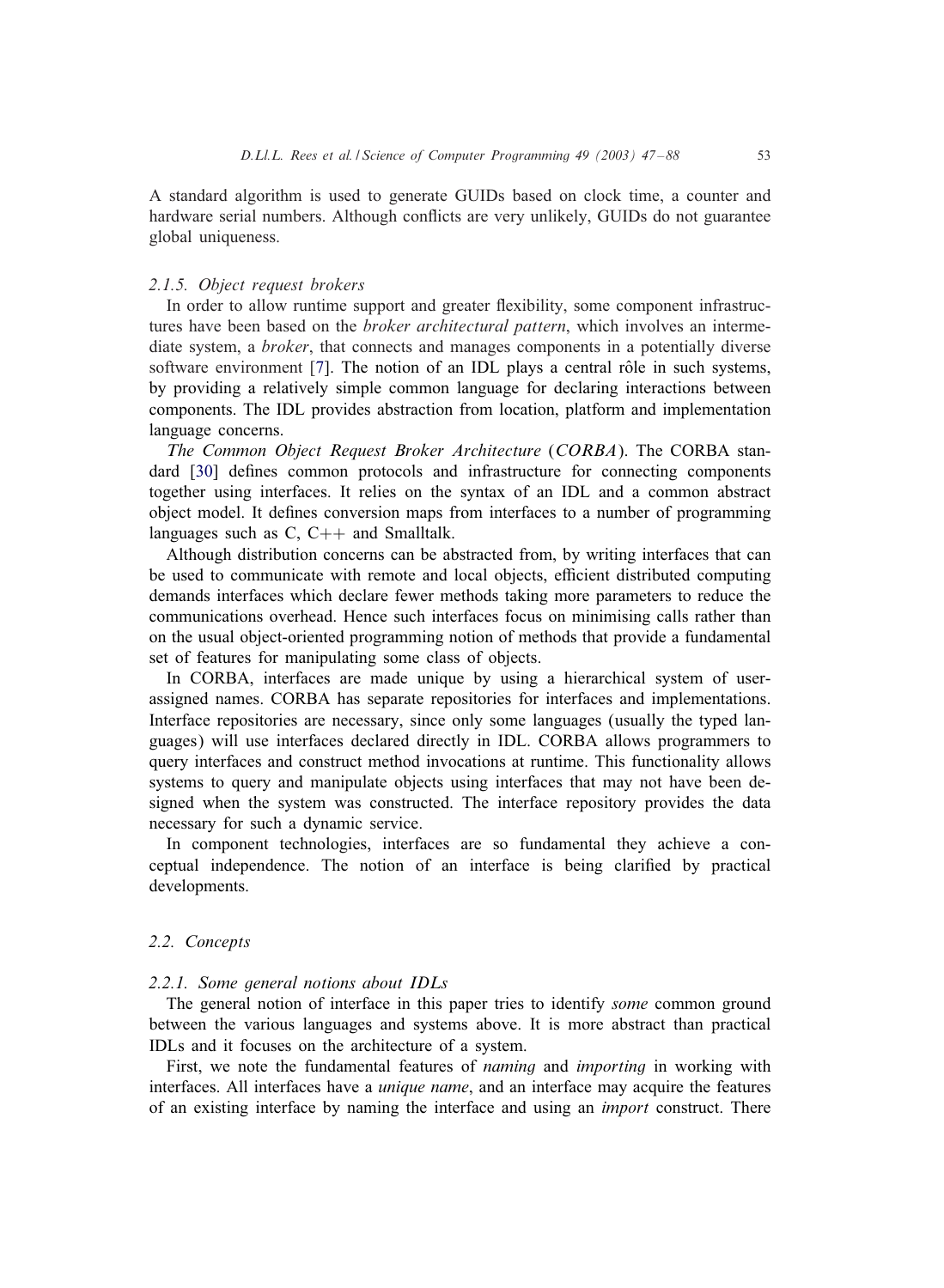are many forms of importation, of course (e.g., inheritance and instantiating generic types).

The declaration of interface names for importing requires a collection of named interfaces against which these import names can be resolved. Thus, naming and importing are "local" processes taking place in some "global" context.

We collect together a library of interfaces which we call a *repository*. Names refer to interfaces in a repository. In general, libraries can have elaborate indexing systems for cataloguing. Some programming languages and IDLs group interfaces together in a repository by attaching a common prefix to names. For example, this tagging accounts for the namespace concept in  $C++$  and the CORBA IDL, and for the package notion in Java.

Since *import* is a transitive concept, we consider the notion of a *dependency tree* for some particular interface which records the interfaces of all components used in creating the interface. The dependency tree is the basis of an abstract notion of architecture.

### *2.2.2. Some basic notions about object-oriented IDLs*

We refine this picture of a general IDL. Most object-oriented IDLs provide a number of basic data types and each interface *may* also define *new data types* constructed from the basic data types, for example records, sequences and enumerated types. (Although it may be controversial, we consider the notion of data and object types to be complementary. The modelling and separate implementation benefits of such a strategy can be found in [\[34\]](#page-41-0).) Thus, declarations for data types mean that signatures are part of object-oriented interfaces.

An interface declares interactions between components by declaring a list of named *methods*. Typically these methods are declared with typed parameters which may return values.

Our first concept of an interface has been simplified to provide a semantically clearer model, by replacing this conventional notion of method with *commands* which are permitted to change the internal state of an implementation, and *queries* that merely return values from a component without causing state changes. Our notion of commands and queries is based on that used in Eiffel and given in  $[43]$ , although similar notions exist in the Syntropy [\[10\]](#page-40-0) and Catalysis methods [\[14\]](#page-40-0). This IDL is a simplification of one used in [\[33\]](#page-41-0), where such IDLs are used to model the inheritance and encapsulation mechanisms found in  $C++$ , Eiffel and Java.

Our second concept of an interface is based on conventional methods.

Since our IDL involves the concept of mathematical signatures, we support the notion of "non-object" (or "non-component") types by declaring new sorts in our interfaces. This mechanism provides a simple, programming language-neutral means of declaring "non-object" types.

# *2.2.3. Disclaimer on architectures*

Software architecture is a developing 6eld, which is not without its controversies [\[32,37\]](#page-41-0). We use the term interface architecture to constitute a structured set of interfaces, and consider this definition appropriate in the context of interface-based design.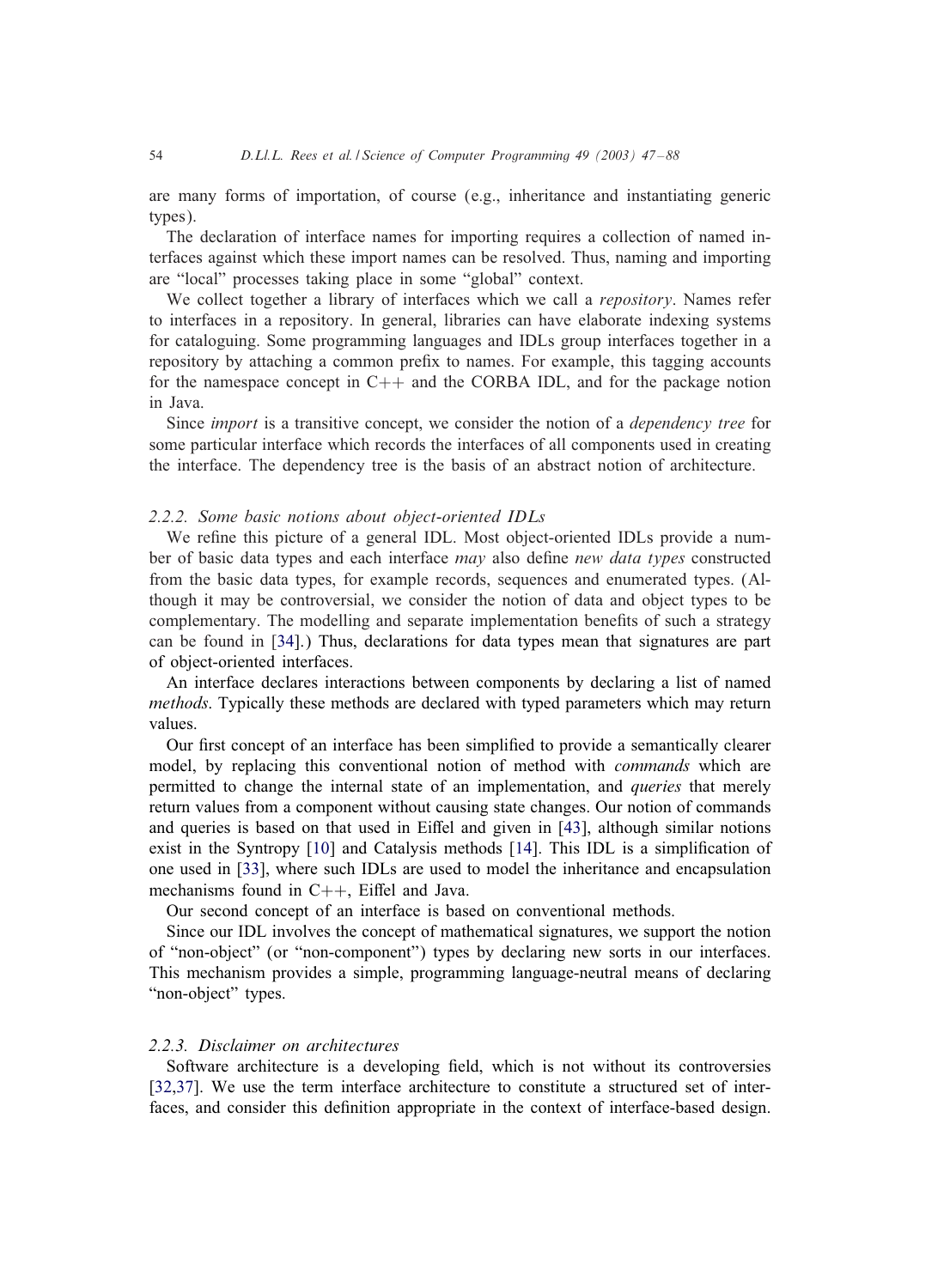<span id="page-8-0"></span>We consider object-oriented systems and we see component-based software as an extension of basic object-oriented software.

It is clear that object-oriented principles can be used as a basis for specification and design of other architectural styles. Many architectural styles, however, do not require an object-oriented foundation. In [\[37\]](#page-41-0) for example, object-oriented systems are seen as one of many different architectural styles.

Some architectural styles have both object-oriented and non-object-oriented imple-mentations, for example, the pipe and filter style described in [\[28\]](#page-41-0): the Unix operating system implements notions of pipes and filters directly without recourse to objectoriented concepts. The Java core Application Programming Interface package java.io, however, follows the pipe and filter architectural style by specifying a collection of explicit interfaces and class interfaces for manipulating data streams. In our terms, the java.io package can be treated as a repository of related interfaces. Both approaches are valid and useful though we are primarily concerned with object-oriented architectures.

Other styles can be described in terms of interfaces but we do not claim that our IDLs are architecture description languages. (The limitations of IDLs for architectural description are considered in [\[36\]](#page-41-0), where the formulation of a new concept, the "connector" is considered.)

# 3. An algebraic specification of general IDLs

An interface consists of declarations of a name, a list of imports and a body. We abstract away from what is inside an interface body to focus on the operations on bodies that characterise our general idea of interfaces and their architectures. To define a specific IDL, we define the nature of bodies.

# *3.1. Interfaces, repositories and architectures*

We develop a language to define interfaces, sets of interfaces (repositories) and structured sets of interfaces (architectures). We begin by sketching these ideas using a concrete syntax for clarity. Shortly we will give an algebraic specification of an abstract syntax of this language.

We construct an *interface* in terms of other interfaces (its *imports*); an interface consists of three declaration sections:

interface I import  $\ldots, J, \ldots$ body B endinterface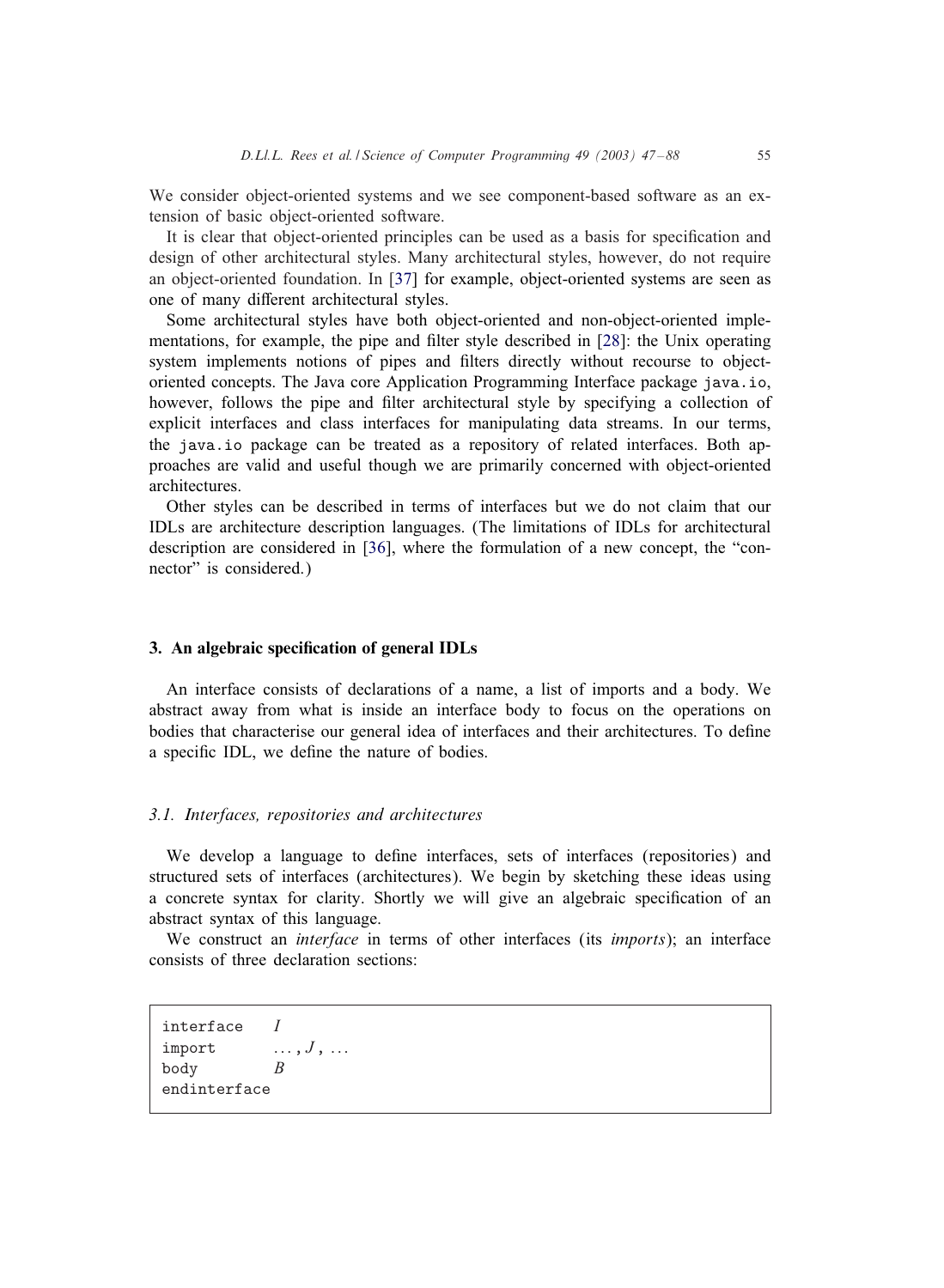An *architecture* of the form

architecture  $A$ primaries  $P$ repository R endarchitecture

is constructed from: a *repository*

repository R interfaces  $\ldots, I, \ldots$ endrepository

which lists the interfaces we have access to; and *primaries*

```
primaries Ptops \ldots, I, \ldotsendprimaries
```
that declares which of these interfaces form the "top" of a system.

The import dependencies of the interfaces within a repository determine a graph structure. The nodes of this graph are the interfaces of the repository, and each interface I with imports  $\dots, J, \dots$  gives the edges  $\dots, I \rightarrow J, \dots$ . The construction of the graph illustrates potential problems with the repository.

- *Repetition* of different interfaces with the same name.
- *Absence* of missing dependent interfaces.
- *Cyclicity* indicating mutual dependencies amongst interfaces.

For an interface, we can determine its subgraph. Editing this subgraph to deal with the above problems, we produce a non-cyclic *dependency tree*. By *Aattening* the interfaces in a dependency tree we can assemble an interface. If this is self-contained, i.e., a *stand-alone interface*, we can proceed to ascribe it a semantics.

There are many algorithms for flattening, for example, using depth-first or breadthfirst searches. We give two methods of flattening. The first process incrementally generates the flattened interface directly using recursion. The second method is indirect, involving the construction and traversal of dependency trees.

# *3.2. Preliminaries on specifying records and lists*

Declarations such as interfaces, repositories and architectures are commonly made from records (of mixed types of syntax) and lists (of single types of syntax). Thus,

<span id="page-9-0"></span>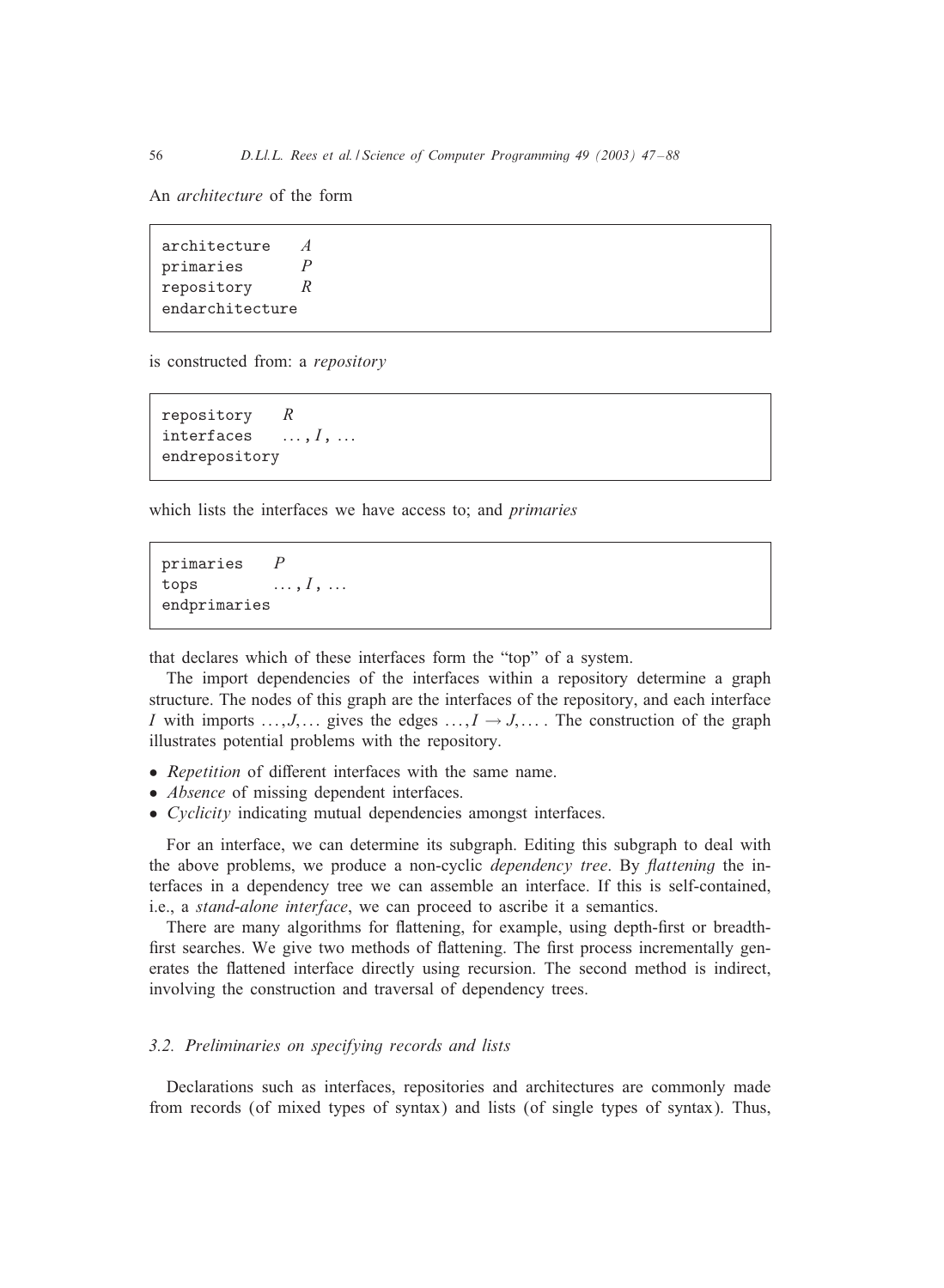<span id="page-10-0"></span>the common underlying form of the data is that of records and lists. We shall be using algebraic specifications in which data is generated by constructors, and whose design is abstracted from various flavours of records and lists. In this section we describe their general form which we will use to model the specifications that will be presented later.

### *3.2.1. Records*

We construct records of length *n* over given specifications  $D_1, \ldots, D_n$ , with an operator d; we project out the component fields with operations  $d_1, \ldots, d_n$ .

```
specification R(D_1, \ldots, D_n)imports D_1, \ldots, D_nsorts R(D_1,...,D_n)constants
operations d: D_1 \times \cdots \times D_n \rightarrow R(D_1,\ldots,D_n)d_1: R(D_1,\ldots,D_n)\rightarrow D_1.
                  .
                  \frac{1}{2} .
                         .
                         .
               d_n: R(D_1,\ldots,D_n)\to D_nequations
                 d_1(d(x_1,...,x_n)) = x_1.
.
.
                d_n(d(x_1,...,x_n)) = x_n
```
### *3.2.2. Lists*

Suppose  $S = (\Sigma_S, E_S)$  is a specification, and D a sort of S with equality. So S contains the sort *Bool*, constants *tt*, *ff* and operation *equalsD* :  $D \times D \rightarrow Bool$ . We assume that interpretations of *S* use the standard model of Booleans with equality.

Then we construct lists that store data of type  $D$  using the empty list  $\epsilon D$  and by adding an element to a list with a function *addD*.

We check whether an element is present in a list with *inD*, and whether two lists are element-wise equal with *eqD*. We remove *all* occurrences of an element from a list with *cutD*. We join two lists  $L_1$  and  $L_2$  together, with either:

- *appD* to *append* the elements of  $L_2$  after those of  $L_1$ ; or
- $mrgD$  to *merge*  $L_1$  and  $L_2$  together by appending those elements in  $L_2$  that do not already occur in  $L_1$ .

*Structural induction*. We define the behaviour of list processing functions by structural induction. Thus, the typical form of a function  $f$  operating on lists and some parameters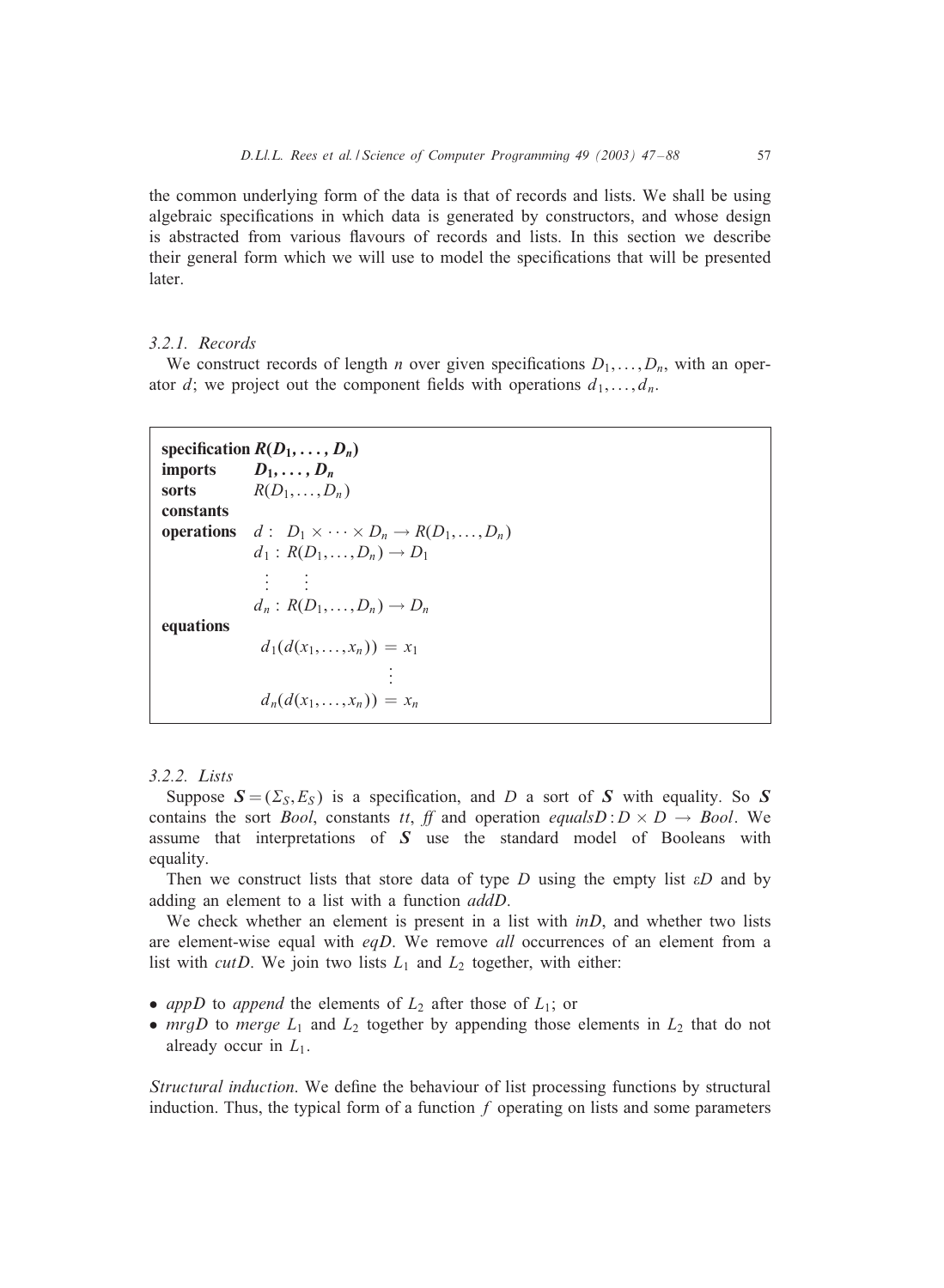$\bar{x}$  is split according to its behaviour on

- (i) empty lists (determined by  $q$ ), and
- (ii) non-empty lists (determined by  $h$ ):

 $f(\varepsilon D, \bar{x}) = g(\bar{x}),$  $f(\text{add}D(\tilde{d}, L), \tilde{x}) = h(f(L, \bar{x}), d, L, \bar{x}).$ 

| specification $List_D(S)$                       |                                                                                                              |
|-------------------------------------------------|--------------------------------------------------------------------------------------------------------------|
| <b>imports</b>                                  | $\mathcal{S}$                                                                                                |
| sorts                                           | $D^*$                                                                                                        |
| <b>constants</b> $\epsilon D : \rightarrow D^*$ |                                                                                                              |
|                                                 | <b>operations</b> $addD: D \times D^* \rightarrow D^*$                                                       |
|                                                 | $inD: D \times D^* \rightarrow Bool$                                                                         |
|                                                 | eq $D: D^* \times D^* \rightarrow Bool$                                                                      |
|                                                 | $cutD: D \times D^* \rightarrow D^*$                                                                         |
|                                                 | $appD: D^* \times D^* \rightarrow D^*$                                                                       |
|                                                 | $mrgD: D^* \times D^* \rightarrow D^*$                                                                       |
| equations                                       |                                                                                                              |
|                                                 | $inD(d, \varepsilon D) = ff$                                                                                 |
|                                                 | $equalsD(d, d') = tt \Rightarrow inD(d, addD(d', L)) = tt$                                                   |
|                                                 | $equalsD(d, d') = ff \Rightarrow inD(d, addD(d', L)) = inD(d, L)$                                            |
|                                                 | $eqD(\varepsilon D, \varepsilon D) = tt$                                                                     |
|                                                 | $eqD(\varepsilon D, addD(d,L)) = ff$                                                                         |
| $eqD(addD(d, L), \varepsilon D) = ff$           |                                                                                                              |
| equals $D(d, d') = tt$                          |                                                                                                              |
|                                                 | $\Rightarrow$ eqD(addD(d, L), addD(d', L')) = eqD(L, L')                                                     |
| equals $D(d, d') = ff$                          |                                                                                                              |
|                                                 | $\Rightarrow$ eqD(addD(d, L), addD(d', L')) = ff                                                             |
|                                                 | $cutD(d, \varepsilon D) = \varepsilon D$                                                                     |
|                                                 | $equalsD(d, d') = tt \Rightarrow cutD(d, addD(d', L)) = cutD(d, L)$                                          |
|                                                 | $equalsD(d, d') = ff \Rightarrow cutD(d, addD(d', L)) = addD(d', cutD(d, L))$                                |
|                                                 | $appD(\varepsilon D,L)=L$                                                                                    |
|                                                 | $appD(addD(d, L), L') = addD(d, appD(L, L'))$                                                                |
|                                                 | $mrgD(\varepsilon D,L)=L$                                                                                    |
|                                                 | $\text{in}D(d, L') = \text{tr} \Rightarrow \text{mrg}D(\text{add}D(d, L), L') = \text{mrg}D(L, L')$          |
|                                                 | $\text{in}D(d, L') = ff \Rightarrow \text{mrg}D(\text{add}D(d, L), L') = \text{add}D(d, \text{mrg}D(L, L'))$ |

# 3.3. Algebraic specification of a general IDL

We construct a seven-sorted specification, using nine separate specifications, for the abstract syntax of our general IDL, as shown in Fig. [1.](#page-12-0)

The concrete syntax described in Section [3.1](#page-8-0) constitutes a model for the specifications.

<span id="page-11-0"></span>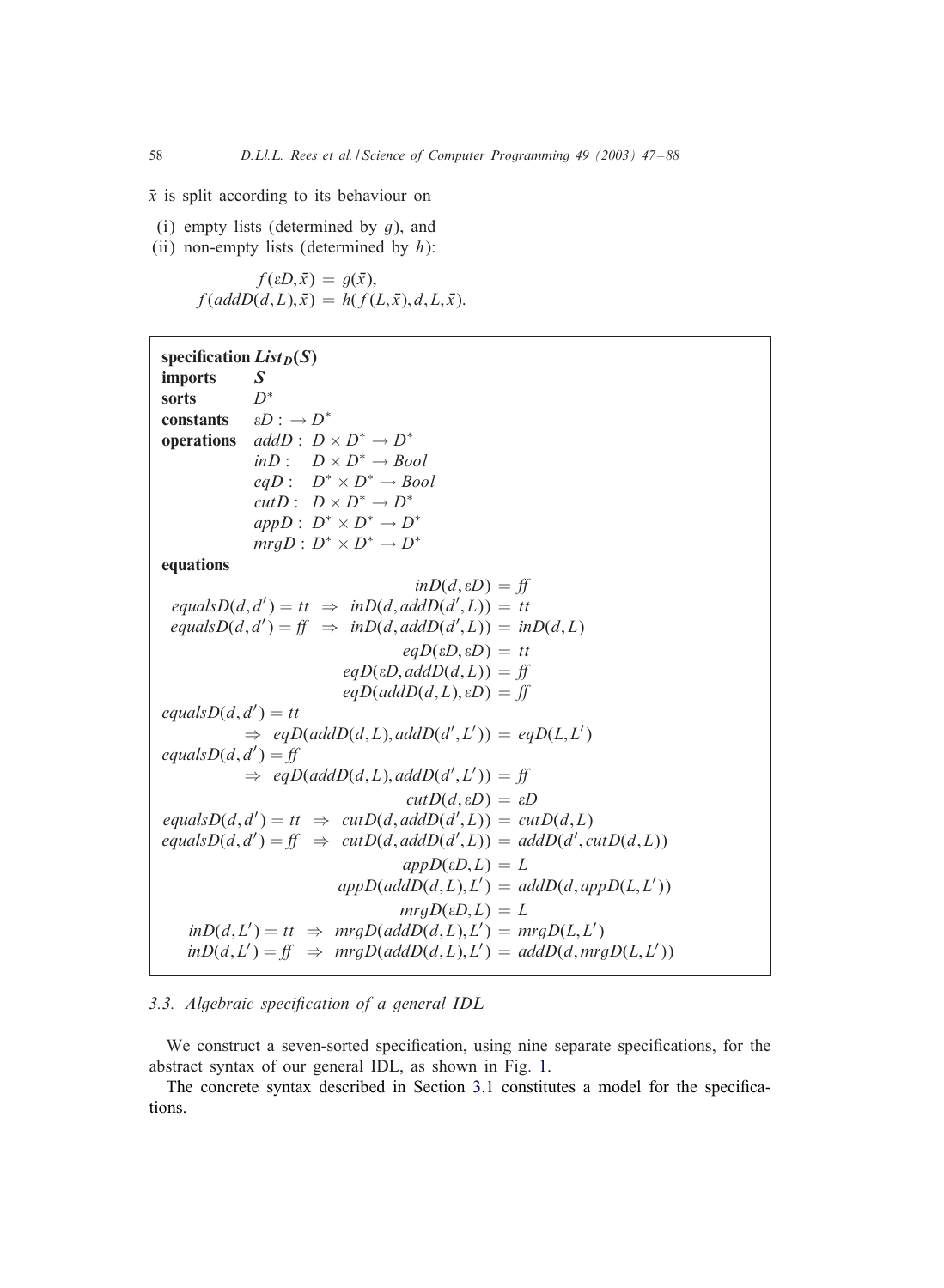<span id="page-12-0"></span>

Fig. 1. Structure of the specification of IDLs.

### *3.3.1. Names*

We need a specification *Name* of names to identify interfaces. Its precise nature is irrelevant, except we assume we can test for equality, and there exists a distinguished name *top*. In addition, we assume that we have operations *absent* and *repeat* on names which we shall use to flag the status of a name, and have no axioms.

| signature Name<br><b>imports</b> <i>Bool</i> |                                                                      |
|----------------------------------------------|----------------------------------------------------------------------|
| sorts Name                                   |                                                                      |
|                                              | <b>constants</b> $top: \rightarrow Name$                             |
|                                              | <b>operations</b> equals Name: Name $\times$ Name $\rightarrow$ Bool |
|                                              | absent: $Name \rightarrow Name$                                      |
|                                              | $repeat: Name \rightarrow Name$                                      |

We also need a specification *Name*<sup>\*</sup> for lists of names built from that of *Name*. We apply the construction *List*<sub>D</sub>(*S*) of Section [3.2.2](#page-10-0) to the specification  $S = Name$  and the sort  $D = Name$ , so that we generate lists of elements of type *Name*, whilst retaining the tests on individual names. Thus, we generate the specification:

| specification Name*     |                                                                                            |  |
|-------------------------|--------------------------------------------------------------------------------------------|--|
| imports Name            |                                                                                            |  |
| sorts Name <sup>*</sup> |                                                                                            |  |
|                         | <b>constants</b> $\epsilon Name : \rightarrow Name^*$                                      |  |
|                         | <b>operations</b> addName: Name $\times$ Name <sup>*</sup> $\rightarrow$ Name <sup>*</sup> |  |
|                         | inName: Name $\times$ Name <sup>*</sup> $\rightarrow$ Bool                                 |  |
|                         | eqName: Name $\times$ Name <sup>*</sup> $\rightarrow$ Bool                                 |  |
|                         | $cutName: Name \times Name^* \rightarrow Name^*$                                           |  |
|                         | appName: Name <sup>*</sup> $\times$ Name <sup>*</sup> $\rightarrow$ Name <sup>*</sup>      |  |
|                         | $mrgName: Name^* \times Name^* \rightarrow Name^*$                                         |  |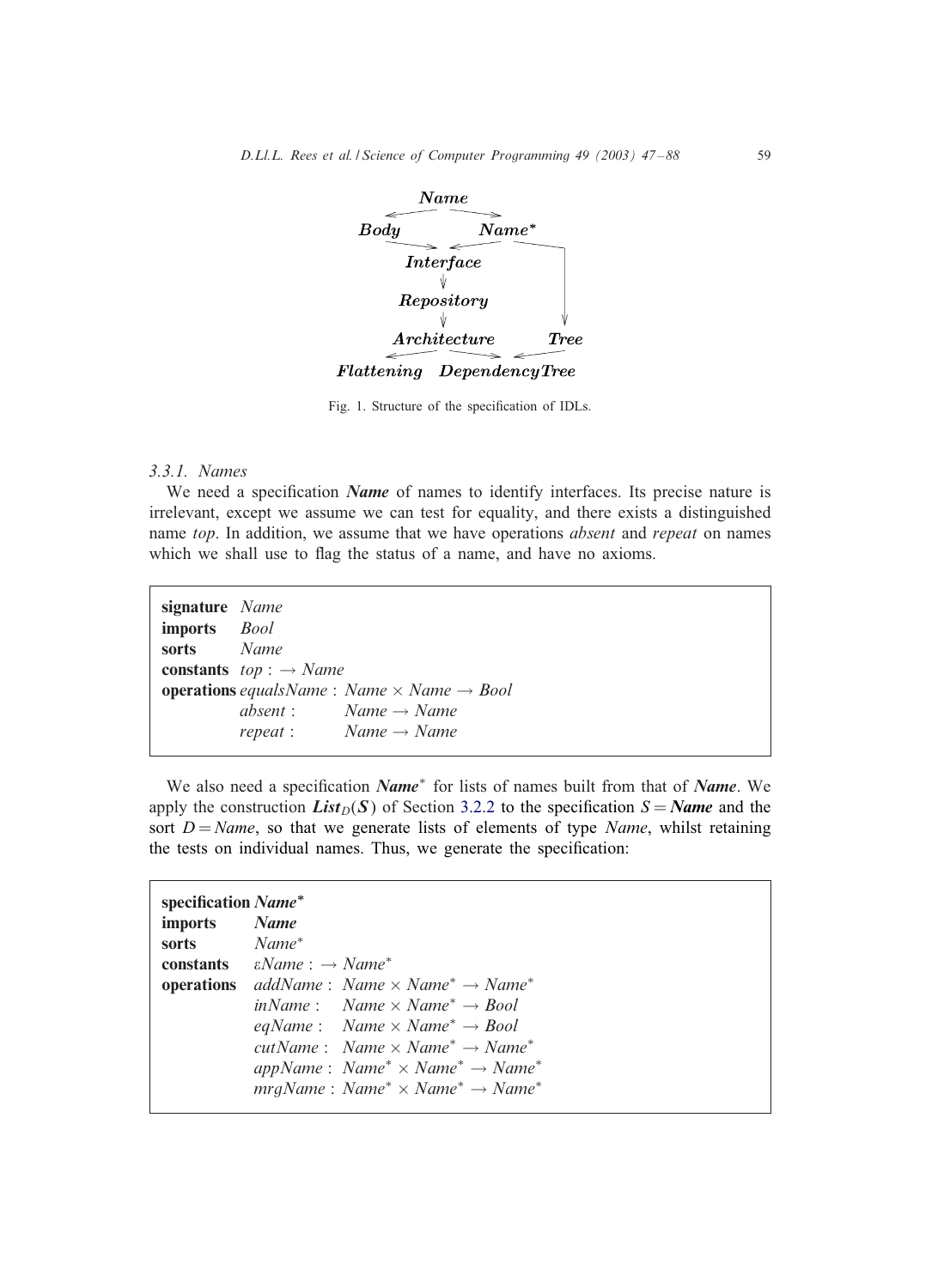# <span id="page-13-0"></span>equations

 $inName(n, \varepsilon Name) = ff$  $equalsName(n, n') = tt \Rightarrow$  $inName(n, addName(n', N)) = tt$  $equalsName(n, n') = ff \Rightarrow$  $inName(n, addName(n', N)) = inName(n, N)$  $eqName(\varepsilon Name, \varepsilon Name) = tt$  $eqName(\varepsilon Name, addName(n, N)) = ff$  $eqName(addName(n, N), \varepsilon Name) = ff$  $equalsName(n, n') = tt \Rightarrow$  $eqName(addName(n,N), addName(n',N')) = eqName(N,N')$  $equalsName(n, n') = ff \Rightarrow$  $eqName(addName(n,N),addName(n',N')) = ff$ *cutName*(n; *Name*) = *Name*  $equalsName(n, n') = tt \Rightarrow$  $cutName(n, addName(n', N)) = cutName(n, N)$  $equalsName(n, n') = ff \Rightarrow$  $cutName(n, addName(n', N)) = addName(n', cutName(n, N))$  $appName(\varepsilon Name, N) = N$  $appName(addName(n,N), N') = addName(n, appName(N, N'))$  $mrgName(\varepsilon Name, N) = N$  $inName(n, N') = tt \Rightarrow$  $\mathit{mrgName}(\mathit{addName}(n,N),N') = \mathit{mrgName}(N,N'))$  $inName(n, N') = ff \Rightarrow$  $mrgName(addName(n,N),N') = addName(n,mrgName(N,N'))$ 

# *3.3.2. Bodies*

Bodies are many and varied, and possess a variety of general and specific transformations.

signature *Body* imports *Name*<sup>∗</sup> sorts *Body* constants *null* : → *Body* **operations** *tag* : *Name*<sup>\*</sup>  $\times$  *Body*  $\rightarrow$  *Body*  $join: Body \times Body \rightarrow Body$ 

As a minimum, we assume a specification *Body* of interface bodies has a constant *null* representing a body with no content; and operations *join* to "concatenate" two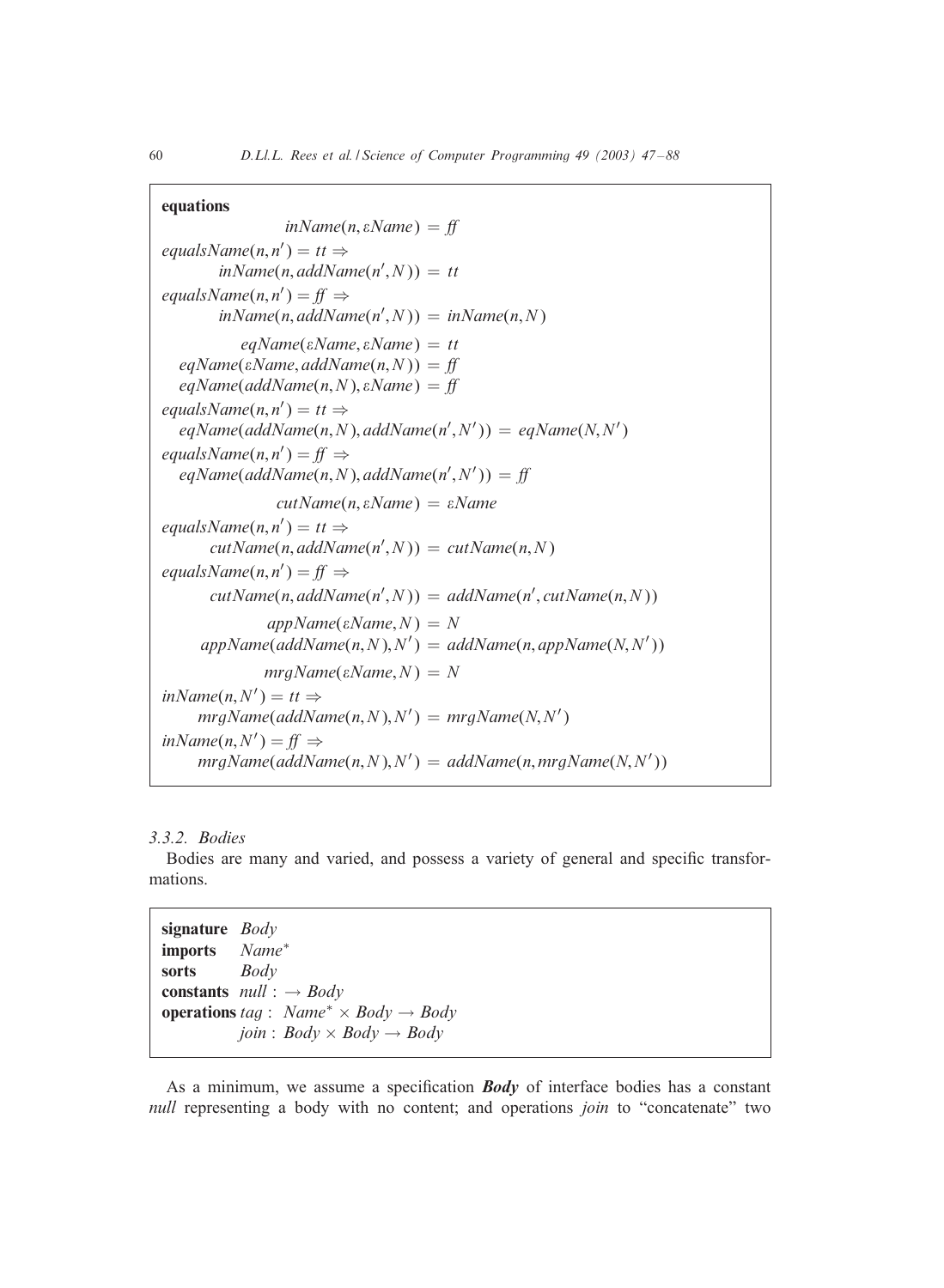<span id="page-14-0"></span>bodies, and *tag* to rename a body's components by tagging them with locational information determined by a list of names. The operations *join* and *tag* characterise the nature of *import*.

**Example.** *Typically*, the structure of a body is given by a record specification  $R(\textit{Dec1}_1)$  $, \ldots$ , *Decl<sub>m</sub>*) of component declarations with constructor function *body* and projections  $decl_1, \ldots, decl_m$ , (recall Section [3.2\)](#page-9-0). Furthermore, the structure of each component  $Decl<sub>i</sub>$  is that of *Body*, i.e., *Decl<sub>i</sub>* imports *Name*<sup>\*</sup> and has operations

```
null_{\text{decl.}} : \rightarrow \text{Decl}_itag_{decl_i}: Name<sup>*</sup> × Decl<sub>i</sub> → Decl<sub>i</sub>
join_{decl_i}: Decl_i \times Decl_i \rightarrow Decl_i
```
In such cases, we define the operations *null*, *join* and *tag* of *Body* in terms of these constituent operations of the component elements. For example,

 $tag(N, B) = body(tag_{del_1}(N, decl_1(B)), \ldots, tag_{del_n}(N, decl_m(B))).$ 

We comment further on the operations of *tag* and *join* in Sections 3.3.3 and [3.3.4,](#page-15-0) but note that we need only postulate the existence of *tag* and *join*.

### *3.3.3. Tagging*

The purpose of tagging is to record locational information. For flexibility, we store locational information as a list of names. For example,

 $tag(addName(m, addName(n, \varepsilonName)), B)$ 

indicates the relocation of body  $B$  from  $n$  to  $m$ . Thus, if we have no locational information, we specify that tagging has no effect:

 $tag(\varepsilon Name, B) = B.$ 

Two natural methods of recording location are:

- (i) *local context tagging* or single tagging (typically the original location); and
- (ii) *global context tagging* or multiple tagging.

Definition (*Local context tagging*). Local context tagging is *innermost* if tag satisfies the *innermost tagging rule*:

 $tag(addName(m, addName(n, N)), B) = tag(addName(n, N), B).$ 

Local context tagging is *outermost* if tag satisfies *the outermost tagging rule*:

 $tag(addName(n, N), B)) = tag(addName(n, \varepsilonName), B).$ 

In this paper, local context tagging will be innermost.

**Definition** (Global context tagging). Global context tagging requires that there are no additional simplification axioms for tag.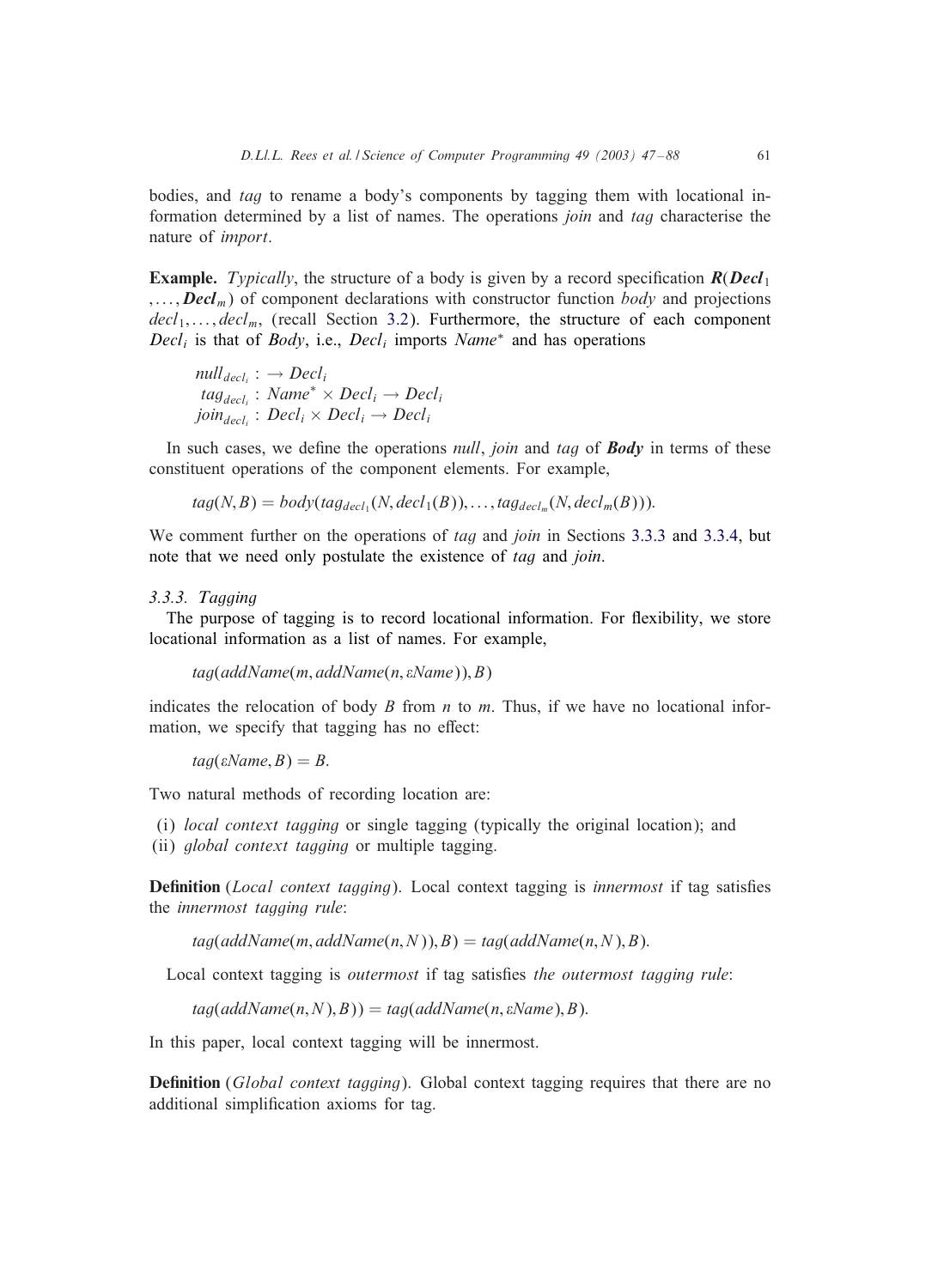### *3.3.4. Joining*

Intuitively, the act of joining is that of adding body components together. Even at the level of abstract bodies, we can ask the questions: *What is the effect of joining a body to itself? What is the effect of joining a declaration to a body B that is already present in B*?

The act of tagging resolves many of the difficulties that could arise when we add the same body component from different locations. In the case that we add a body to itself, global context tagging will differentiate between the two contexts. For local context tagging though, we need to determine the outcome. Natural solutions are that we keep all or just one copy of  $B$ . The latter behaviour is specified by the following.

**Definition** (*Idempotent joining*). Joining is *idempotent* if join satisfies idempotency rule:  $\text{join}(B, B) = B$ commutativity rule:  $\text{join}(B_1, B_2) = \text{join}(B_2, B_1)$ associativity rule:  $\text{join}(B_1, \text{join}(B_2, B_3)) = \text{join}(\text{join}(B_1, B_2), B_3).$ 

# *3.3.5. Modelling interfaces*

An interface is a record of name, import name list and body. To the specification  $R(Name, Name^*, Body)$  we add a function *extend*, which in conjunction with tagging we shall use to describe the meaning of import.

```
specification Interface
imports Name∗; Body
sorts Interface
constants
operations int : Name \times Name<sup>*</sup> \times Body \rightarrow Interface
            name : Interface → Name
            imports : Interface → Name∗
            body: Interface \rightarrow Body
            extend : Interface × Interface → Interface
equations
  name(intf(n, I, B)) = n\limports(intf(n, I, B)) = Ibody(intf(n, I, B)) = Bextend(I, J) = intf(name(I)),mrgName(cutName(name(J ); imports(I ));
                                       imports(J),join(body(I), body(J)))
```
We define  $extend(I, J)$  to extend an interface I with the imports and body of  $J$ , whilst removing  $J$ 's name from  $I$ 's import list.

<span id="page-15-0"></span>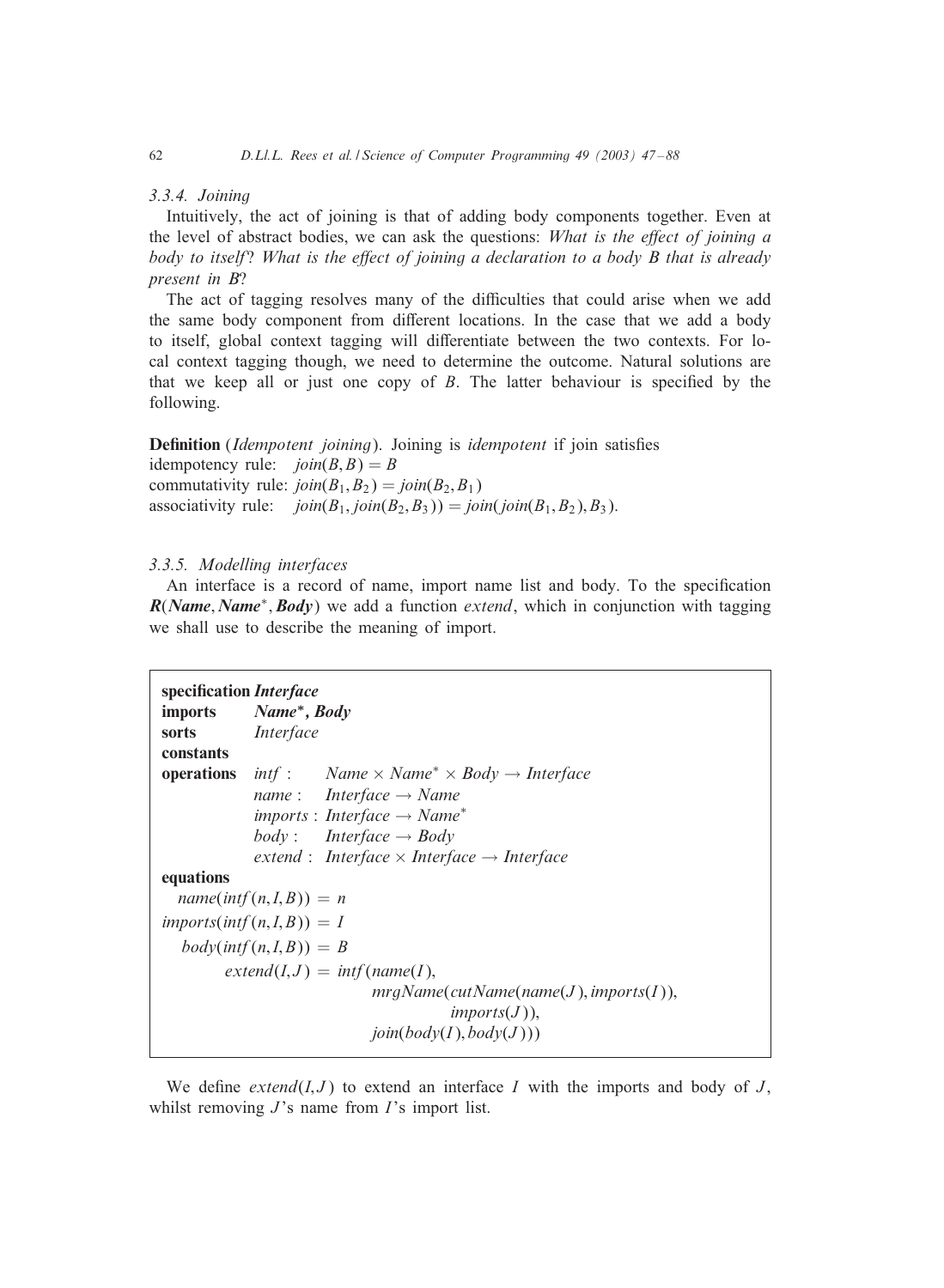Thus, to define the flattening of an interface  $I$  with respect to an interface  $J$ , we extend  $I$  with the tagged interface  $J$ , producing the interface:

 $extend(I, intf(name(J), imports(J), tag(addName(name(J), eName), body(J))))$ 

which has:

- $(i)$  I's name;
- (ii)  $\Gamma$ 's imports with  $J$ 's name replaced with any new imports from  $J$ ; and
- (iii)  $I$ 's body joined to  $J$ 's body which has been tagged with  $J$ 's name.

**Definition** (*Stand-alone interfaces*). An interface with no imports is called a *standalone interface*.

The aim of flattening is to try to produce a stand-alone interface. Let

 $Standarddone = \{ intf(n, \varepsilonName, B) | n : Name, B : Body \}$ 

be the set of terms denoting stand-alone interfaces.

Example. Cases involving self-referencing are interesting to consider. For example, given interfaces

interface I import J body  $B_I$ endinterface

and

interface  $J$ import I body  $B_J$ endinterface

in concrete syntax, then flattening  $I$  with respect to  $J$  is the interface

interface  $I$ import I body  $B_I, J: :B_J$ endinterface

where ", " denotes body concatenation and "::" tagging in the concrete syntax.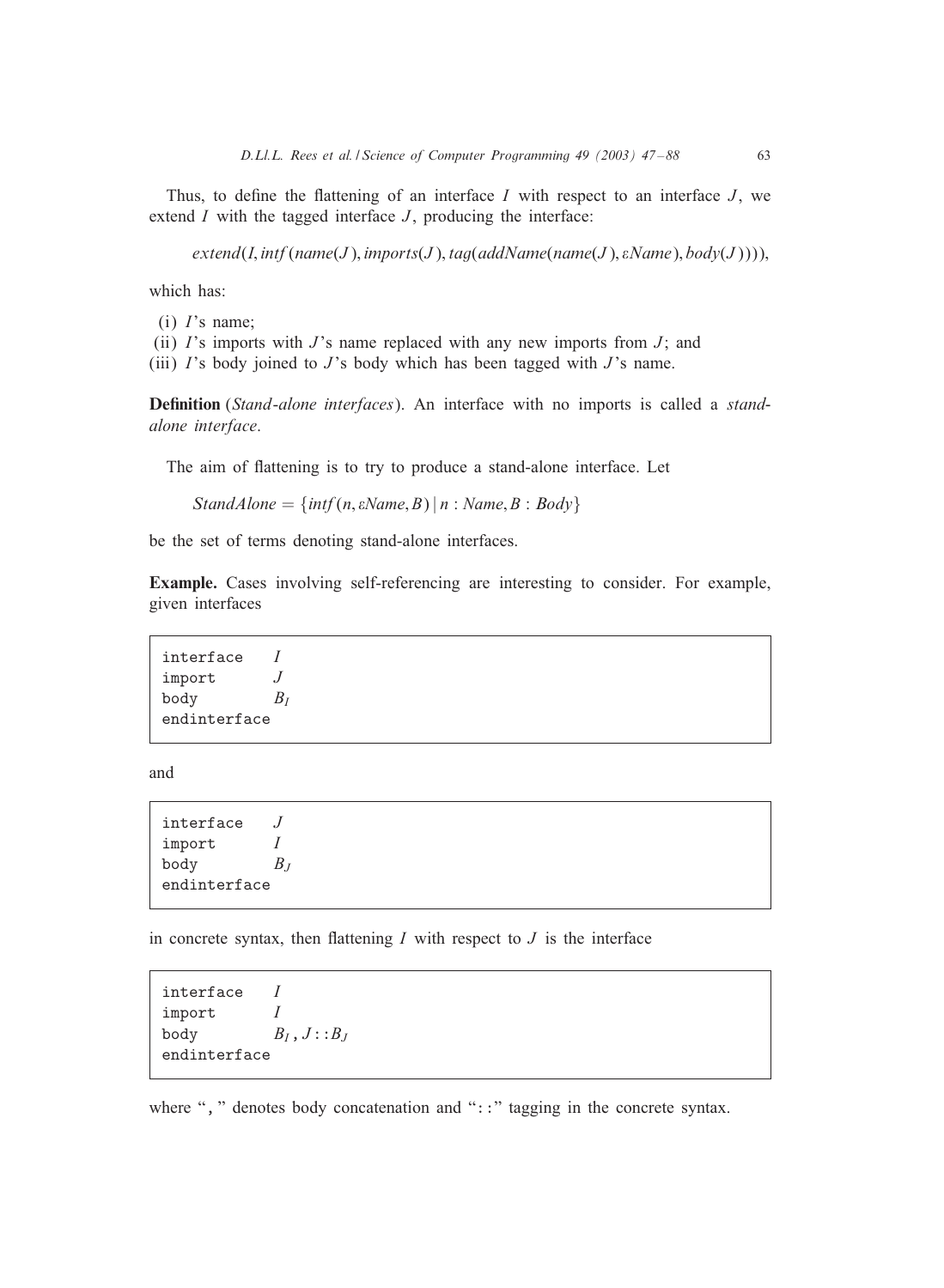Flattening this interface with respect to  $I$  using local-context tagging, gives:

interface  $I$ import J body  $B_I, J : : B_J, I : : B_I$ endinterface

Clearly, if we were intending to remove imports then we would end up in a cyclic loop. Thus, we shall need some constraints when flattening interfaces.

### *3.3.6. Modelling repositories*

A repository is a list of interfaces. Using our list construction with sort  $D =$  *Interface*, we add functions *yield* to pick an interface with a given name from a repository and *needs* to return its imports.

Interesting problems arise when we process repositories.

*Repetition* If there is more than one interface with a given name in a repository, then we choose to take the first interface that we locate.

- *Absence* If an interface with name  $n$  is absent from a repository  $R$ , we choose to flag this by returning the interface which has imports  $\text{absent}(n)$  and empty body.
- *Cyclicity* The mutual (including self-) dependency between interfaces impacts on their use in defining flattening as described in Section [3.3.8.](#page-18-0)

| imports <i>Interface</i><br>sorts                                                                                                                                               | specification Repository<br>Repository<br><b>constants</b> <i>eInterface</i> $\rightarrow$ <i>Repository</i> |                                                                                                                                                                            |
|---------------------------------------------------------------------------------------------------------------------------------------------------------------------------------|--------------------------------------------------------------------------------------------------------------|----------------------------------------------------------------------------------------------------------------------------------------------------------------------------|
| operations                                                                                                                                                                      |                                                                                                              | addInterface: Interface $\times$ Repository $\rightarrow$ Repository                                                                                                       |
|                                                                                                                                                                                 | needs:                                                                                                       | Name $\times$ Repository $\rightarrow$ Name <sup>*</sup>                                                                                                                   |
|                                                                                                                                                                                 | <i>vield</i> :                                                                                               | Name $\times$ Repository $\rightarrow$ Interface                                                                                                                           |
| equations                                                                                                                                                                       |                                                                                                              |                                                                                                                                                                            |
|                                                                                                                                                                                 |                                                                                                              | $needs(n, R) = imports( yield(n, R))$                                                                                                                                      |
|                                                                                                                                                                                 |                                                                                                              | $yield(n, \text{}) = \inf(n, \text{}(\text{} \text{name}(ab_{\text{}}, \text{name}(n), \text{} \text{name}(b_{\text{}}, \text{name}(n), \text{} \text{name}(b_{\text{}}))$ |
| equals Name $(n, name(I)) = tt \Rightarrow$<br>$yield(n, addInterface(I, R)) = I$<br>equals Name(n, name(I)) = ff $\Rightarrow$<br>$yield(n, addInterface(I, R)) = yield(n, R)$ |                                                                                                              |                                                                                                                                                                            |

# *3.3.7. Modelling architectures*

We use our record construction on *Name<sup>∗</sup>* and *Repository* to construct a specification for architectures. Note that because names are present in repositories, we do not bother to import them separately.

<span id="page-17-0"></span>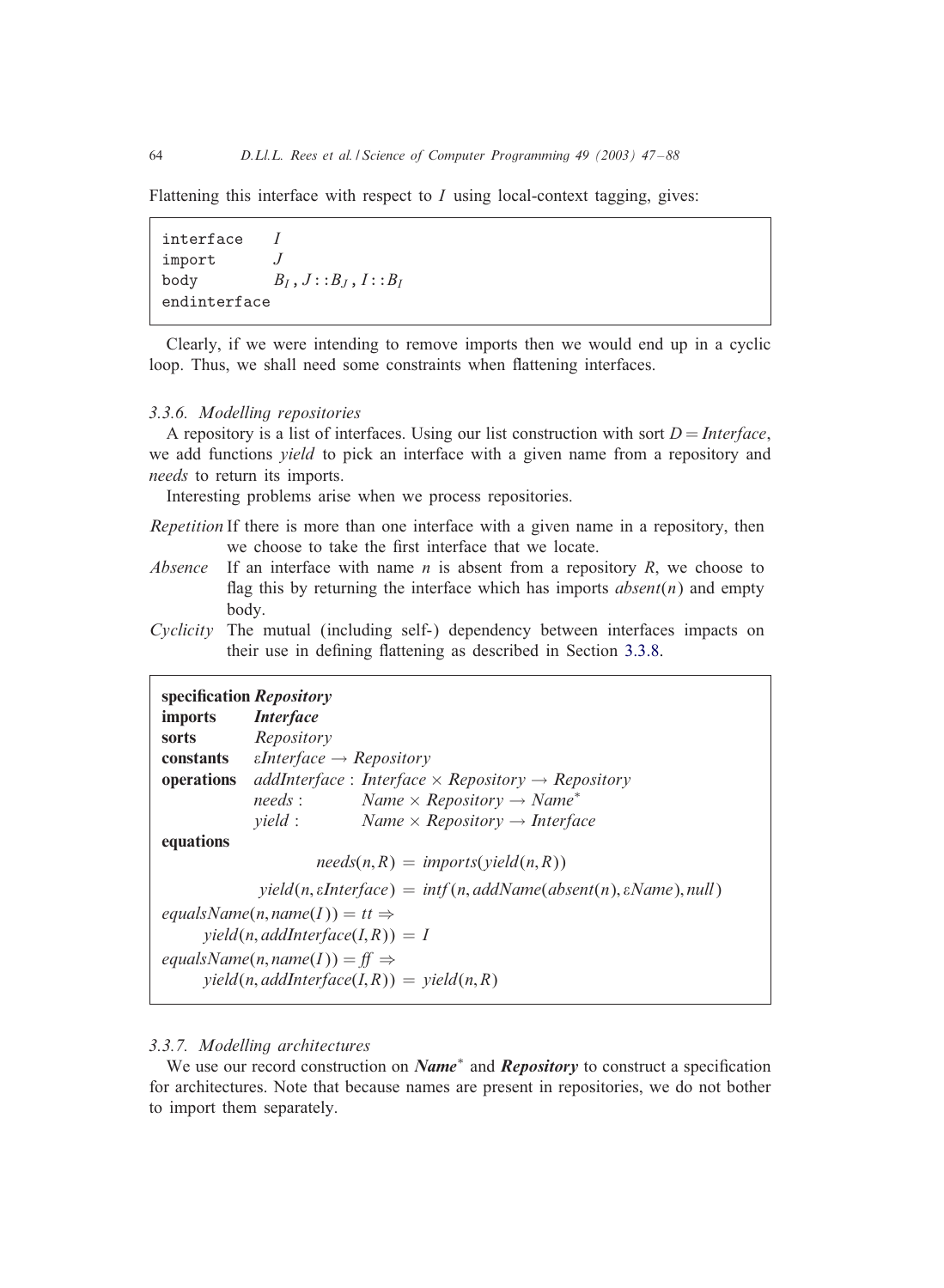<span id="page-18-0"></span>

| specification Architecture |                                                                                          |  |
|----------------------------|------------------------------------------------------------------------------------------|--|
|                            | imports Repository                                                                       |  |
| sorts                      | Architecture                                                                             |  |
| constants                  |                                                                                          |  |
|                            | <b>operations</b> arch: Name <sup>*</sup> $\times$ Repository $\rightarrow$ Architecture |  |
|                            | primaries : Architecture $\rightarrow$ Name <sup>*</sup>                                 |  |
|                            | repository: Architecture $\rightarrow$ Repository                                        |  |
| equations                  |                                                                                          |  |
|                            | primaries( $arch(P,R)$ ) = P                                                             |  |
|                            | $repository(\text{arch}(P,R)) = R$                                                       |  |

We shall define operations of flattening and forming dependency trees over this structure in Sections 3.3.8 and 3.3.9.

#### *3.3.8. Flattening*

The act of flattening an architecture replaces all references to interfaces with their instantiations, wherever possible. More specifically, flattening joins the tagged bodies of the primaries, with all their recursively flattened imports.

Note that different definitions of tagging (Section  $3.3.3$ ) and joining (Section  $3.3.4$ ) will yield different flattening algorithms.

Direct Flattening Algorithm. We axiomatise this algorithm with a function

*Aatten* : *Architecture* → *Interface*

whereby  $\text{flatten}(A)$  gives the flattened interface of the architecture A. We define  $\text{flatten}(A)$ in terms of a sub-function

f : Architecture × *Interface* × Name<sup>∗</sup> → *Interface*

such that  $f(A, I, V)$  constructs the flattened interface of the architecture A using the incrementally generated interface I, and list of visited interfaces V. Let  $R_{-V}$  be the repository  $R$  with the interfaces named in  $V$  removed. Then,

 $f(\text{arch}(P, R), I, V)$  = the interface I joined with the tagged result of flattening the primaries P on the repository  $R_{-V}$ .

So, to compute *flatten*(*arch*(*P,R*)), we evaluate the function f on an interface  $I =$  $int(top, P, null)$  and the list  $V = addName(top, \varepsilon Name)$  of names:

 $\hat{H}$ atten( $\hat{arch}(P, R)$ ) =  $f(\hat{arch}(P, R), \hat{arff}(\hat{top}, P, \hat{null}), \hat{addName}(\hat{top}, \hat{eName}))$ 

We define  $f$  by double recursion on names. In the first recursion, we join the result of flattening the first name *n* in the list of primaries on the repository  $R_{-V}$  to that of flattening its dependents on the repository R<sub>−addName(n,V)</sub>. To this interface, we join that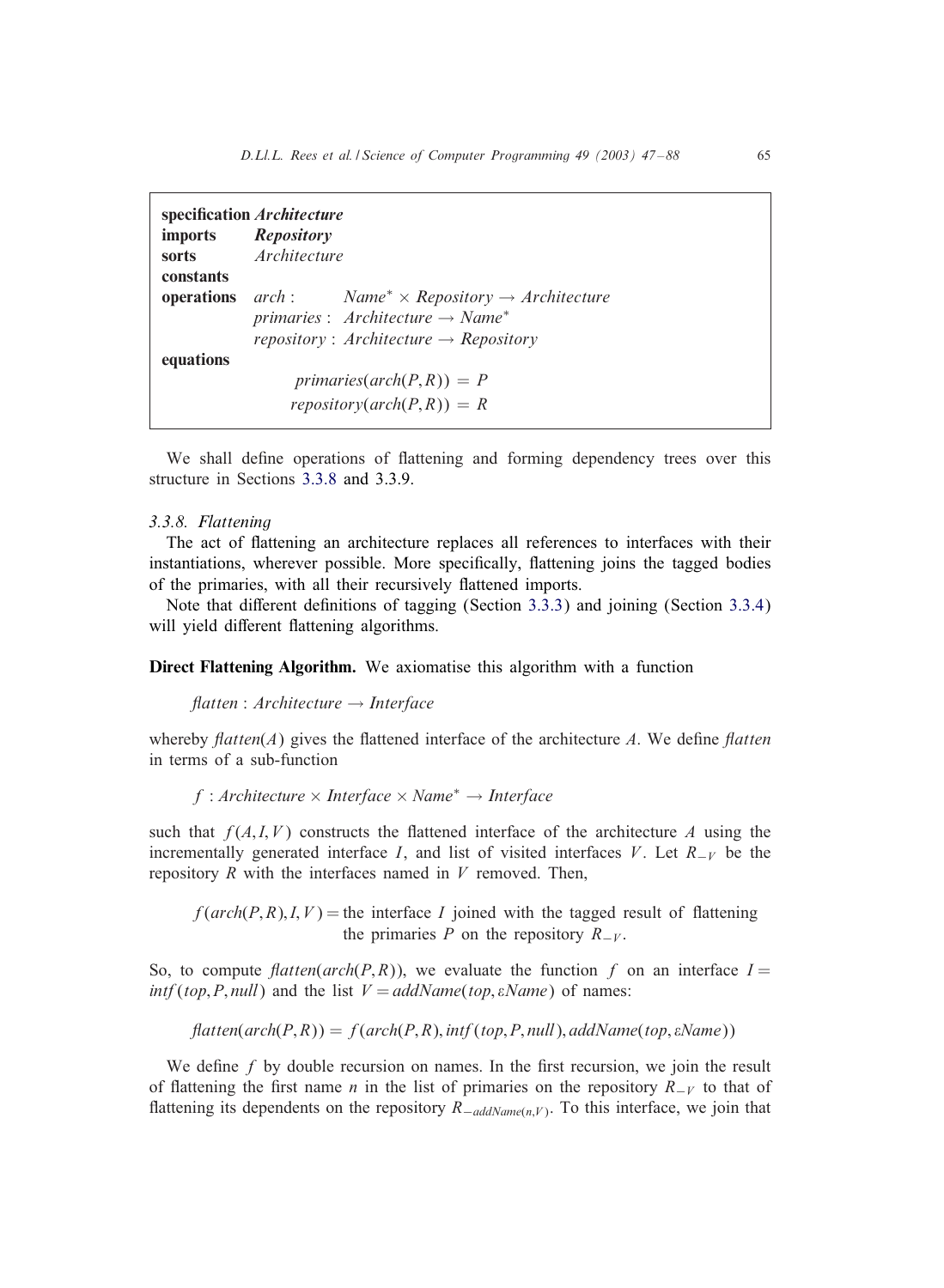from the second recursive stage which flattens the remaining names in the list with their dependents on the repository  $R_{-V}$ .

```
specification Flattening
imports Architecture
sorts
constants
operations Aatten : Architecture → Interface
              f : Architecture × Interface × Name∗ → Interface
equations
Aatten(arch(P; R))
                = f(arch(P,R), inf(top, P, null), addName(top, \varepsilon Name))f(\text{arch}(\epsilon \text{Name}, R), I, V) = IeqName(needs(n, R), addName(absent(n), \varepsilon Name)) = tt\land inName(n, V) = ff
\Rightarrow f(arch(addName(n, N), R), I, V)
                = f(\text{arch}(N, R))int|name(I),addName(absent(N); cutName(N; imports(I )));
                           body(B)<sub>)</sub>,
                      V)
eqName(needs(n, R), addName(absent(n), \varepsilon Name)) = ff\land inName(n, V) = ff
\Rightarrow f(arch(addName(n, N), R), I, V)
                = f(\text{arch}(N, R)),f(\text{arch}(\text{needs}(n, R), R))extend(I;
                                 intf (n;
                                      needs(n, R),tag(addName(n, V), body(yield(n, R))))addName(n, V),V)
inName(n, V) = tt\Rightarrow f(arch(addName(n, N), R), I, V)
                = f(\text{arch}(N, R))int(name(I),
                           addName(repeat(n); cutName(n; imports(I ));
                           body(I)),
                      V)
```
Let us consider how flattening works in the three interesting situations identified in Section [3.3.6,](#page-17-0) together with the case where the flattening process can be completed.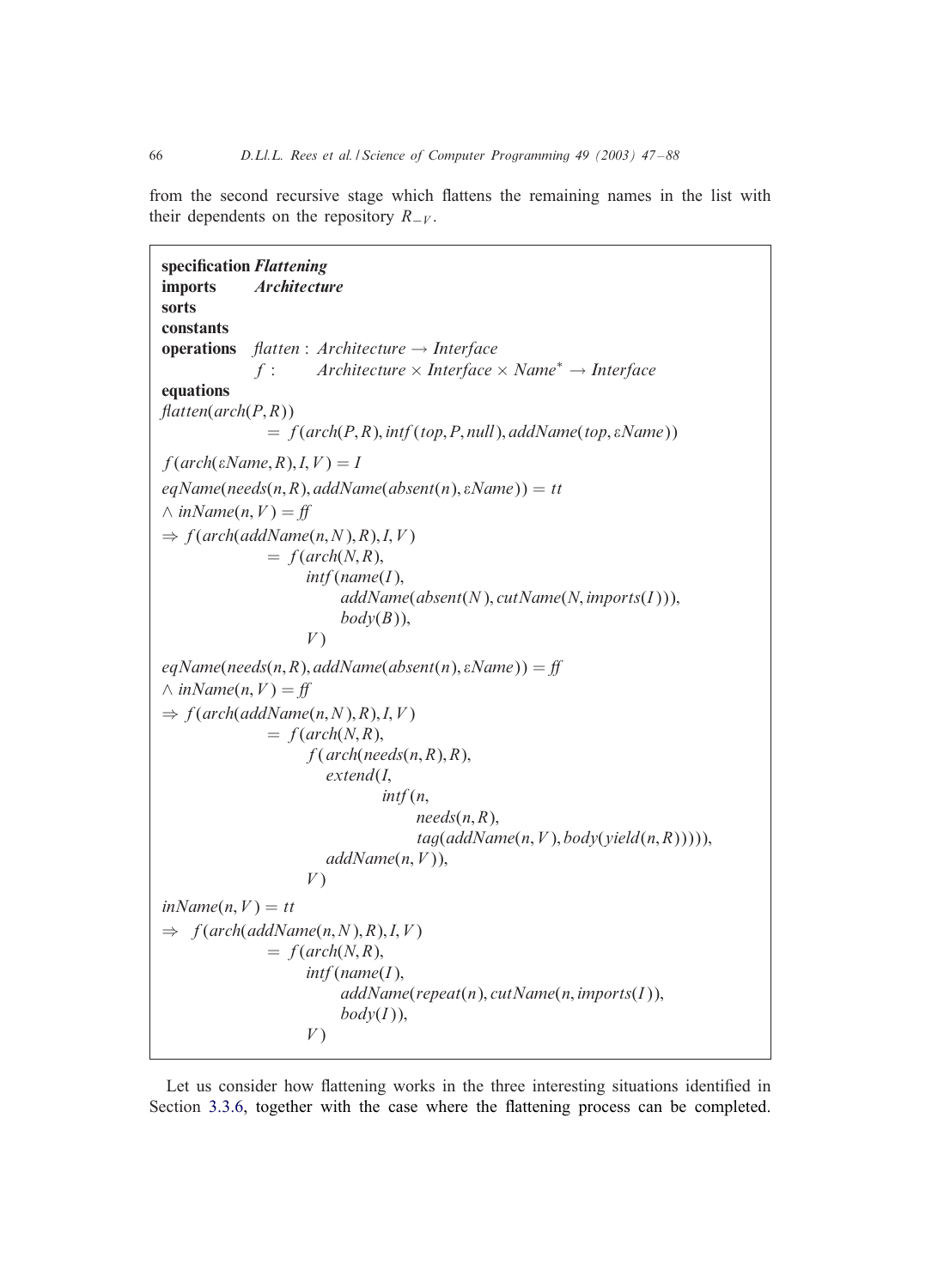Note that these cases are not mutually exclusive, except an interface cannot be flattened in the cases where absence or cyclicity arise.

- *Repetition* The presence in the repository of more than one interface with a given name is not directly evident from flattening as we did not flag this in Section [3.3.6.](#page-17-0) This could be treated though in a similar fashion to that of absence if wanted.
- *Absence* Recall that if the repository R does not contain an interface  $n$  we defined  $yield(n, R)$  to return an interface with name *n*, imports *absent*(*n*) and empty body. As a consequence, the flattening process will produce an interface with an import  $\text{absent}(n)$  for any interface *n* absent from *R*.
- *Cyclicity* Similarly, if we detect a cycle  $n \dots n$  we flag this by returning *repeat*(n) in the imports list of the flattened interface. Note that we only flag the first occurrence of cyclic repetition, and not all the interfaces involved in this cyclicity.
- *Flattenable* If all the interfaces required to flatten an architecture are present in a repository, we will return a stand-alone interface. We define

$$
Flattenable = \{ arch(P,R) | P : Name^*, R : Repository,
$$
  

$$
flatten(arch(P,R)) \in StandAlone \}.
$$

Examples. Consider the sample cases illustrated in Fig. [2,](#page-21-0) where we have used local context tagging and idempotent joining.

In case  $(a)$ , we have an example of a system in which flattening produces a standalone interface as all the interfaces required are present, and there is no cyclicity. Flattening starts by taking the interface with name *top*, imports  $n_1$  and  $n_4$  (the primaries of the architecture) and no body. The process flattens the import  $n_1$ , creating the interface with name *top*, imports  $n_4$  and body the joined and tagged components from the interfaces  $n_1$ ,  $n_2$ ,  $n_3$  and  $n_4$ . Then we repeat the process for the import  $n_4$ , so that we remove  $n_4$  from the import list and add  $n_4$ 's body components.

Note that we add the interface  $n_4$  twice to the flattened interface that we construct, although this is not evident from the result we return because of the idempotent joining and local context tagging. In a global context tagging, this would be evident as the contexts  $n_4$  in  $n_1$  in *top*, and  $n_4$  in *top*.

In case  $(b)$ , we have an example of an interface that we cannot flatten into a standalone interface as we are missing the interface  $n_3$ , and  $n_1$  and  $n_2$  are mutually dependent. Thus, we return an interface which has found  $n_1$ ,  $n_2$  and  $n_4$ , but is missing  $n_3$ and there is a cyclic dependency involving  $n_1$ .

**Complexity.** Suppose there are  $N$  interfaces in a repository and that the size of an interface is  $O(M)$ . In the worst case, the primaries of the architecture will be dependent (directly or indirectly) on every interface in the repository.

Suppose that the functions *join* and *tag* are both  $O(M)$ . Then, in defining flattening, the functions *needs* and *yield* are dependent on N, all other basic functions called are  $O(M)$  or  $O(1)$ , and *mrgName* is  $O(N^2)$ . Thus, the complexity of flattening is  $O(N * (N^2 + M))$ , which if  $M = O(N)$ , is  $O(N^3)$ .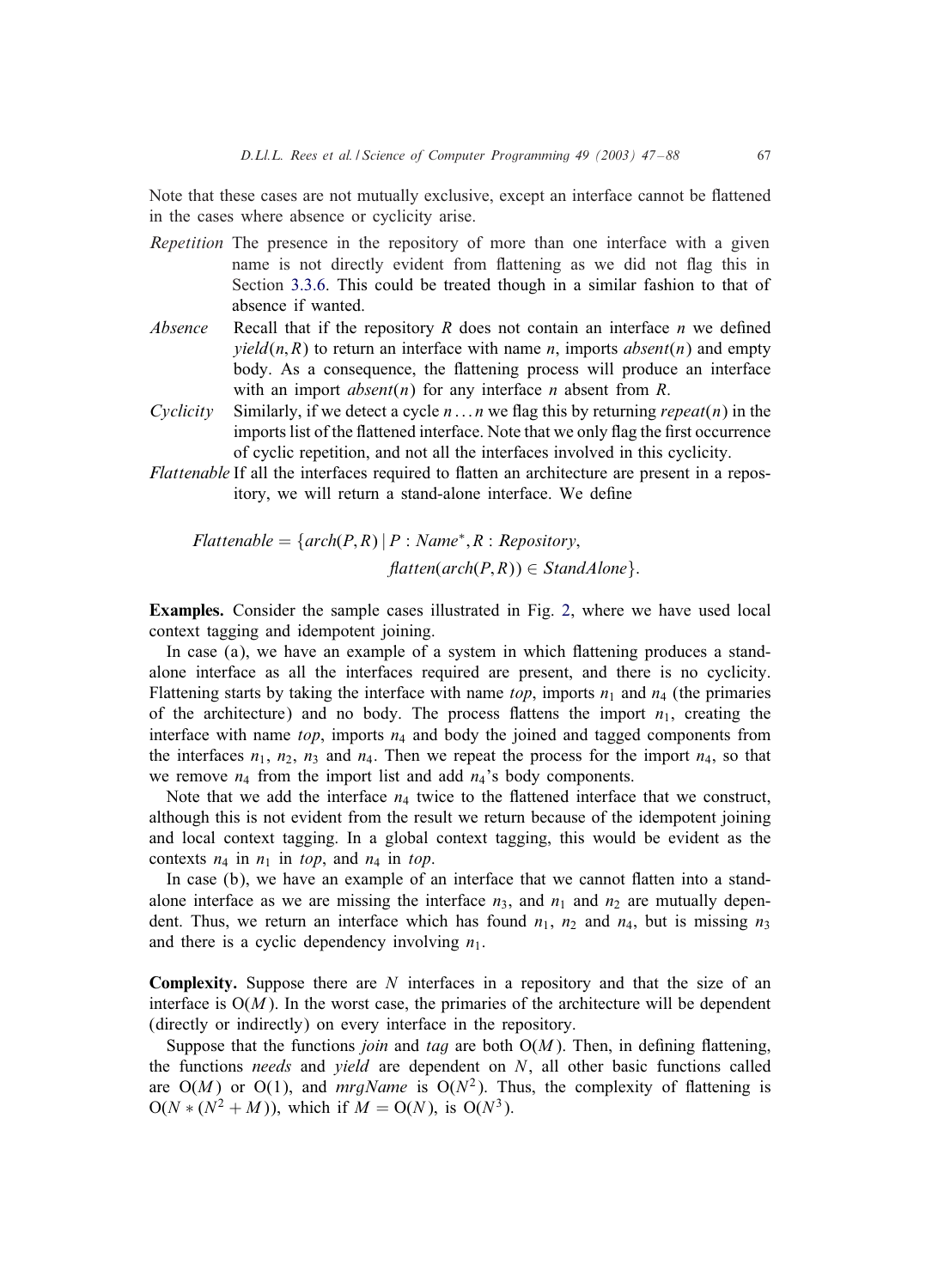

Fig. 2. Sample flattening cases. The symbol  $\downarrow$  denotes the initiation of a function call, and  $\uparrow$  the returned value. The progress of the function evaluation can be tracked through the tree by following the ↓ symbols down the tree branches, to the leaves where upon the ↑ symbols are then traced up through the branches.  $(n,[i_1,\ldots,i_m],[b])$  denotes an interface with name n, imports  $i_1,\ldots,i_m$  and body b. In particular, tagging of body components is indicated by ::, and joining by commas. In each case, we assume that an interface with name  $n_i$  has body  $b_i$ . Dotted lines in the dependency tree indicate missing interfaces (denoted n?) or cyclic repeated interfaces (denoted n!).

We now consider another algorithm for flattening, which is less efficient but more intuitive.

### *3.3.9. Dependency trees*

We can represent the import dependencies between the interfaces of a repository with a dependency graph. We shall produce a finite tree representation of this graph to give the *dependency tree* of a system.

We start by describing the structure of trees as a tree of names with a post-order traversal function *traverse*, which records the exact position within the tree of every node: the function *rd* adds the parent to the path of each child.

| specification Tree   |                                                                                            |
|----------------------|--------------------------------------------------------------------------------------------|
| imports $(Name^*)^*$ |                                                                                            |
|                      | sorts Tree, Tree*                                                                          |
|                      | <b>constants</b> $\epsilon Tree : \rightarrow Tree^*$                                      |
|                      | <b>operations</b> addTree: Tree $\times$ Tree <sup>*</sup> $\rightarrow$ Tree <sup>*</sup> |
|                      | tree: $Name \times Tree^* \rightarrow Tree$                                                |
|                      | <i>traverse</i> : $Tree \rightarrow (Name^*)^*$                                            |
|                      | traverses : $Tree^* \rightarrow (Name^*)^*$                                                |
|                      | $rd: Name \times (Name^*)^* \rightarrow (Name^*)^*$                                        |

<span id="page-21-0"></span>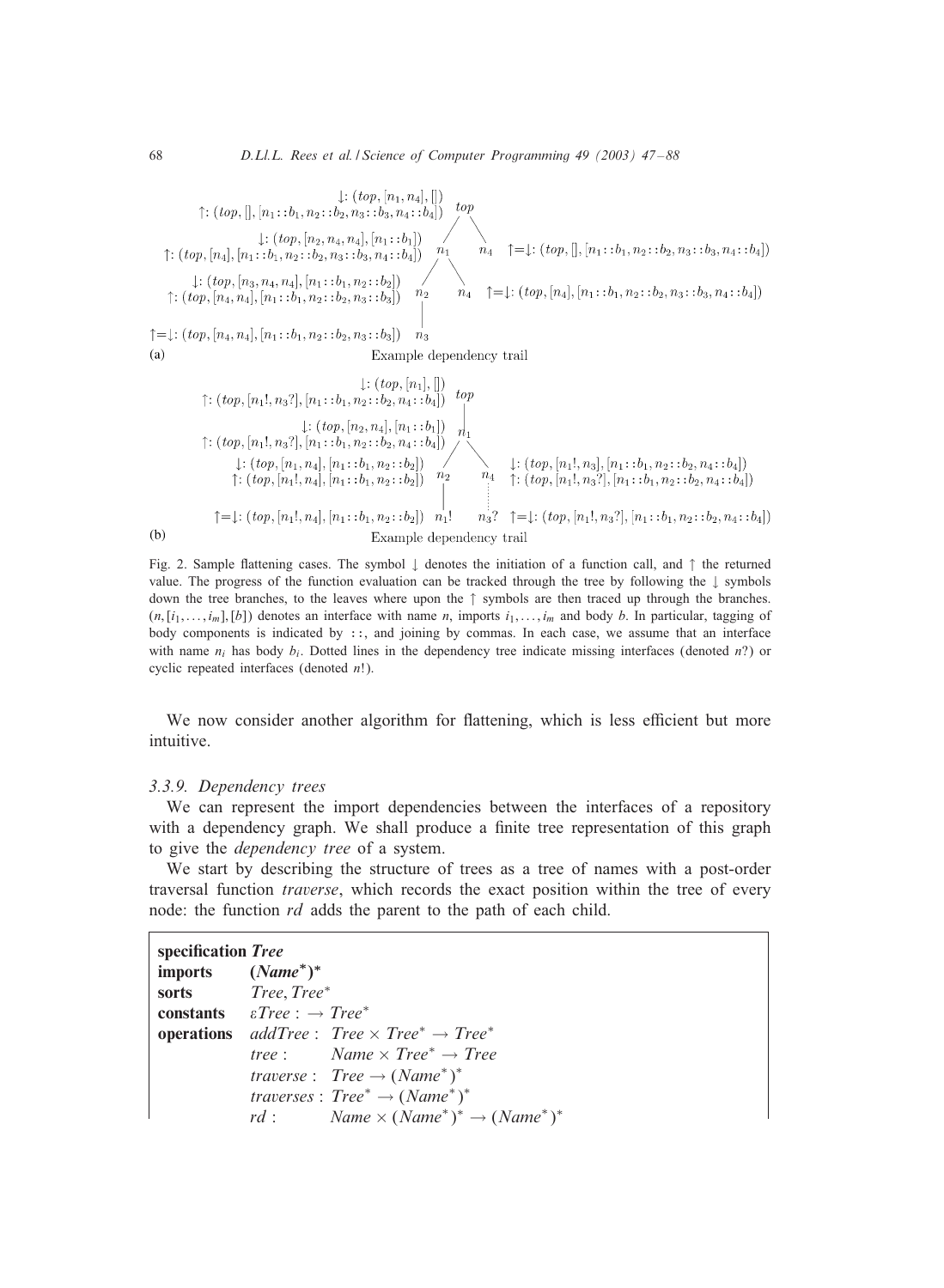# equations

 $traverse(tree(n, T)) = appName<sup>*</sup>($  $rd(n, traverses(T)),$ *addName*<sup>∗</sup> (*addName*(n; *Name*); *Name*<sup>∗</sup>))  $traverses(\varepsilon Tree) = \varepsilon Name^*$  $traverses(addTree(t, T)) = appName*(traverse(t), traverses(Ts))$  $rd(n, \varepsilon Name^*) = \varepsilon Name^*$ *rd*(n; *addName*<sup>∗</sup> (M; Ms)) = *addName*<sup>∗</sup> (  $appName(M, addName(n, \varepsilon Name)),$  $rd(n, Ms))$ 

We create an artificial root *top* for the dependency tree, with children, the primaries. If these interfaces import any other interfaces, they will appear as their children, and so forth. Circularities  $n \dots n$  within the dependency graph are indicated by the single repetition of n as a leaf node of a given branch. We use a function *structure* to construct a dependency tree for an architecture. We de6ne *structure* using two mutually dependent functions *dts* and *dt*: *dt* will construct the dependency tree for a single name, and *dts* will construct (by recursion) the dependency tree for a list of names.

| sorts                                                                                                                                                                                             | specification Dependency Tree<br>imports <i>Architecture</i> , <i>Tree</i>                                                             |  |
|---------------------------------------------------------------------------------------------------------------------------------------------------------------------------------------------------|----------------------------------------------------------------------------------------------------------------------------------------|--|
| constants                                                                                                                                                                                         |                                                                                                                                        |  |
| operations                                                                                                                                                                                        | structure : Architecture $\rightarrow$ Tree                                                                                            |  |
|                                                                                                                                                                                                   | $Name^* \times Name^* \times的$ Repository $\rightarrow Tree^*$<br>$\,ds$ :                                                             |  |
|                                                                                                                                                                                                   | Name $\times$ Name <sup>*</sup> $\times$ Repository $\rightarrow$ Tree<br>$dt$ :                                                       |  |
| equations                                                                                                                                                                                         |                                                                                                                                        |  |
|                                                                                                                                                                                                   | structure( $arch(P, R)$ ) = tree(top, dts(P, addName(top, $\varepsilon$ Name), R))                                                     |  |
|                                                                                                                                                                                                   | $\text{dts}(\text{\textit{eName}}, L, R) = \text{\textit{eTree}}$                                                                      |  |
| $inName(n, V) = ff \Rightarrow$                                                                                                                                                                   |                                                                                                                                        |  |
| $dts(addName(n, N), V, R) = addTree(dt(n, V, R), dts(N, V, R))$                                                                                                                                   |                                                                                                                                        |  |
| $inName(n, V) = tt \Rightarrow$                                                                                                                                                                   |                                                                                                                                        |  |
|                                                                                                                                                                                                   | $\text{dts}(\text{addName}(n, N), V, R) = \text{addTree}(\text{tree}(\text{repeat}(n), \varepsilon \text{Tree}), \text{dts}(N, V, R))$ |  |
| eqName(needs(n,R), addName(absent(n), $\varepsilon$ Name)) = tt $\Rightarrow$                                                                                                                     |                                                                                                                                        |  |
| $dt(n, V, R) = tree(absent(n), \varepsilon Tree)$<br>$eqName(needs(n, R), addName(absent(n), \varepsilon Name)) = ff \Rightarrow$<br>$dt(n, V, R) = tree(n, dist(needs(n, R), addName(n, V), R))$ |                                                                                                                                        |  |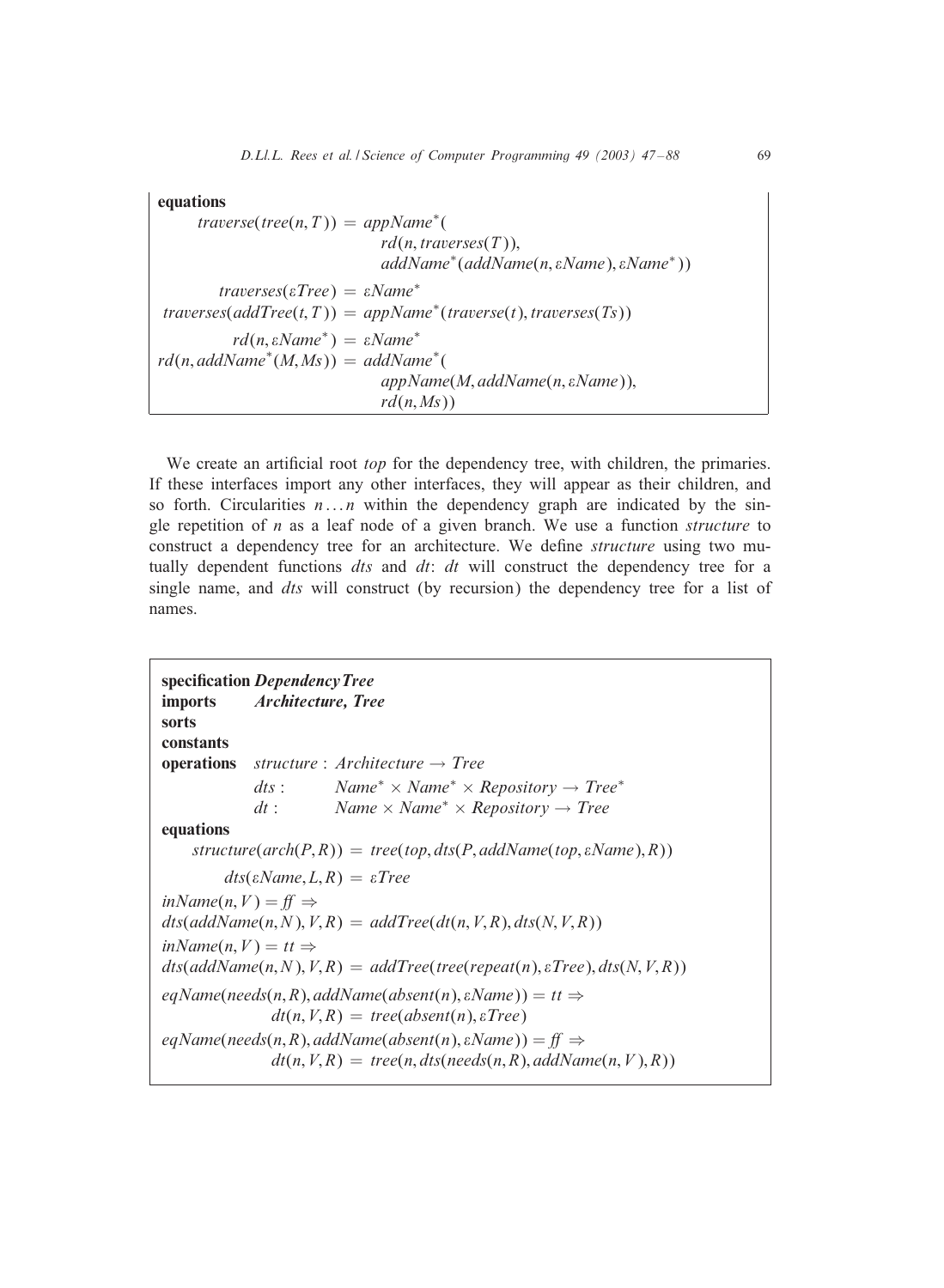**Examples.** For example, Fig. [2](#page-21-0) illustrates the dependency trees for two different architectures.

In case (a), the repository contains at least: the primary interface  $n_1$  which depends on  $n_2$  and  $n_4$ ; the stand-alone primary interface  $n_4$ ; the interface  $n_2$  which depends on  $n_3$ ; and the stand-alone interface  $n_3$ .

In case (b), the repository contains at least: the primary interface  $n_1$  which depends on  $n_2$  and  $n_4$ ; the interface  $n_2$  which depends on  $n_1$ ; and the interface  $n_4$  which depends on the absent interface  $n_3$ .

Indirect Flattening Algorithm. We can give an alternative definition for flattening (*flatten'*) with an explicit dependency tree. Using *extends*, we extend, from rightto-left, each of the interfaces given in the list of locations provided by the post-order traversal of an architecture's dependency tree.

```
specification Indirect Flattening
imports DependencyTree
sorts
constants
operations flatten': Architecture → Interface
              extends : (Name∗)
∗ × Repository → Interface
equations
\text{flatten}'(A) = \text{extends}(\text{traverse}(\text{structure}(A)), \text{repository}(A))extends(addName∗(addName(n; Name); Name∗); R)
            = (n, \varepsilon \text{Name}, \text{null})equalsName(n, repeat(m)) = tt \vee equalsName(n, absent(m)) = tt\Rightarrow extends(addName<sup>*</sup>(addName(n, N), M), R)
            = \inf(\text{name}(\text{extends}(N,R)),cutName(m; imports(extends(N; R)));
                     body(extends(N; R)))
equalsName(n, repeat(m)) = ff \wedge equalsName(n, absent(m)) = ff\Rightarrow extends(addName<sup>*</sup>(addName(n, N), M), R)
            = extend(extends(N,R),
                        intf (n;
                              depends(n, R),tag(addName(n, N), body(yield(n, R))))
```
# *3.4. Term rewriting*

For clarity, we have given a modular structure to the specifications. The meaning of the word import in our algebraic specifications is simply that of disjoint union.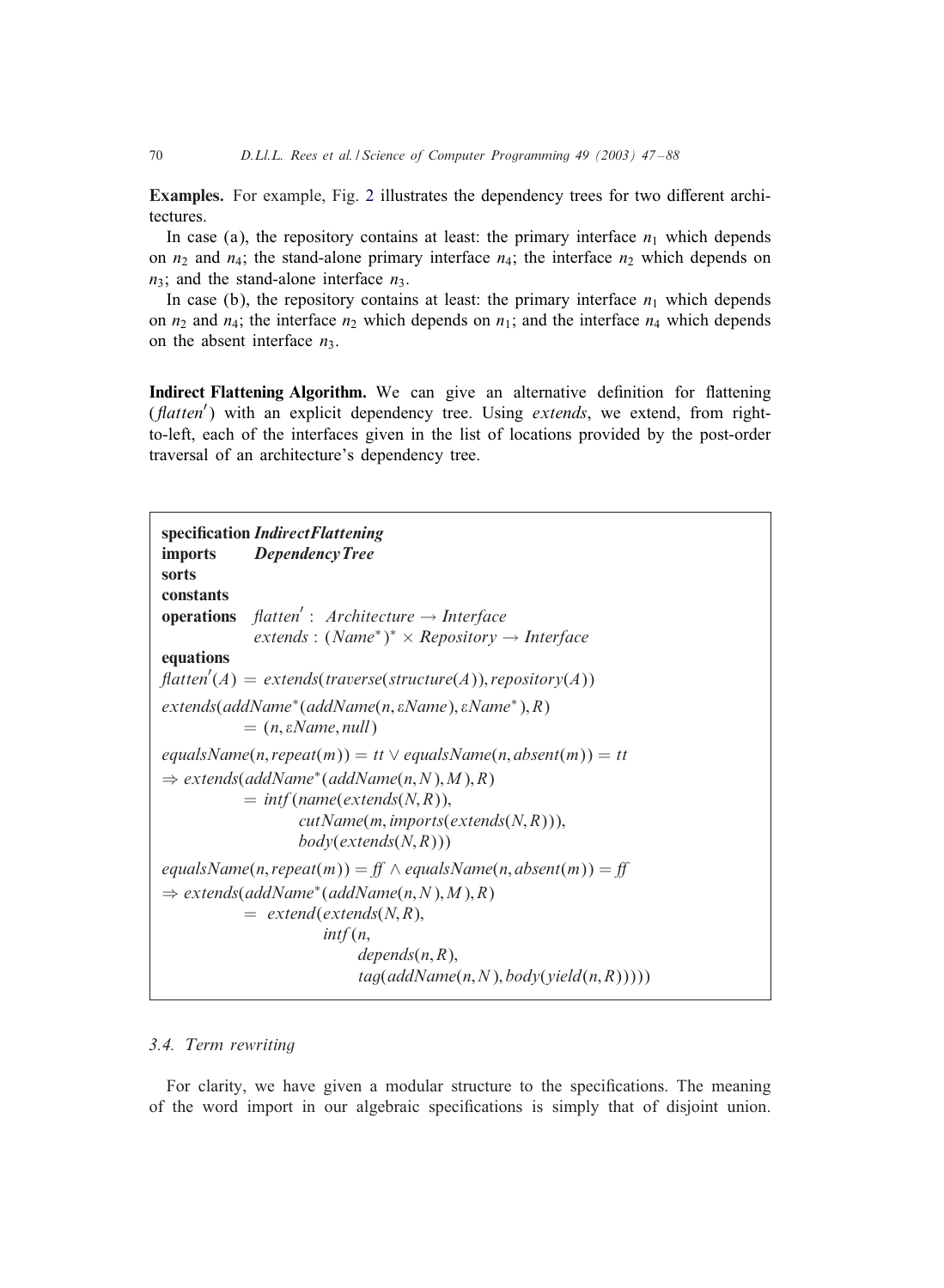<span id="page-24-0"></span>(Or following the terminology of the paper, it is a local context tagging with idempotent join.)

Consider, for example, the specification for architectures with flattening but without explicit dependency trees. This is a 6-sorted specification with constructor functions:

- (i) *top*, *absent* and *repeat* producing terms of sort *Name*;
- (ii) *Name* and *addName* producing terms of sort *Name*∗;
- (iii) *null*, *join* and *tag* producing terms of sort *Body*;
- (iv) *intf* producing terms of sort *Interface*;
- (v) *Interface* and *addInterface* producing terms of sort *Repository*; and
- (vi) *arch* producing terms of sort *Architecture*.

In addition it will have accessor operations such as *name*, *imports*, *body*, and manipulator operations such as *cutName* and *Aatten*.

The normal forms of architectures will be terms

 $arch(P, R)$ ,

where P and R are terms of sort *Name*<sup>∗</sup> and *Repository*, respectively, in normal form. As these are both list structures, these terms can be reduced down to:

 $P = addName(n, N)$  or  $P = \varepsilon Name$ ;  $R = addInterface(I, R)$  or  $R = sInterface$ ,

where  $n, N, I, R$  are terms in normal form of the appropriate types. If we take the free model of bodies (i.e., with unqualified tagging and joining), then the normal forms of interfaces will be terms

 $intf(n, N, B)$ ,

where n, N and B are terms of sort *Name*, *Name*<sup>∗</sup> and *Body*, respectively, in normal form. The normal forms of stand-alone interfaces will be terms

 $int(n, \varepsilon Name, B)$ .

Note that no interfaces have sub-terms of sort interface.

### *3.5. Specifying interfaces for systems and their semantics*

The abstract syntax for interface architectures can be used to construct an interface definition language for a particular class of systems. First, to obtain an abstract syntax for the particular language, we must choose an appropriate abstract syntax for *Name*, *Name*<sup>∗</sup> and, especially, *Body* and combine them with the abstract syntax for interface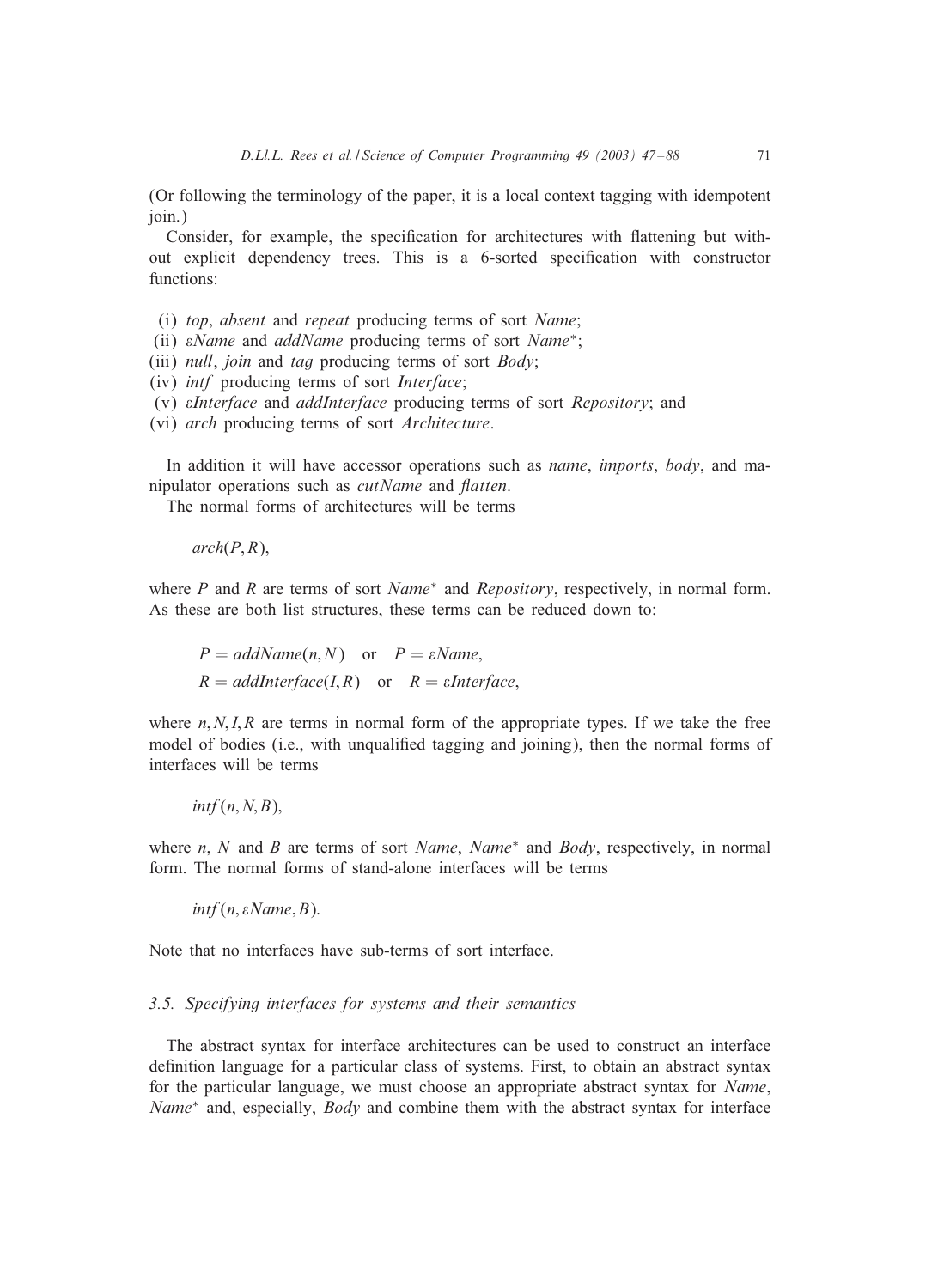<span id="page-25-0"></span>

Fig. 3. The semantics of an architecture.

architectures. An interface architecture is a term *arch*(P; R) with subterms P and R of sort *Name*<sup>∗</sup> and *Repository*, respectively. These are built from terms of sort *Name*, *Name*<sup>∗</sup> and *Body*.

Flattening models the process of building a system from components. The architecture term  $\arch(P, R)$  is a description of the system in terms of certain components, and the flattened architecture interface term  $\text{flatten}(\text{arch}(P, R))$  is a description of an assembled system. Thus, the semantics of  $arch(P, R)$  may be defined to be that of  $\text{flatten}(\text{arch}(P, R))$  when this is stand-alone.

In defining the semantics  $\llbracket \ \rrbracket$  of system interfaces in terms of the semantics of its components, flattening plays a rôle, as follows.

Suppose we have an IDL as above, and a semantics  $[\![\;]\!]_0$  for its stand-alone system interfaces. Then, for a well-formed architecture  $\operatorname{arch}(P, R)$ , we define

 $\llbracket \text{arch}(P, R) \rrbracket =_{\text{def}} \llbracket \text{flatten}(\text{arch}(P, R)) \rrbracket_0.$ 

We are interested in the case that  $[\![\;]\!]_0$  is based on a process which constructs algebraic signatures from stand-alone interfaces, and interprets the signature by an algebra as shown in Fig. 3. We illustrate the process in Section [4.4.](#page-29-0)

### 4. A simple object-oriented IDL

We use the general model of IDLs produced in Section [3](#page-8-0) to derive a simple objectoriented IDL by specifying the *Body* component. The IDL that we produce captures the interactions between components, but abstracts away from supporting the pragmatic concerns of distributed computing of most practical IDLs. We separate these components into *commands* that can change the internal state of an implementation, and *queries* that merely return values from a component without altering the state (cf. [\[43\]](#page-41-0)).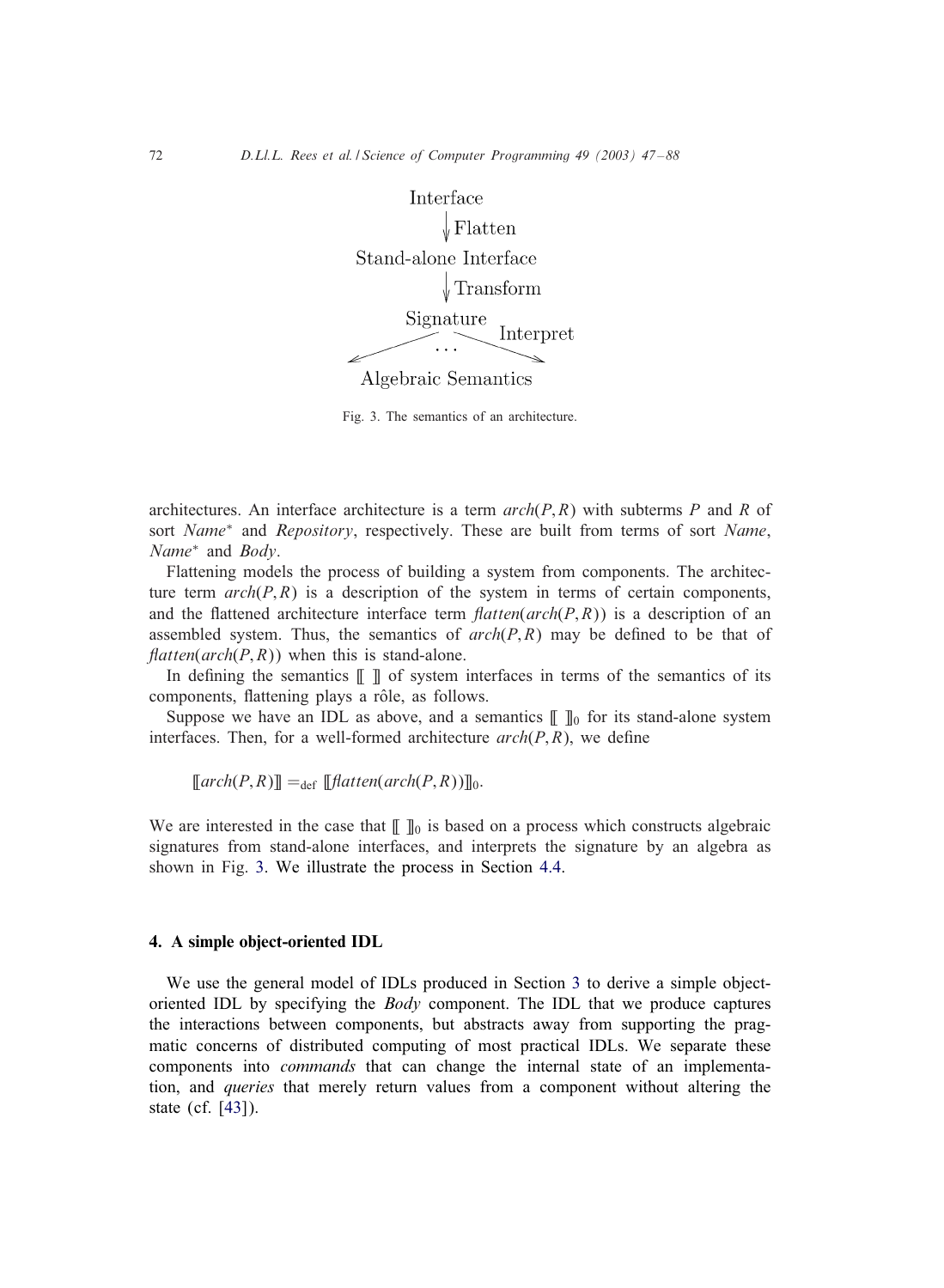### <span id="page-26-0"></span>*4.1. Informal description using concrete syntax*

The IDL declares the data types and the programs that compute over them. Using a simple concrete syntax, we describe the form of an interface in the IDL. The *Body* is constructed from:

```
data type declarations of the usual form:
  sorts \ldots, s, \ldotsconstants \ldots, c: \rightarrow s, \ldotsoperations \ldots, f: s(1) * \cdots * s(l) \rightarrow s, \ldotsfor its data sets, constants and operations; and
program module declarations which we split into:
    the state-altering modules
      commands \ldots, p: s(1) * \cdots * s(m), \ldotsthat can be implemented using program procedures of the form:
      procedure p in \bar{x} body S endprocedure
    the state-querying modules
      queries ..., q: s(1) * ... * s(n) \rightarrow s, ...
    that can be implemented using program functions (restricted to having no
    side-effects) of the form:
      function q in \bar{x} out y body S endfunction
```
Substituting these declarations for bodies in our general IDL of Section [3.1](#page-8-0) yields an interface with seven declaration sections, of the form:

```
interface Iimport \ldots, J, \ldotssorts \ldots, s, \ldotsconstants \ldots, c : -> s, \ldotsoperations \ldots, f: s(1)* \cdots * s(l) \rightarrow s, \ldotscommands \ldots, p: s(1) * \cdots * s(m), \ldotsqueries ..., q: s(1) * ... * s(n) \to s, ...
endinterface
```
We now specify the abstract syntax of this IDL.

# *4.2. Bodies*

The abstract syntax of *Body* is constructed from component specifications: *Sort*<sup>\*</sup>, *Const*<sup>∗</sup>, *Opn*<sup>∗</sup>, *Command*<sup>∗</sup> and *Query*<sup>∗</sup>.

### *4.2.1. Component declarations*

The structure of the specification of *Body* is that of typical general bodies described in Section [3.3.2.](#page-13-0) Thus, each of the component specifications  $\boldsymbol{D}\boldsymbol{e}\boldsymbol{c}\boldsymbol{l}_{i}$ :

(i) imports the specification *Name<sup>\*</sup>*;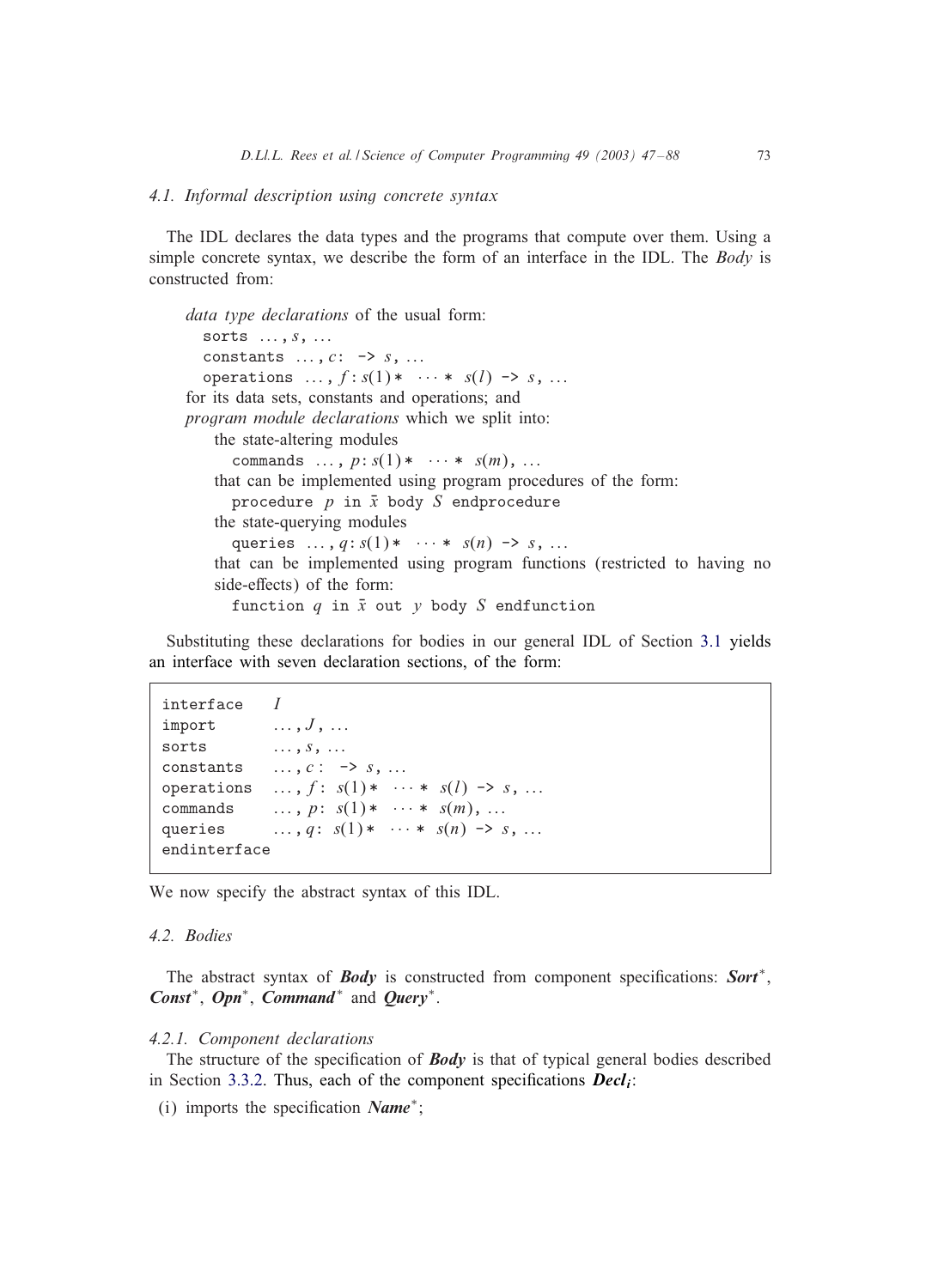- (ii) has a constant  $null_{deli}$  :  $\rightarrow Decl_{i}$ ;
- (iii) has a join operation *join*<sub>decli</sub>:  $Decl_i \times Decl_i \rightarrow Decl_i$ ; and
- (iv) has a tagging operation  $tag_{decl_i}$ : *Name<sup>\*</sup>* × *Decl<sub>i</sub>* → *Decl<sub>i</sub>*.

#### **4.2.2.** Component specifications

The structure of the body components is:

- *Sort*<sup>∗</sup> for a list of names;
- *Const*<sup>\*</sup> for a list of records of name and sort;
- *Opn*<sup>∗</sup> for a list of records of name, sort list and sort;
- *Command*<sup>∗</sup> for a list of records of name and sort list; and
- *Query*<sup>∗</sup> for a list of records of name, sort list and sort.

As each of these components has list structures, we define operations on the components by recursion on the constructor operations of lists (cf. Section [3.2\)](#page-9-0). We illustrate the components' specification by considering **Sort**<sup>∗</sup> and **Opn**<sup>∗</sup>; the specifications for *Const*<sup>∗</sup>, *Command*<sup>∗</sup> and *Query*<sup>∗</sup> are similar to *Opn*<sup>∗</sup>.

Sorts. As the structure of *Sort*<sup>∗</sup> is a list of names, we import the specification *Name*<sup>∗</sup>. We define: *null<sub>sorts</sub>* to be the empty list of names; *tag<sub>sorts</sub>* to add a name to a list if it is not already present (see Section [4.4](#page-29-0) for motivation); and  $\text{join}_{\text{sorts}}$  to be the merge operation of *Name<sup>∗</sup>*. Note that we have defined *tag<sub>sorts</sub>* for an innermost local context tagging scheme.

specification Sort<sup>\*</sup> imports *Name<sup>∗</sup>* sorts constants *null*sorts : → *Name*<sup>∗</sup> **operations**  $tag_{\text{corrs}}$ :  $Name^* \times Name^* \rightarrow Name^*$  $join<sub>sorts</sub> : Name^* \times Name^* \rightarrow Name^*$ equations  $null_{sorts} = \varepsilon Name$  $tag_{sorts}(N, N') = join_{sorts}(N, N')$  $\text{join}_{\text{sorts}}(N, N') = \text{mrgName}(N, N')$ 

Operations. The structure of *Opn*<sup>∗</sup> is a list of individual operations, the structure of each is a record *R*(*Name*; *Name*∗; *Name*) of name, list of sorts, and sort. Note that we deliberately ignore a natural desire to ensure the domain of operations is non-empty, to give a light touch to the discussion.

Thus, we import the specification *Name*<sup>∗</sup> where the empty declaration is the empty list of operations, i.e., we have both  $\varepsilon Opn$  and  $null_{opn}$  to emphasise the list structure of operations, whilst retaining the general structure of body components. We define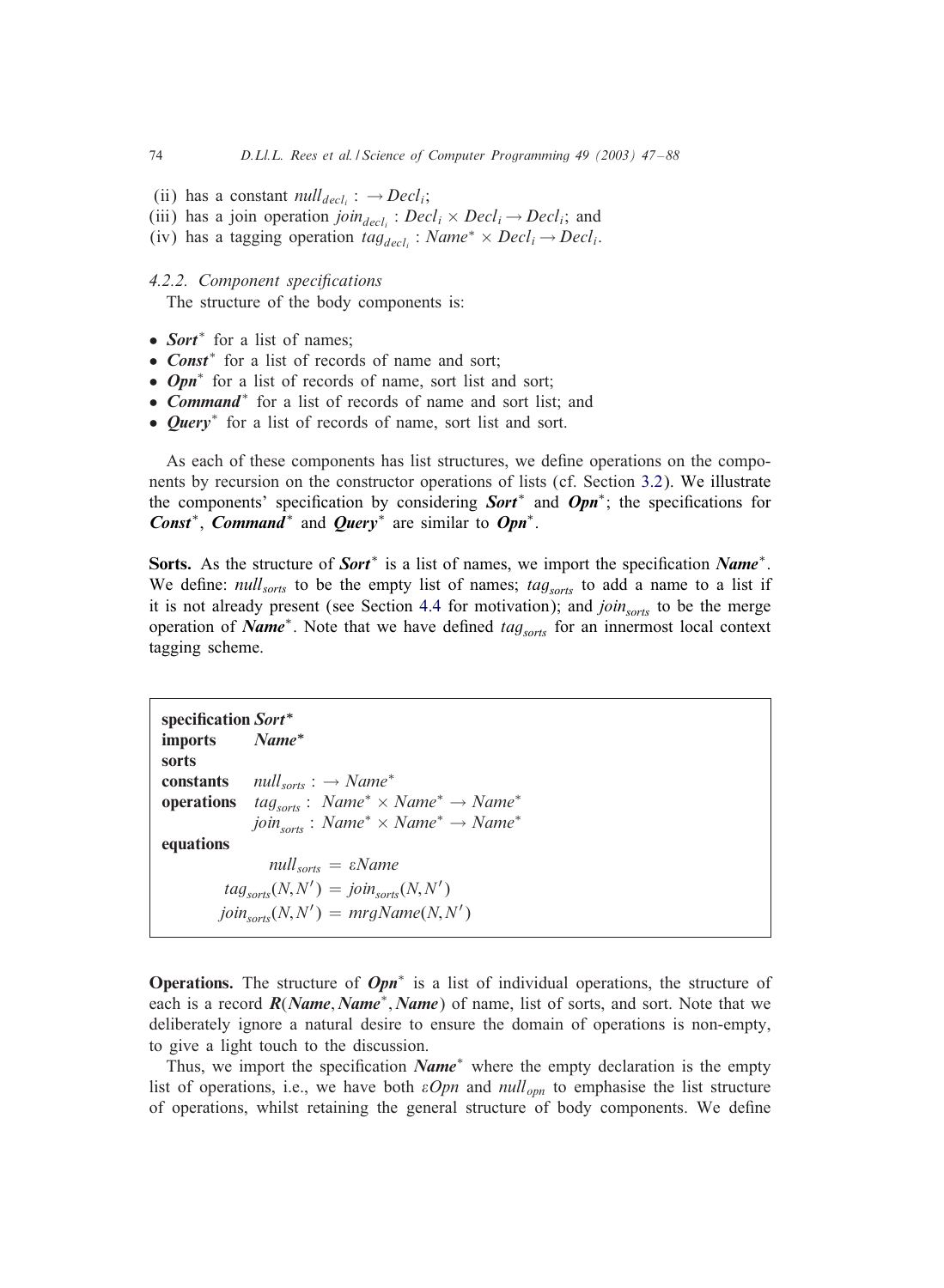tagging to be on operation names using a function

 $tag_{name}$ : *Name*<sup>\*</sup> × *Name* → *Name*.

We choose to define joining as concatenating lists of operations together. Note that other variations on *joinopn* are also natural, such as only adding operations that are not already present, either by name and type, or just name.

| specification $Opn^*$                                     |                                                                                                                 |  |
|-----------------------------------------------------------|-----------------------------------------------------------------------------------------------------------------|--|
| <b>imports</b>                                            | Name*                                                                                                           |  |
| sorts                                                     | <i>Opn</i>                                                                                                      |  |
|                                                           | <b>constants</b> $null_{opn}: \rightarrow Opn^*$                                                                |  |
| operations                                                | $opn:$ Name $\times$ Name <sup>*</sup> $\rightarrow$ Opn                                                        |  |
|                                                           | <i>opname</i> : $Opn \rightarrow Name$                                                                          |  |
|                                                           | $dom: Opn \rightarrow Name^*$                                                                                   |  |
|                                                           | $Open \rightarrow Name$<br>rng:                                                                                 |  |
|                                                           | $join_{opns}:$ $Open^* \times Opn^* \rightarrow Opn^*$                                                          |  |
|                                                           | $tag_{\textit{opns}}: \textit{Name}^* \times \textit{Opn}^* \rightarrow \textit{Opn}^*$                         |  |
|                                                           | $tag_{opn}: Name^* \times Opn \rightarrow Opn$                                                                  |  |
|                                                           | $tag_{name}$ : Name <sup>*</sup> × Name $\rightarrow$ Name                                                      |  |
| equations                                                 |                                                                                                                 |  |
|                                                           | $opname(opn(n, d, r)) = n$                                                                                      |  |
|                                                           | $dom(opn(n, d, r)) = d$                                                                                         |  |
| $rng(opn(n,d,r))=r$                                       |                                                                                                                 |  |
| $null_{\text{opn}} = \varepsilon Opn$                     |                                                                                                                 |  |
| $join_{\text{onns}}(O, O') = appOpen(O, O')$              |                                                                                                                 |  |
| $tag_{\text{cons}}(N, \varepsilon Opn) = \varepsilon Opn$ |                                                                                                                 |  |
|                                                           | $tag_{\text{cons}}(N, addOpen(o, O)) = addOpen(tag_{\text{conn}}(N, o), tag_{\text{onns}}(N, O))$               |  |
|                                                           | $tag_{\text{om}}(N,o) = \text{opn}(\text{tag}_{\text{name}}(N,\text{opname}(o)), \text{dom}(o), \text{rng}(o))$ |  |

This specification can be extended to specify the different forms of joining and tagging discussed in Section [3.3.2.](#page-13-0)

### 4.2.3. Body specification

We represent the abstract syntax of **Body** by records constructed from declarations for sorts, constants, operations, commands and queries. Our specification  $R(Sort^*, Const^*,$ *Opn<sup>∗</sup>*, *Command<sup>∗</sup>*, *Query<sup>∗</sup>*) for records applied to these bodies introduces operations *bdy* to create bodies, and *sorts*, ..., *queries* to project out their five declaration sections.

With this abstract structure for bodies, we can define the operations *null*, *join* and *tag* postulated in Section [3.3.2:](#page-13-0) we construct an empty body from empty declarations; we join bodies by joining their respective declaration sections; and we tag a body by tagging each of its declaration sections.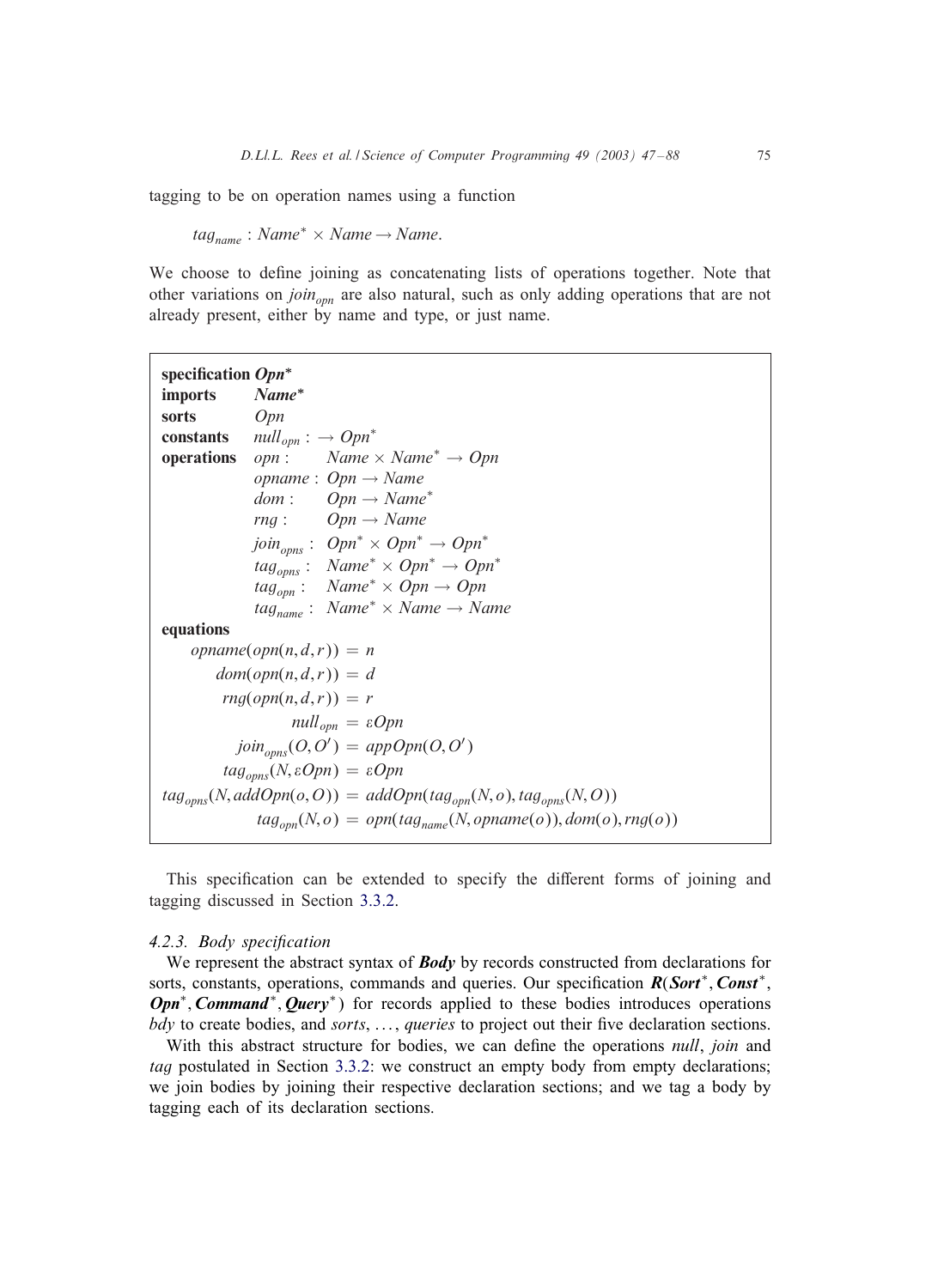```
specification Body
imports Sort∗; Const∗; Opn∗; Command∗; Query∗
sorts Body
constants null : \rightarrow Body<br>operations bdv : Sort^*operations bdy : Sort∗ × Const∗ × Opn∗
                               × Command∗ × Query∗ → Body
                sorts: Body \rightarrow Sort<sup>*</sup>
                 .
                 .
                 \mathbf{r} = \frac{1}{2}.
                             .
                queries : Body → Query∗
                \phijoin : Body \times Body \rightarrow Body
                tag:12. <i>Name</i>* <math>\times</math> <i>Body</i> <math>\rightarrow</math> <i>Body</i>equations
  sorts(bdy(S, \ldots, Q)) = S.
              .
              . .
                                   .
                                   .
queries(bdy(S, \ldots, Q)) = Qnull = bdy(null<sub>sorts</sub>,...,null<sub>queries</sub>)
             join(B_1, B_2) = bdy(join<sub>sorts</sub>(sorts(B_1), sorts(B_2)),...join_{queries}(queries(B_1), queries(B_2)))tag(N, B) = bdy(tag_{sorts}(N, sorts(B)), \ldots,tag_{\textit{queries}}(N, \textit{queries}(B)))
```
### **4.3. Specification of the IDL**

We create a specification of the abstract syntax of the IDL sketched in Section [4.1](#page-26-0) by simply substituting the specification for object-oriented bodies in Section [4.2](#page-26-0) for the signature for bodies in Section [3.3.](#page-11-0) The architecture of the resulting specification is shown in Fig. [4](#page-30-0) (cf. Fig. [1\)](#page-12-0).

### *4.4. Semantics*

We outline an algebraic semantics of the object-oriented IDL following the method sketched in Section [3.5.](#page-24-0)

Given an object-oriented interface architecture A, providing that

 $\text{flatten}(A) \in \text{Standard}(\text{A})$ 

then we define the semantics of A to be the semantics of  $flatten(A)$ . Thus, we give an algebraic semantics to the stand-alone interfaces.

The purpose of an object-oriented IDL is to provide interfaces for an object-oriented programming system. The semantics of a stand-alone interface I will be that of the component objects in the system which implement I.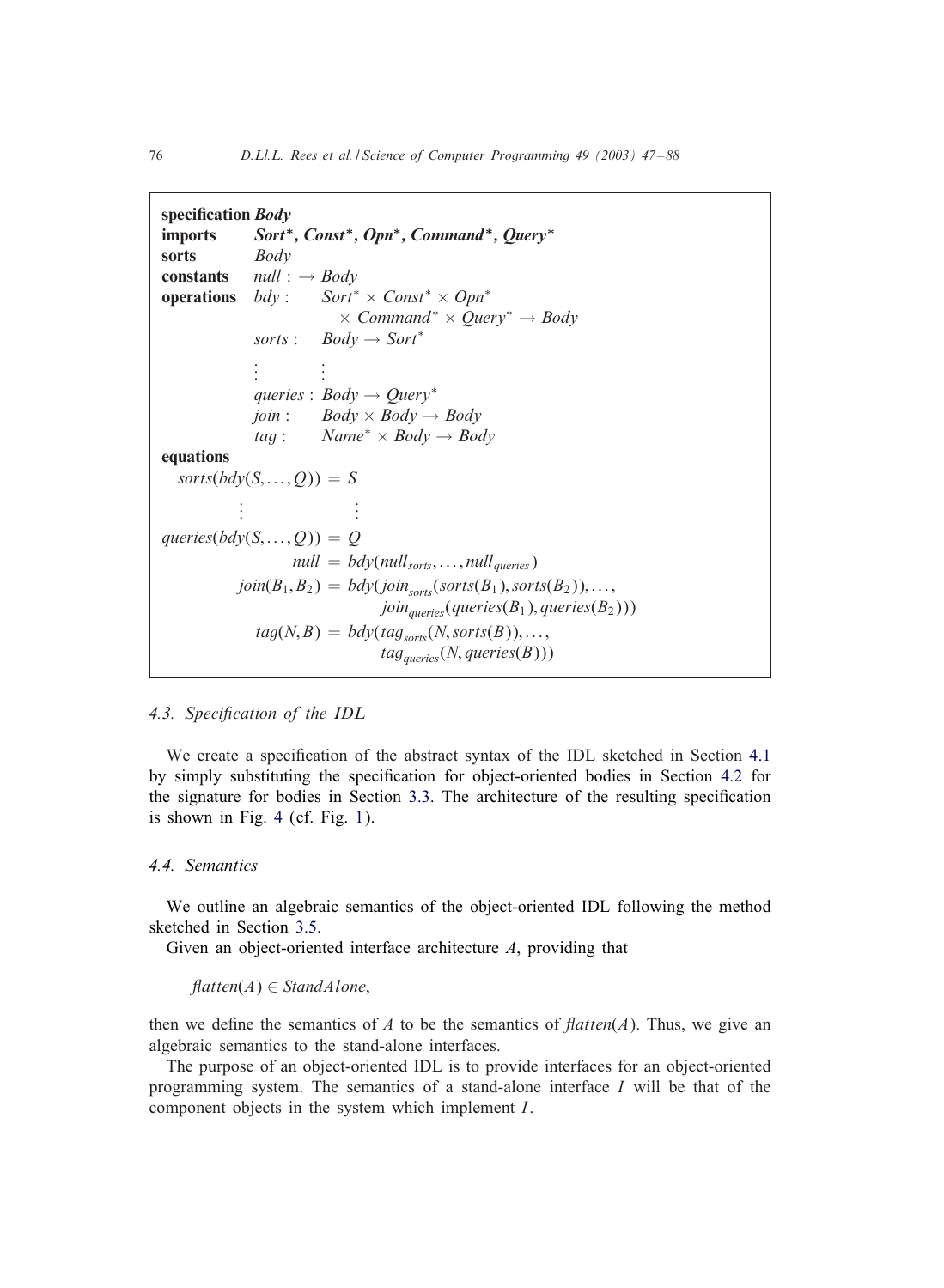<span id="page-30-0"></span>

Fig. 4. Structure of the specification for the command-query IDL.

Mathematically, to model algebraically the semantics of a stand-alone interface I we must construct a signature  $\Sigma_I$ . (A specification for signatures can be obtained by reducting that of Section [5.2.](#page-35-0)) Algorithmically, to translate a stand-alone interface to a signature, we transform the commands and queries of an interface into functions, making explicit the internal computation state of the programming system: commands can alter states; queries can produce values from accessing the state.

In designing a semantics for an object-oriented system, we assume the existence of a set of objects indexed by a set *OID* of object *identifiers*, e.g.,

 ${nullid, 0, 1, 2, \ldots}.$ 

We suppose there is a mapping

 $\beta$ : OID  $\rightarrow$  Stand A lone

that binds objects in the programming system to interfaces in the IDL, where  $\beta(i)$  is the interface for the object indexed by  $i$ .

The global state, or *world*, of an object-oriented system is built from the local states of all the objects in the system. A world is a snapshot of the state of all objects in the system at an instant; its precise structure is complicated and highly system dependent. However, suppose the set of all worlds has the form

 $World = [OID \rightarrow State].$ 

We need not go into detail on the structure of object states. In a simple case, the state of an object is given by

(i) data for the sorts named in its interface;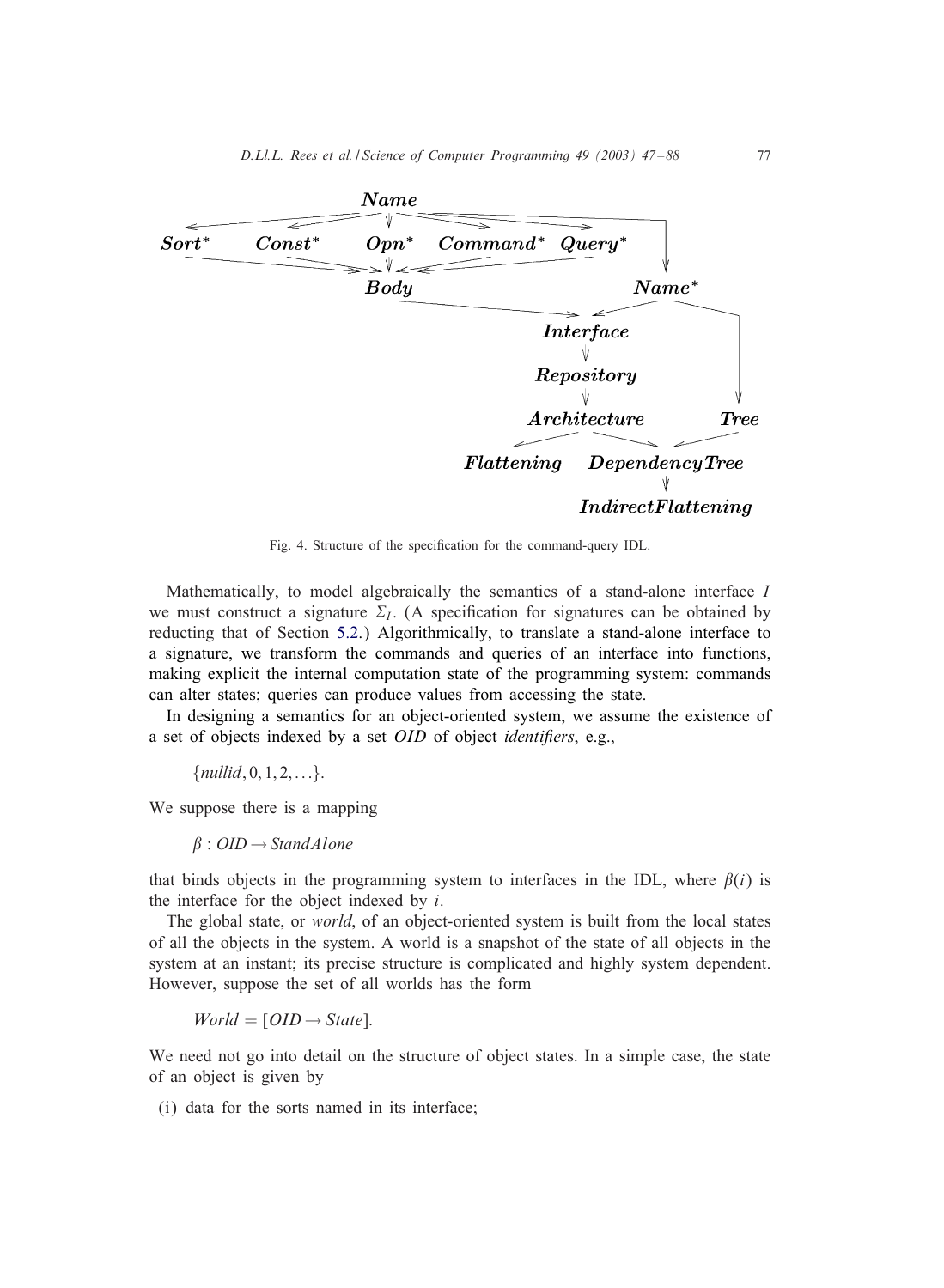- (ii) other objects that can be recovered (via their identi6ers) from the same world value; and
- (iii) the name of the class from which the object was instantiated.

Consider a semantics of the IDL based on a simple single-threaded object-oriented language.

A method invocation can change

- (i) the states of any number of objects present in the system, and
- (ii) the number of objects in the system, by creating or destroying objects.

To model the semantics of method calls, we need a function that returns the updated world value which represents the system after invoking the method. This function depends on the initial world, the object on which the method is executing, and parameters. Each command method  $p$  needs a function

$$
P: World \times OID \times A_{s(1)} \times \cdots \times A_{s(n)} \rightarrow World
$$

and each query method  $q$  has a function

 $Q: World \times OID \times A_{s(1)} \times \cdots \times A_{s(n)} \rightarrow (World \times A_s).$ 

Creating these functions for each method in a stand-alone interface gives an algebra that models the objects associated with interfaces.

(Recall from Section [4.2,](#page-26-0) that we tagged sorts by adding the interface name to the sort list if it was not already present. The reason for this decision is that the purpose of every interface is to present some object. Consequently, this information may be omitted from non-flattened interfaces, on the basis that it is implicit. When flattening, we need to extract this information as it is needed for the semantical analysis.)

Thus, in concrete syntax terms, given an interface repository and stand-alone interface I we can create the signature  $\Sigma_I$  to model an associated object-oriented programming system and object.

```
signature
sorts \dots, s, \dots, oid, worldconstants \ldots, c : \rightarrow s, \ldotsoperations ..., f: s(1) \times \cdots \times s(l) \rightarrow s, \ldots\ldots, p : world \times oid \times s(1) \times \cdots \times s(m) \rightarrow world,...
                \ldots, q_{world}: world \times oid \times s(1) \times \cdots \times s(n) \rightarrow world,...
                 \ldots, q_{data}: world \times oid \times s(1) \times \cdots \times s(n) \rightarrow s,...
```
The study of constructions of this kind is, of course, a topic in itself.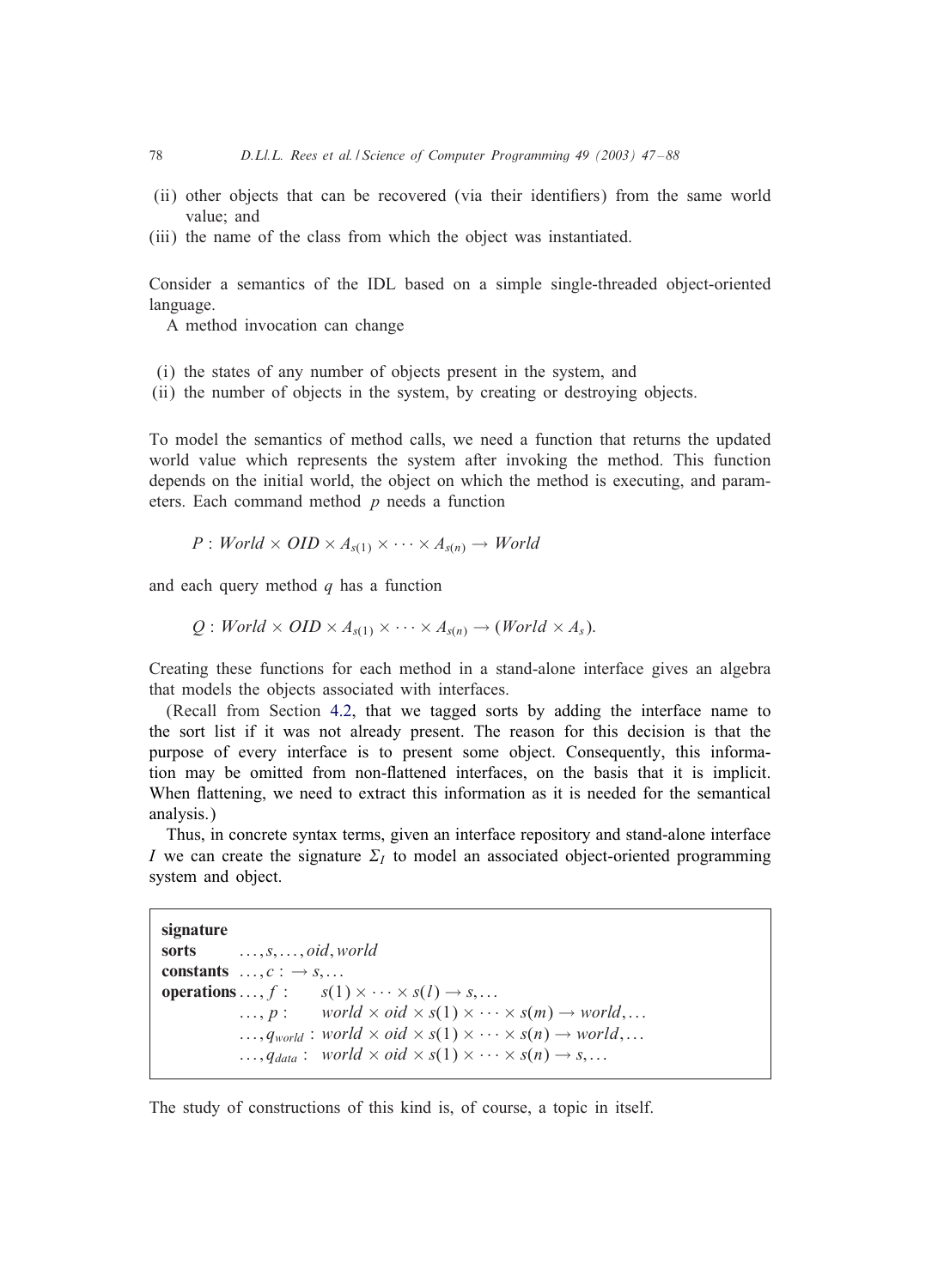### <span id="page-32-0"></span>5. Other IDLs

We consider some variations on the IDL given in Section [4,](#page-25-0) namely an alternative object-oriented IDL using a more conventional notion of method (Section 5.1), and an IDL for abstract data types (Section [5.2\)](#page-35-0).

### *5.1. A conventional object-oriented method IDL*

#### *5.1.1. Informal description using concrete syntax*

As for commands and queries, we declare the data type components and the program modules that compute over it, but now modules are all of the form:

methods  $..., m : s(1) * ... * s(k) \rightarrow s', ...$ 

Methods not returning a value are distinguished by a special return sort void.

Substituting these declarations and those for sorts, constants and operations, for bodies in our general IDL of Section [3.1](#page-8-0) yields an interface with six declaration sections, of the form:

```
interface Iimport \ldots, J, \ldotssorts \dots, s, \dots, void
constants \ldots, c : -> s, \ldotsoperations \ldots, f: s(1) * \cdots * s(l) \rightarrow s, \ldotsmethods \ldots, m: s(1)* \cdots * s(k) \rightarrow s', ...
endinterface
```
The method return type  $s'$  ranges over the sorts  $\dots, s, \dots$  and void. This is the only place where void is allowed to be used.

#### *5.1.2. Bodies*

We model the bodies for method-IDLs in a similar manner to that for commands and queries.

We import a specification *Method*<sup>∗</sup> to model the method declarations; its structure is a list of records of name, sort list, and sort. Thus, the specification of *Method<sup>∗</sup>* is similar to that of *Opn*<sup>∗</sup> given in Section [4.2.](#page-26-0) The null method is the empty list of methods (as for operations, we keep both *Method* and *null*method), joining methods appends one list of methods to another, and tagging attaches the interface name to each method's name.

Again, this specification can be extended to specify the different forms of joining and tagging discussed in Section [3.3.2.](#page-13-0)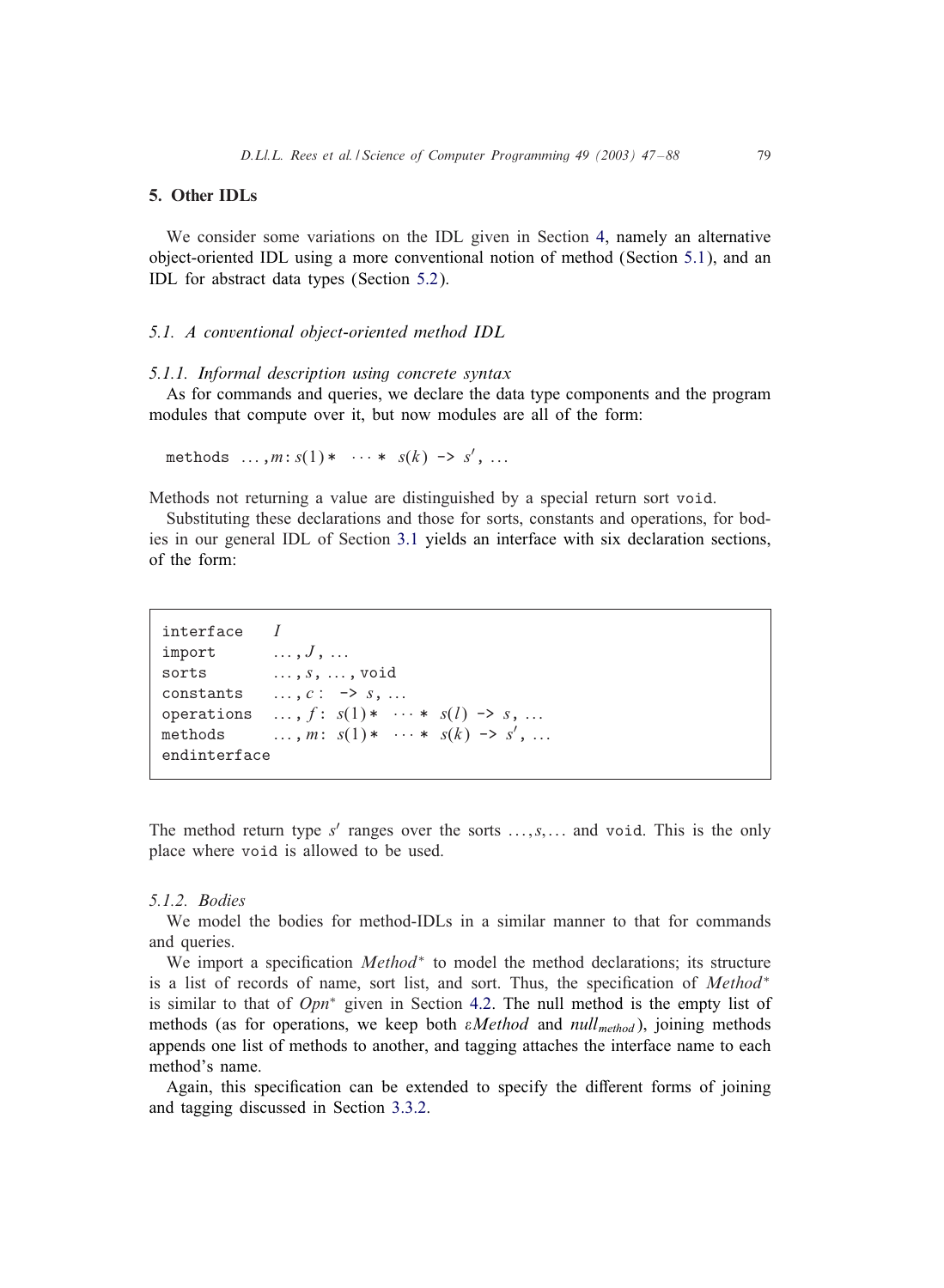| specification Method*                                       |                                                                                                       |  |
|-------------------------------------------------------------|-------------------------------------------------------------------------------------------------------|--|
| <i>imports</i>                                              | $Name^*$                                                                                              |  |
| <b>sorts</b>                                                | Method                                                                                                |  |
|                                                             | <b>constants</b> $\varepsilon Method \rightarrow Method^*$                                            |  |
|                                                             | $null_{method}: \rightarrow Method^*$                                                                 |  |
| operations                                                  | $addMethod: Method \times Method^* \rightarrow Method^*$                                              |  |
|                                                             | method: Name $\times$ Name <sup>*</sup> $\rightarrow$ Method                                          |  |
|                                                             | mdname: $Method \rightarrow Name$                                                                     |  |
|                                                             | $dom: Medhod \rightarrow Name^*$                                                                      |  |
|                                                             | $rng: Medmod \rightarrow Name$                                                                        |  |
|                                                             | join <sub>methods</sub> : Method <sup>*</sup> × Method <sup>*</sup> $\rightarrow$ Method <sup>*</sup> |  |
|                                                             | $tag_{methods}:$ $Name^* \times Method^* \rightarrow Method^*$                                        |  |
|                                                             | $tag_{method}: Name^* \times Method \rightarrow Method$                                               |  |
|                                                             | $Name^* \times Name \rightarrow Name$<br>$tag_{name}$ :                                               |  |
| equations                                                   |                                                                                                       |  |
| $mdname(method(n, d, r)) = n$                               |                                                                                                       |  |
|                                                             | $dom(method(n, d, r)) = d$                                                                            |  |
| $rng(method(n, d, r)) = r$                                  |                                                                                                       |  |
| $null_{method} = \varepsilon Method$                        |                                                                                                       |  |
| $join_{methods}(M, M') = appMethod(M, M')$                  |                                                                                                       |  |
| $tag_{methods}(N, \varepsilon Method) = \varepsilon Method$ |                                                                                                       |  |
| $tag_{methods}(N, addMethod(m, M))$                         |                                                                                                       |  |
| $= addMethod(tag_{method}(N,m), tag_{methods}(N,M))$        |                                                                                                       |  |
|                                                             | $tag_{method}(N,m) = method(tag_{name}(N,mdname(m)),dom(m), rng(m))$                                  |  |

Assembling all the declarations of method bodies, we get:

```
specification Body
imports Sort∗; Const∗; Opn∗; Method∗
sorts Body
constants null : → Body
operations bdy : Sort∗ × Const∗ × Opn∗ × Method∗ → Body
            sorts: Body \rightarrow Sort<sup>*</sup>
             .
.
             . .
                       .
                       .
            methods : Body → Method∗
            join : \qquad Body \times Body \rightarrow Body
            tag:12.14 Name^* \times Body \rightarrow Body
```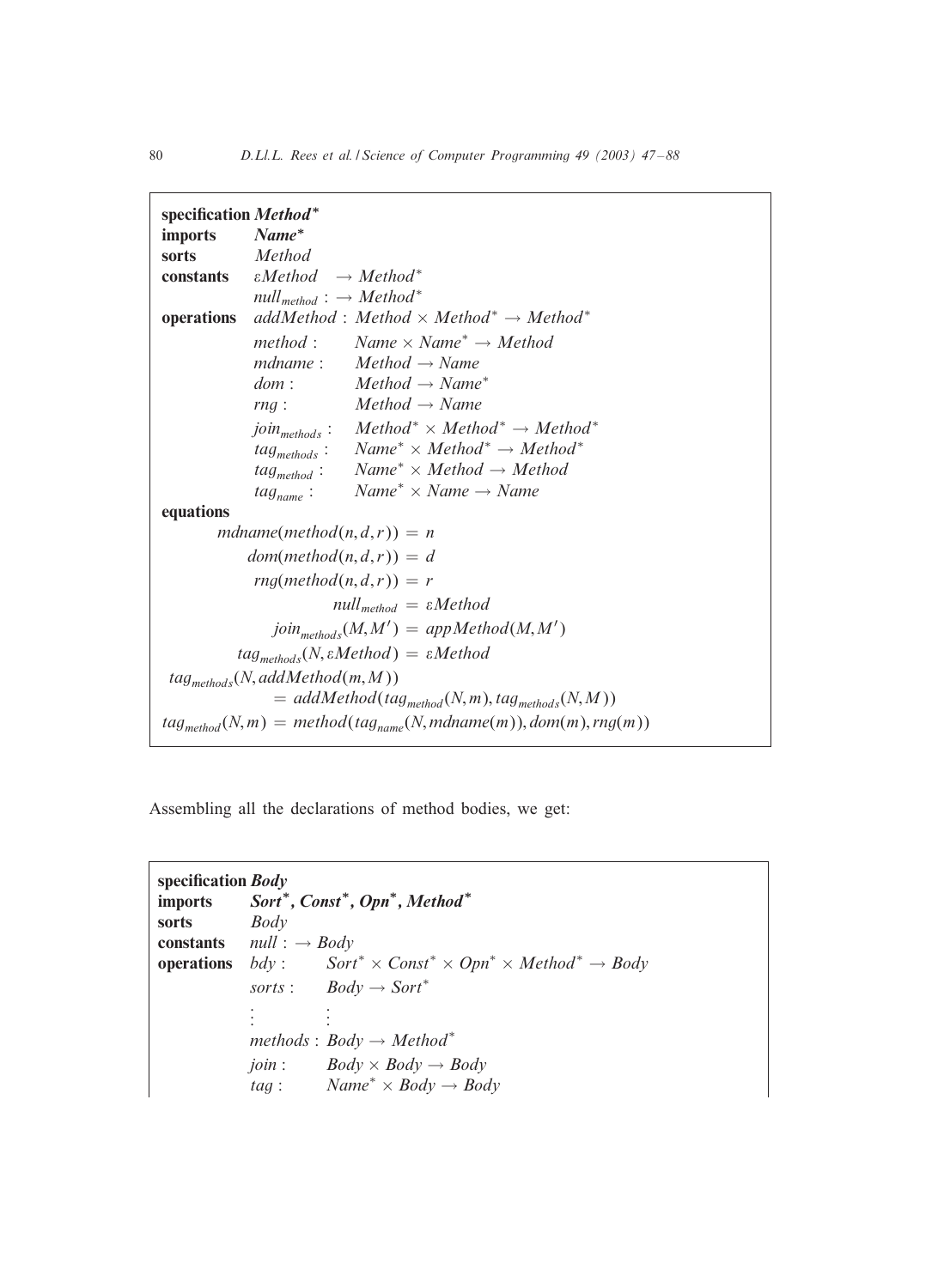# equations

 $sorts(bdy(S, C, O, M)) = S$ . .  $\mathbf{r} = \mathbf{r} \times \mathbf{r}$ . .  $methods(bdv(S, C, O, M)) = M$  $null = bdy(null_{sorts}, \ldots, null_{queries})$  $join(B_1, B_2) = bdy(join_{sorts}(sorts(B_1), sorts(B_2)),...$  $join_{methods}(methods(B_1), methods(B_2)))$  $tag(N, B) = bdy(tag_{sorts}(N, sorts(B)),...$  $tag_{methods}(N, methods(B)))$ 

# 5.1.3. Specification of the IDL

The architecture of the specification of the IDL is shown in Fig. 5: by substituting the specification of method bodies for the signature for bodies in Section [3.3,](#page-11-0) we produce a specification constructed from 13 separate specifications.

# *5.1.4. Semantics*

Following the semantics of commands and queries interfaces, we first flatten an interface architecture for method-interfaces into a single method-interface. If this produces a stand-alone interface, then we translate those methods that are declared as returning



Fig. 5. Architecture of the specification of the method IDL.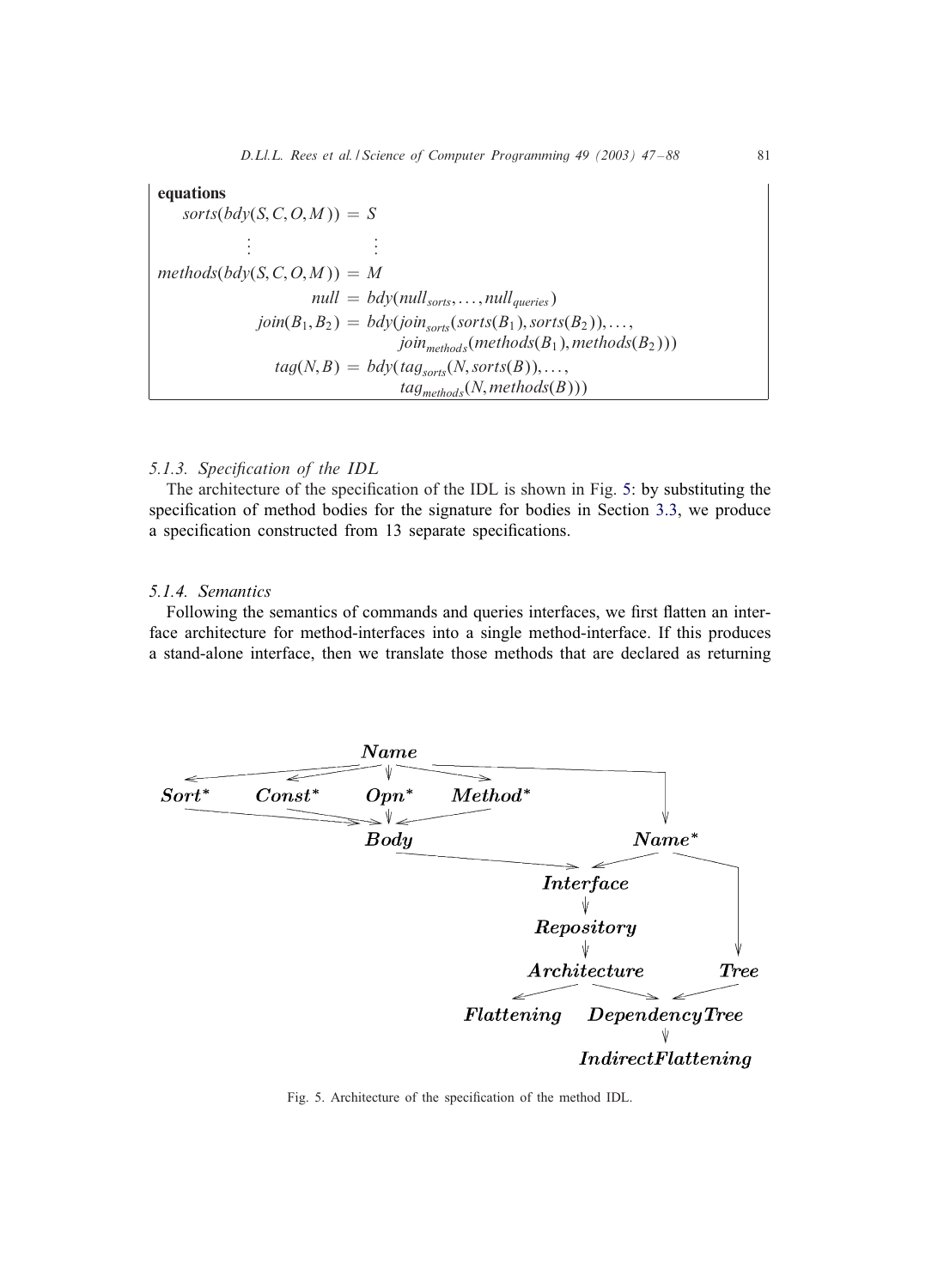<span id="page-35-0"></span>void as we did for commands in Section [4:](#page-25-0)

$$
I: m: world \times oid \times s(1) \times \cdots \times s(k) \rightarrow world;
$$

and we translate those methods that are declared to return a non-void value as we did for queries in Section [4,](#page-25-0) but we also return a (possibly) altered state:

 $I: : m_d : world \times oid \times s(1) \times \cdots \times s(k) \rightarrow s$  $I: : m_s : world \times oid \times s(1) \times \cdots \times s(k) \rightarrow world$ 

This produces a signature; the semantical interpretation of which, is the semantics of the interface.

### *5.2. An abstract data type IDL*

We can produce an IDL model for abstract data types by creating the set of all *named importing signatures* as an IDL. The body of the IDL is just the usual mathematical notion of a signature, i.e., a collection of sorts, constants and operations:

```
interface Iimport \ldots, J, \ldotssorts \dots, s, \dotsconstants \ldots, c: \rightarrow s, \ldotsoperations \ldots, f: s(1) * \cdots * s(l) \rightarrow s, ...
endinterface
```
Thus, the specification *Body* of well-formed bodies for named importing signatures is a natural adaptation of a reduct of the specification of bodies for interfaces of Section [3.3.2,](#page-13-0) with structure *R*(*Sort*∗; *Const*∗; *Opn*<sup>∗</sup>). We specify the language of named importing signatures by

| specification <i>Body</i> |                                                                                 |
|---------------------------|---------------------------------------------------------------------------------|
|                           | imports Sort*, Const*, Opn*                                                     |
| sorts                     | Body                                                                            |
|                           | <b>constants</b> $null: \rightarrow Body$                                       |
|                           | <b>operations</b> $bdy$ : $Sort^* \times Const^* \times Opn^* \rightarrow Body$ |
|                           | sorts : $Body \rightarrow Sort^*$                                               |
|                           | consts : $Body \rightarrow Const^*$                                             |
|                           | <i>opns</i> : $Body \rightarrow Opn^*$                                          |
|                           | <i>join</i> : $Body \times Body \rightarrow Body$                               |
|                           | <i>tag</i> : Name <sup>*</sup> $\times$ <i>Body</i> $\rightarrow$ <i>Body</i>   |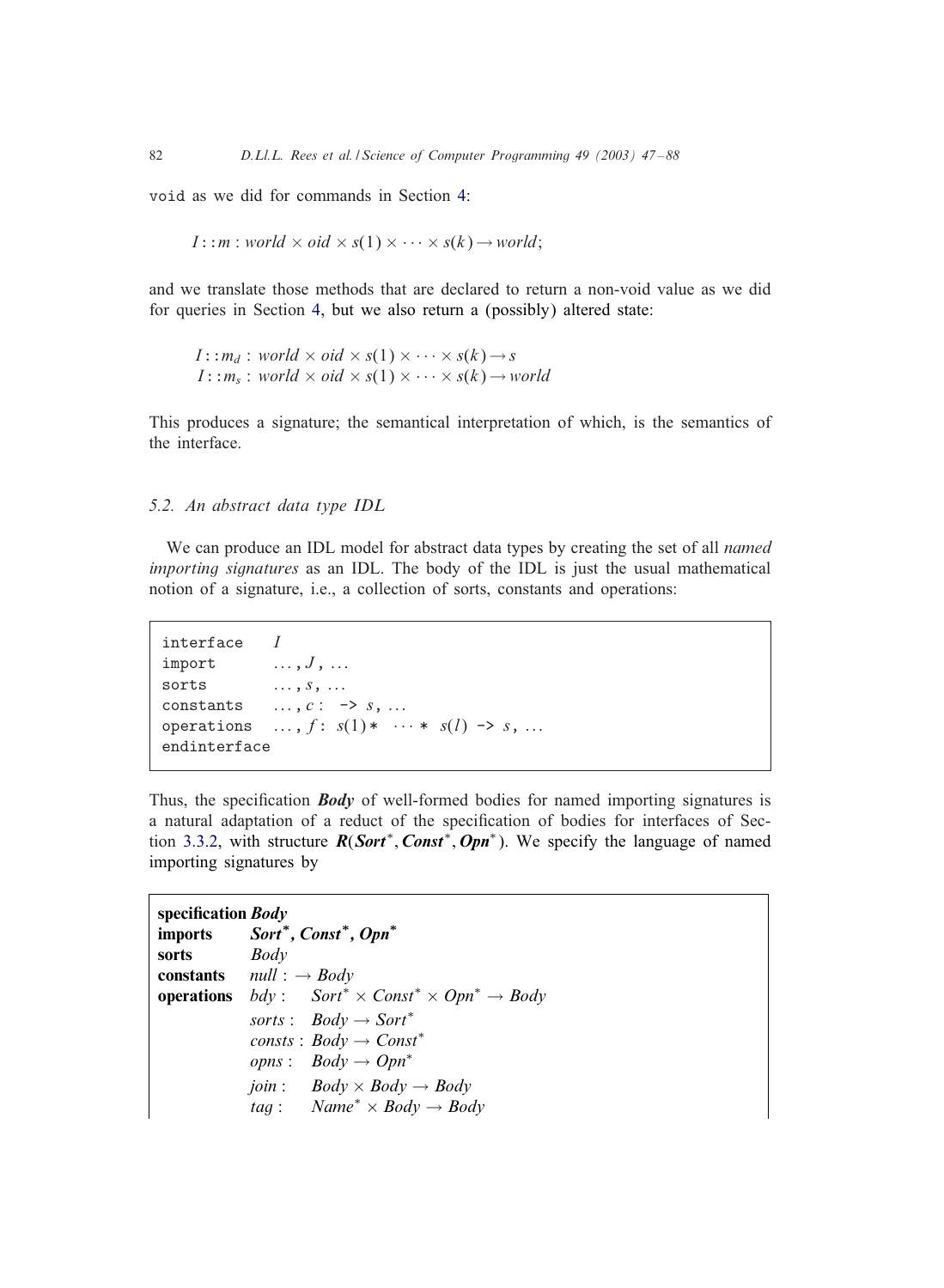### equations

 $sorts(bdy(S, C, O)) = S$  $consts(bdy(S, C, O)) = C$  $opns(bdv(S, C, O)) = O$  $null = bdy(null_{sorts}, null_{consts}, null_{opns})$  $join(B_1, B_2) = bdy(join_{\text{sorts}}(sorts(B_1), sorts(B_2)),$  $join_{consts}(consts(B_1), consts(B_2)),$  $join_{opns}(opns(B_1),opns(B_2)))$  $tag(N, B) = bdy(tag_{sorts}(N, sorts(B)),$  $tag_{consts}(N, consts(B)),$  $tag_{\text{cons}}(N, \text{opns}(B)))$ 



Fig. 6. Architecture of the specification of the abstract data type IDL.

The architecture of the specification of the IDL is shown in Fig. 6: we have a specification constructed from 12 separate component specifications.

# *5.2.1. Semantics*

To define the semantics of an architecture of named importing signatures we flatten the architecture. If this produces a stand-alone signature named  $N$ , then we define its semantics to be some algebra of that signature (on removing the name from  $N$ ).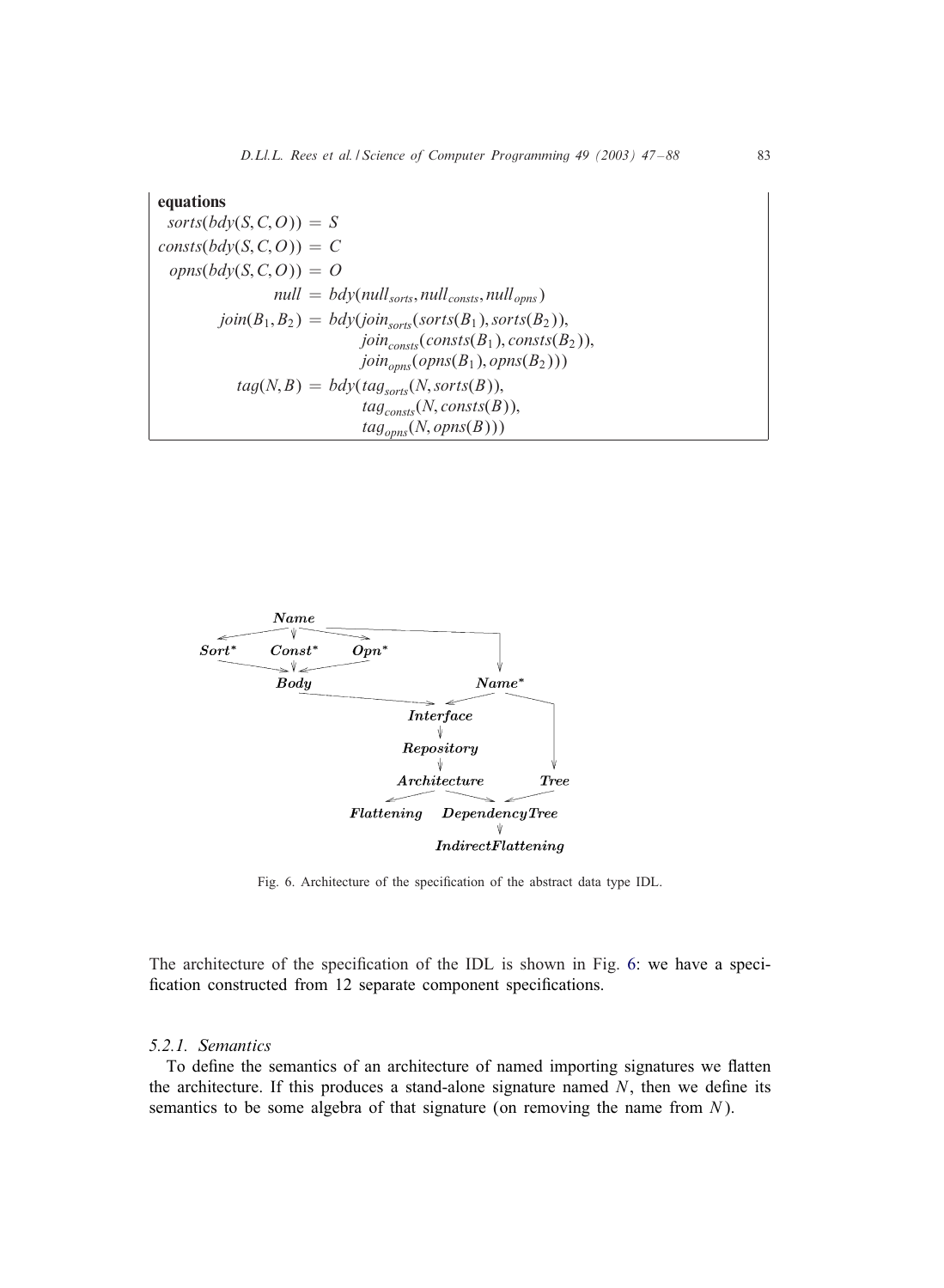### 6. Concluding remarks

Specifically, in this paper, we have

- (i) considered some problems, concepts and applications for a theory of interfaces (Section [2\)](#page-3-0);
- (ii) given an axiomatic analysis of interface architectures by means of an algebraic specification of the abstract syntax of a language for general interfaces and defined a general flattening transformation by means of structural induction (Section [3\)](#page-8-0); and
- (iii) presented some examples of object-oriented interfaces and their structure by means of IDLs (Sections [4](#page-25-0) and [5\)](#page-32-0).

To conclude, we suggest four directions for further work.

# *6.1. Insight into practical IDLs*

Notions of interface, and their properties, are very varied. Our short account of practical developments in Section [2](#page-3-0) emphasises some relevant interests in object-oriented programming and design. Even there, the word interface is hard to pin down. In fact, it is *not* practical to model *faithfully* "real" IDLs for at least three different reasons, namely:

- legacy issues (for example, COM's use of C pre-processors and bit-level operations),
- political compromises (for example, the OMG policy of trying to merge alternative standard proposals), and
- non-essential features (for example, "context expressions" in CORBA).

These effect the features that make up "real" IDL standards and lead to unwieldy models which obscure our picture of the *core* conceptual abstractions. The core concepts, together with a proper understanding of their scope and limits, can lead to new insights into practical IDLs. One is reminded of the many notions of data type, and their properties, used in the decade  $1968 - 1978$  (see, for example,  $[22]$ ). They were the raw material for the theory of abstract data types, whose core concepts have had a profound influence on programming.

In short, languages in practical use are complicated, and evolve further in the hands of different vendors and user groups. Theory can choose aspects of practical IDLs to reflect on, model and analyse independently. In this rich and dynamic area there are many new core abstractions to be identified and studied.

# *6.2. Evolving a framework*

What all the practical standards have in common amounts to almost nothing. From their motivation and intentions to their detailed constructs, practical languages (such as Eiffel and Java) and systems (such as COM and CORBA) are different and the style of their interfaces reflect these differences. Therefore, in considering the idea of interface

<span id="page-37-0"></span>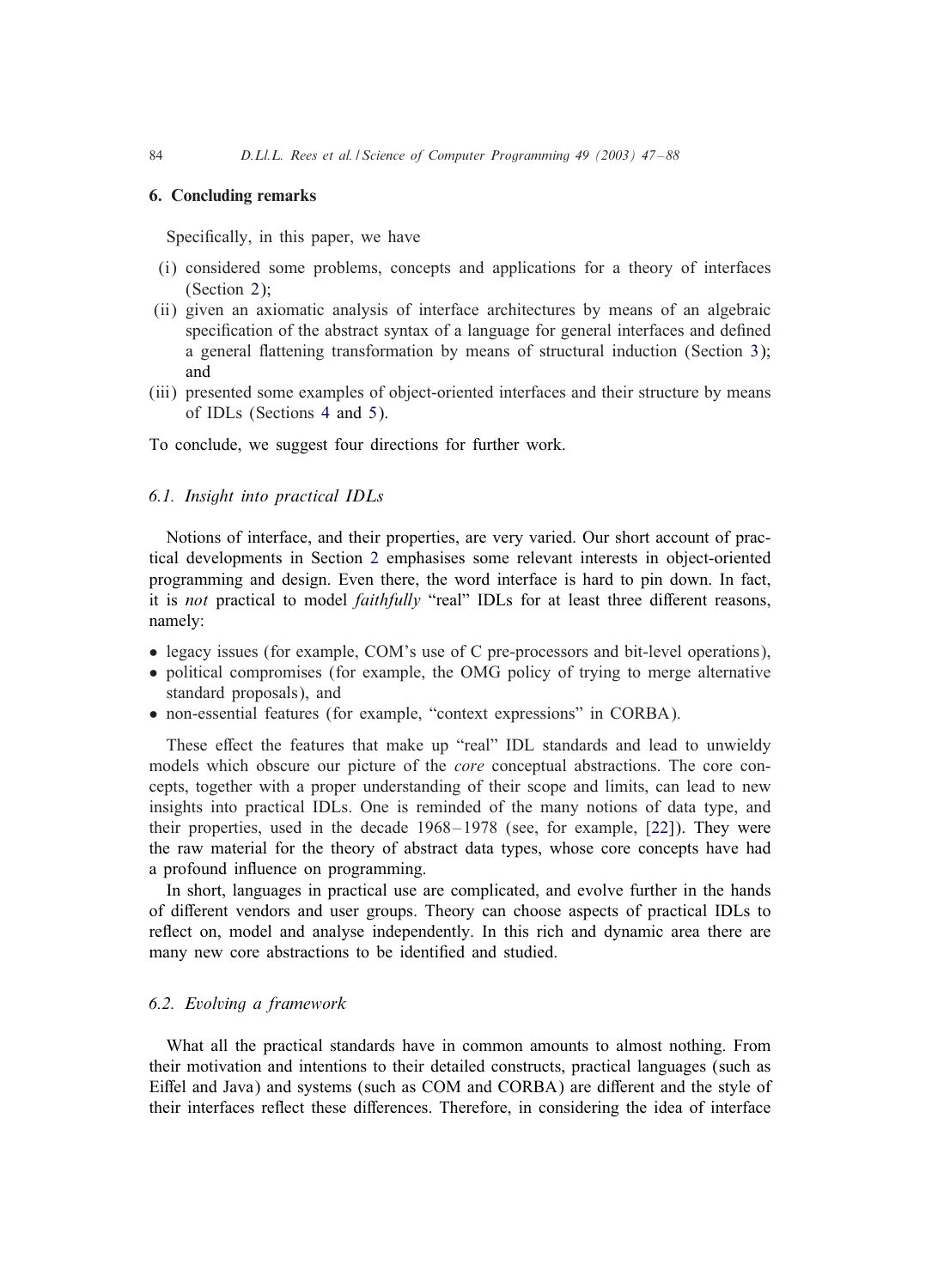we are *not* looking for a *universal model* that can unify current practice. Nor are we proposing a (historically, politically or scientifically) *correct model* for practice.

Rather than presenting a unifying model of IDLs, we introduce a simple framework based on precise concepts and techniques that can be used to model *some* aspects of *some* specific IDLs. The abstract model we discuss is simple, almost trivial, from the point of view practical standards. But it is also easily understood, and can be built upon in disparate ways.

The IDLs present in the various methods and tools of software engineering require adaptations of our general model. The simple notion of importing can be extended with variants such as adding the concepts of

- (i) visibility (export, hide),
- (ii) data-only importing,
- (iii) inheritance, and
- (iv) genericity

by choosing different forms of *join* and extending the simple notion of importing in the current model. The simple notion of repository can be extended with richer indexing systems. For example, new tagging operations on names can give the repository a tree structure.

The extensive literature on abstract data types and wide-spectrum algebraic specification languages provides a rich source of motivation for other concrete models of IDLs and extensions to our general framework. Examples of sources include [\[2,15,18,](#page-40-0)[25,](#page-41-0)[3,](#page-40-0)[29\]](#page-41-0).

# *6.3. Formalisation*

The problem of analysing the concept of interface is challenging and timely. Our curiosity about interfaces originates in thinking about simple languages for writing algebraic specifications, and has been stimulated recently by trying to understand current theories of object-oriented design methods.

Our algebraic approach here was inspired by the seminal paper on module algebra [\[2\]](#page-40-0). This provides a first axiomatisation of modules, guided by the case of algebraic specifications. Our paper addresses interfaces, removes some technical ideas from module algebra, and adds the following:

- (i) a notion of unique interface identity;
- (ii) a treatment of dependency management, using the ideas of repositories and dependency trees, and their properties.

Interface identity is a key concept in object oriented programming languages, and dependency a key concept for components as units of deployment [\[40\]](#page-41-0).

Some further import constructs need to be added and analysed to enrich the dependency, and the analysis of further operators on interfaces would be useful. Developing other abstract approaches to interfaces (e.g., using (i) module algebra and (ii) graphs) are obvious tasks.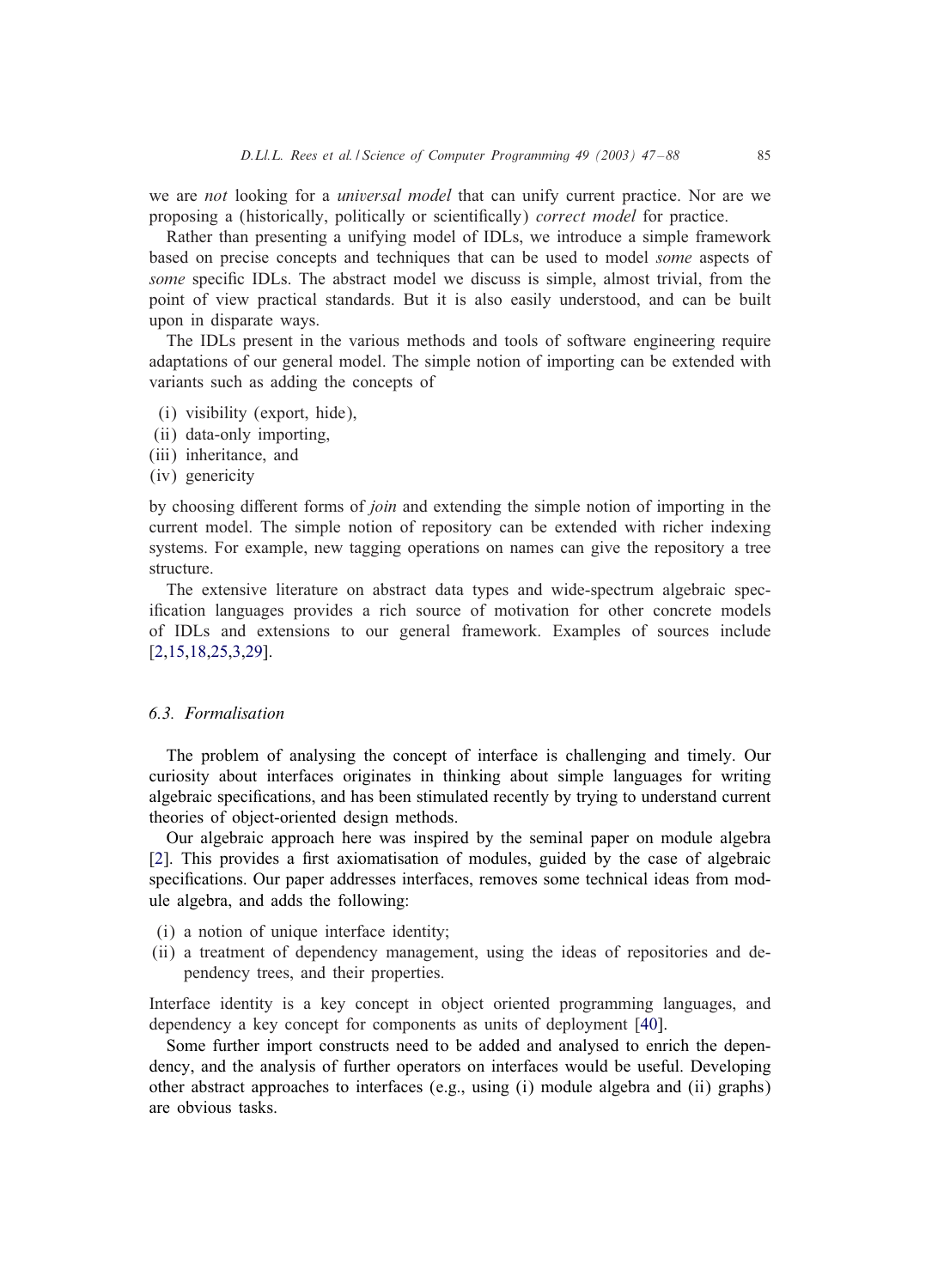The simple model in Section [3](#page-8-0) applies to interfaces found in different stages of the software process. A problem is: Develop a hierarchical theory of interfaces and use it to analyse system architectures at different levels of abstraction. The questions concern correctness between architectures for the analysis, modelling, design and programming of systems.

Let us observe that flattening is intimately connected to assembling. The assumptions we have made for interfaces, and hence the axiomatic specifications proposed, are quite general. They might apply to unexpected situations where systems are made from units or components that are indexed and kept in a library. The connection between interfaces and implementations needs to be analysed to establish the scope of these formalisations.

# *6.4. Tools*

Plenty of software tools already exist for producing interfaces from models and some exist for producing interfaces from code. Some systems also provide packaging tools that determine which compiled Java classes and interfaces need to be deployed together in a Java archive file. The tools are more specific than the languages they service. So, in making tools for the abstract models, our goal is still to understand the core concepts and properties present in IDLs.

A prototype of our specification has been developed in Prolog which has been used to test the axiomatisation. A next step is to use the general model of Section [3](#page-8-0) to design a metalanguage for the definition of IDL syntax and equip it with general flattening and other basic syntax processing tools.

However consider a few of the many levels at which interfaces exist.

- 1. We see the concept of interface as one subsumed by the notion of class. For example, the Eiffel notion of visibility leads to an interface composed of "subinterfaces"—each of which has a different visibility. (This is explored in  $[33]$ ).
- 2. IDLs are used for API standards. Such API standards allow developers to depend on standard interfaces rather than definitions or classes supported only by one vendor. The W3C consortium has used an IDL to specify a standard for accessing XML syntax trees, and Sun and IBM both have DOM-compliant Java parsers for XML documents.
- 3. Interfaces are often used in design where a class is expected, but no concrete class is specified—only a named list of attributes and operations. For example, see [\[26\]](#page-41-0) on the Interface Segregation Principle, and [\[8\]](#page-40-0) on reusable domain objects.

Can tools for these kind of applications be suggested or even derived from tools for the theoretical models? This is connected to the problems, mentioned above, of discovering core abstractions and mapping aspects of programming languages and IDLs to them.

# Appendix

An electronic appendix containing a Prolog implementation of our specification can be accessed from ScienceDirect at doi[:10.1016/j.scico.2003.04.001.](http://10.1016/j.scico.2003.04.001)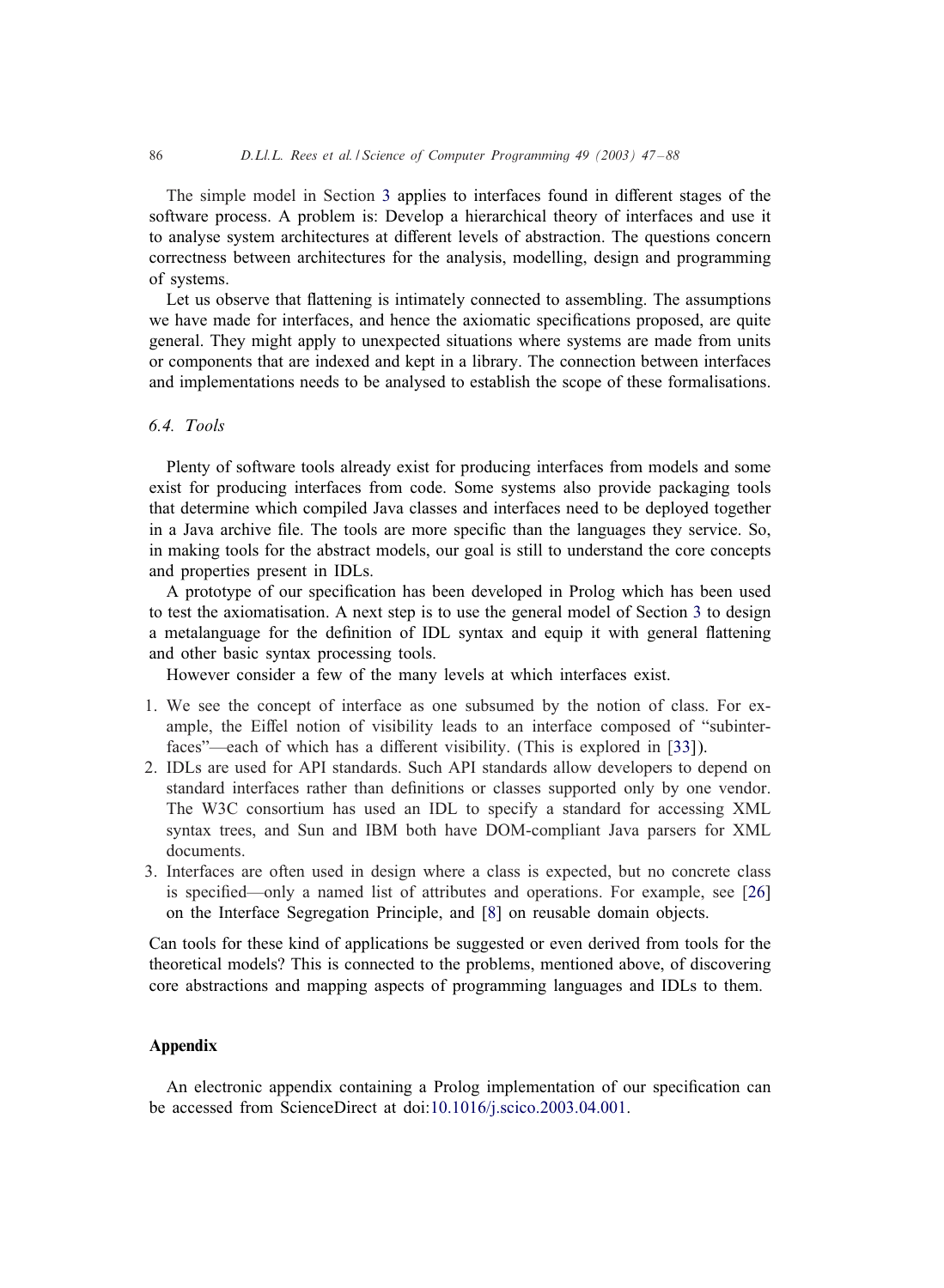### <span id="page-40-0"></span>References

- [1] J.A. Bergstra, J. Heering, P. Klint, Algebraic Specification, ACM Press, New York, 1989.
- [2] J.A. Bergstra, P. Heering, P. Klint, Module algebra, J. ACM 37 (2) (1990) 335–372.
- [3] M. Bidoit, D. Sannella, A, Tarlecki, Architectural specifications in CASL, in: A.M. Haerberer (Ed.), Proc. 7th Int. Conf. on Algebraic Methodology and Software Technology, Lecture Notes in Computer Science, vol. 1548, Springer, Berlin, 1999, pp. 341–357.
- [4] A.D. Birrel, B.J. Nelson, Implementing remote procedure calls, ACM Trans. Comput. Systems 2 (1) (1984) 39–59.
- [5] G. Booch, J. Rumbaugh, I. Jacobson, The Unified Modelling Language User Guide, Addison-Wesley, Reading, MA, 1998.
- [6] K. Brockshmidt, Inside OLE, 2nd Edition, Microsoft Press, Redmond, WA, 1995.
- [7] F. Buschmann, R. Meunier, H. Rohnert, P. Sommerlad, M. Stal, Pattern Oriented Software Architecture: A System of Patterns, Wiley, New York, 1996.
- [8] F. Civello, Rooted class diagrams: a notation for context-independent models, J. Object-Oriented Programming 2 (11) (1998) 55–65, 69.
- [9] M. Clavel, S. Eker, P. Lincoln, J. Meseguer, Principles of Maude, in: J. Meseguer (Ed.), Proc. 1st Internat. Workshop on Rewriting Logic, Electron. Notes Theoret. Comput. Sci., vol. 4, Elsevier, 1996, pp. 65–89.
- [10] S. Cook, J. Daniels, Designing Object Systems: Object-Oriented Modelling with Syntropy, Prentice-Hall, Englewood Cliffs, NJ, 1994.
- [11] B.J. Cox, A.J. Novobilski, Object-Oriented Programming: An Evolutionary Approach, 2nd Edition, Addison-Wesley, Reading, MA, 1991.
- [12] O.-J. Dahl, K. Nygaard, Simula: an ALGOL-based simulation language, Comm. ACM 9 (9) (1966) 671–678.
- [13] P.L. Deutsch, Design reuse and frameworks in the smalltalk-80 programming system, in: T.J. Biggerstaff, A.J. Perlis (Eds.), Software Reusability I: Concepts and Models, ACM Press, New York, 1989.
- [14] D.F. D'Souza, A.C. Wills, Objects, Components and Frameworks with UML: The Catalysis Approach, Addison-Wesley, Reading, MA, 1998.
- [15] H, Ehrig, B. Mahr, Fundamentals of algebraic specification 2: module specifications and constraints, in: EATCS Monographs on Theoretical Computer Science, vol. 21, Springer, Berlin, 1990.
- [16] J.A. Goguen, J.W. Thatcher, E.G. Wagner, An initial algebra approach to the specification, correctness, and implementation of abstract data types, in: R.T. Yeh (Ed.), Current Trends in Programming Methodology, vol. IV, Data Structuring, Prentice-Halll, New York, 1978, pp. 80-144.
- [17] J.A. Goguen, J.W. Thatcher, E.G. Wagner, J.B. Wright, Initial algebra semantics and continuous algebras, J. ACM 24 (1977) 68–95.
- [18] J.A. Goguen, W. Tracz, An implementation-oriented semantics for module composition, in: G, Leavens, D.M. Sitaraman (Eds.), Foundations of Component-Based Systems, Cambridge University Press, New York, 2000, pp. 231–263.
- [19] J.A. Goguen, T. Winkler, J. Meseguer, K. Futatsugi, J.-P. Jouannaud, Introducing OBJ, in: J.A. Goguen, G. Malcolm (Eds.), Software Engineering with OBJ: Algebraic Specification in Action, Kluwer, Dordrecht, 2000, pp. 3–167.
- [20] A. Goldberg, D. Robson, Smalltalk-80: The Language and its Implementation, Addison-Wesley, Reading, MA, 1983.
- [21] J. Gosling, F. Yellin, The Java Team, The Java Application Programming Interface, vol. 1 (Core Packages), Addison-Wesley, Reading, MA, 1996.
- [22] D. Gries (Ed.), Programming Methodology, Springer, Berlin, 1978.
- [23] K. Heninger-Britton, R.A. Parker, D.L. Parnas, A procedure for defining abstract interfaces for device interface modules, in: Proc. 5th Int. Conf. on Software Engineering, 1981, pp. 195–204. (Reprinted in: Software Fundamentals. Collected Papers by David L. Parnas, D.M. Hoffman, D.M. Weiss (Eds.), Addison-Wesley, Reading, MA, 2001, pp. 295 –314).
- [24] J.W. Klop, Term rewriting systems, in: D. Gabbay, S. Abramsky, T.S.E. Maibaum (Eds.), Handbook of Logic in Computer Science, Oxford University Press, Oxford, 1992.